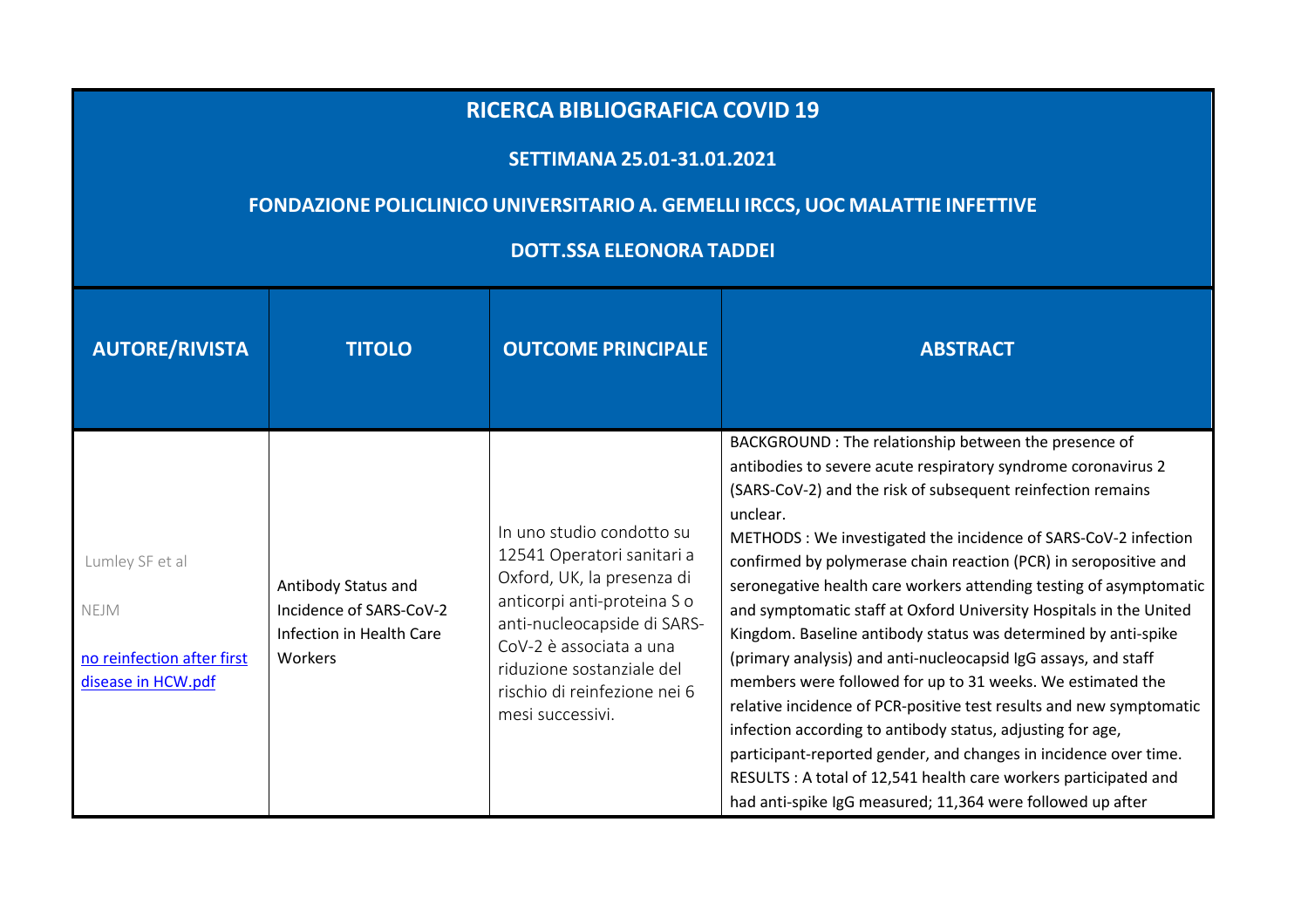|  | negative antibody results and 1265 after positive results, including   |
|--|------------------------------------------------------------------------|
|  | 88 in whom seroconversion occurred during follow-up.                   |
|  | A total of 223 anti-spike-seronegative health care workers had a       |
|  | positive PCR test (1.09 per 10,000 days at risk), 100 during screening |
|  | while they were asymptomatic and 123 while symptomatic,                |
|  | whereas 2 anti-spike-seropositive health care workers had a            |
|  | positive PCR test (0.13 per 10,000 days at risk), and both workers     |
|  | were asymptomatic when tested (adjusted incidence rate ratio,          |
|  | 0.11; 95% confidence interval, 0.03 to 0.44; P=0.002). There were      |
|  | no symptomatic infections in workers with anti-spike antibodies.       |
|  | Rate ratios were similar when the anti-nucleocapsid IgG assay          |
|  | was used alone or in combination with the anti-spike IgG assay to      |
|  | determine baseline status.                                             |
|  | CONCLUSIONS: The presence of anti-spike or anti-nucleocapsid IgG       |
|  | antibodies was associated with a substantially reduced risk of SARS-   |
|  | CoV-2 reinfection in the ensuing 6 months.                             |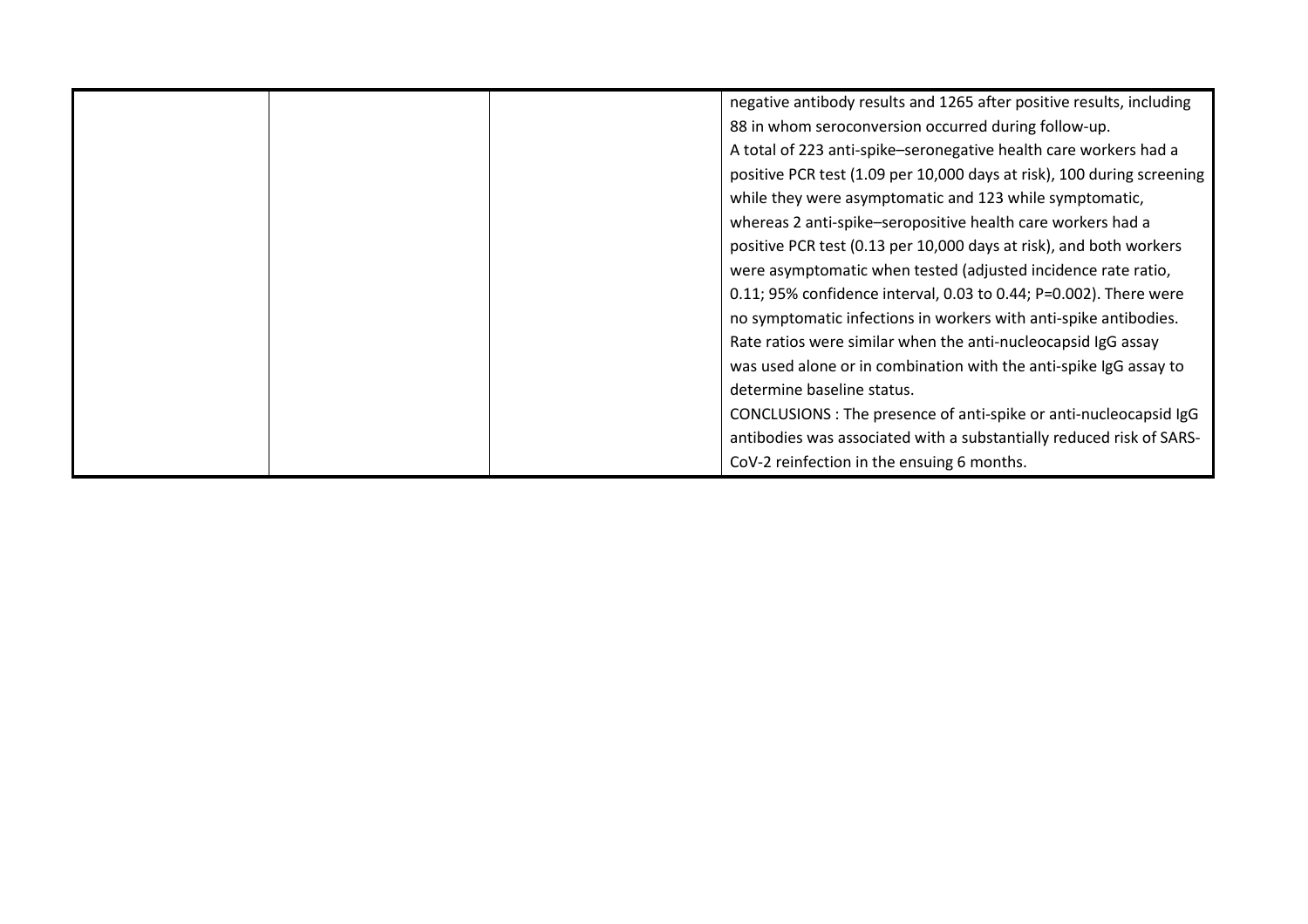|                                                                                                                                                              |                                                                                                                           |                                                                                                                                                                                                                                    | <b>Baseline Anti-Spike</b><br><b>Antibody Status</b><br>No. of PCR-Positive Results<br>per 10,000 Days at Risk<br>- Negative<br>- Positive<br>Adjusted<br>Incidence RR, 0.11<br>(95% CI, 0.03-0.44)<br>April-June<br>Oct.<br>July<br>Nov.<br>Aug.<br>Sept.<br>2020<br>2020<br>2020<br>2020<br>2020<br>2020<br>Days at Risk<br>Seronegative<br>332,704<br>456,963<br>307,508<br>316,141 312,027<br>329,469<br>316<br>19,474<br>31,601<br>34,011<br>36,824<br>37,098<br>Seropositive<br>Figure 1. Observed Incidence of SARS-CoV-2-Positive PCR Results<br>According to Baseline Anti-Spike IgG Antibody Status.<br>The incidence of polymerase-chain-reaction (PCR) tests that were positive<br>for SARS-CoV-2 infection during the period from April through November<br>2020 is shown per 10,000 days at risk among health care workers according<br>to their antibody status at baseline. In seronegative health care workers,<br>1775 PCR tests (8.7 per 10,000 days at risk) were undertaken in symptom-<br>atic persons and 28,878 (141 per 10,000 days at risk) in asymptomatic per-<br>sons; in seropositive health care workers, 126 (8.0 per 10,000 days at risk)<br>were undertaken in symptomatic persons and 1704 (108 per 10,000 days at<br>risk) in asymptomatic persons. RR denotes rate ratio. |
|--------------------------------------------------------------------------------------------------------------------------------------------------------------|---------------------------------------------------------------------------------------------------------------------------|------------------------------------------------------------------------------------------------------------------------------------------------------------------------------------------------------------------------------------|----------------------------------------------------------------------------------------------------------------------------------------------------------------------------------------------------------------------------------------------------------------------------------------------------------------------------------------------------------------------------------------------------------------------------------------------------------------------------------------------------------------------------------------------------------------------------------------------------------------------------------------------------------------------------------------------------------------------------------------------------------------------------------------------------------------------------------------------------------------------------------------------------------------------------------------------------------------------------------------------------------------------------------------------------------------------------------------------------------------------------------------------------------------------------------------------------------------------------------------------------------------------------------------------------------------|
| Qiu X et al<br>Clinical Microbiology and<br>Infection<br>https://www.clinicalmicro<br>biologyandinfection.com/<br>article/S1198-<br>743X(21)00038-0/fulltext | Defining the role of<br>asymptomatic and pre-<br>symptomatic SARS-CoV-2<br>transmission $-$ a living<br>systematic review | Review sui dati relativi al<br>contagio di SARS-CoV-2<br>mediato da soggetti<br>asintomatici : sulla base<br>della letteratura, il ruolo<br>degli asintomatici appare<br>ridotto e inferiore rispetto a<br>quello dei sintomatici. | Background: Reports suggest that asymptomatic individuals (those<br>with no symptoms at all throughout infection) with severe acute<br>respiratory syndrome coronavirus 2 (SARS-CoV-2) are infectious, but<br>the extent of transmission based on symptom status requires<br>further study.<br>Purpose : This living review aims to critically appraise available data<br>about secondary attack rates from people with asymptomatic, pre-<br>symptomatic and symptomatic SARS-CoV-2 infection.<br>Data sources : Medline, EMBASE, China Academic Journals full-text<br>database (CNKI), and pre-print servers were searched from 30<br>December 2019 to 3 July 2020 using relevant MESH terms.                                                                                                                                                                                                                                                                                                                                                                                                                                                                                                                                                                                                                |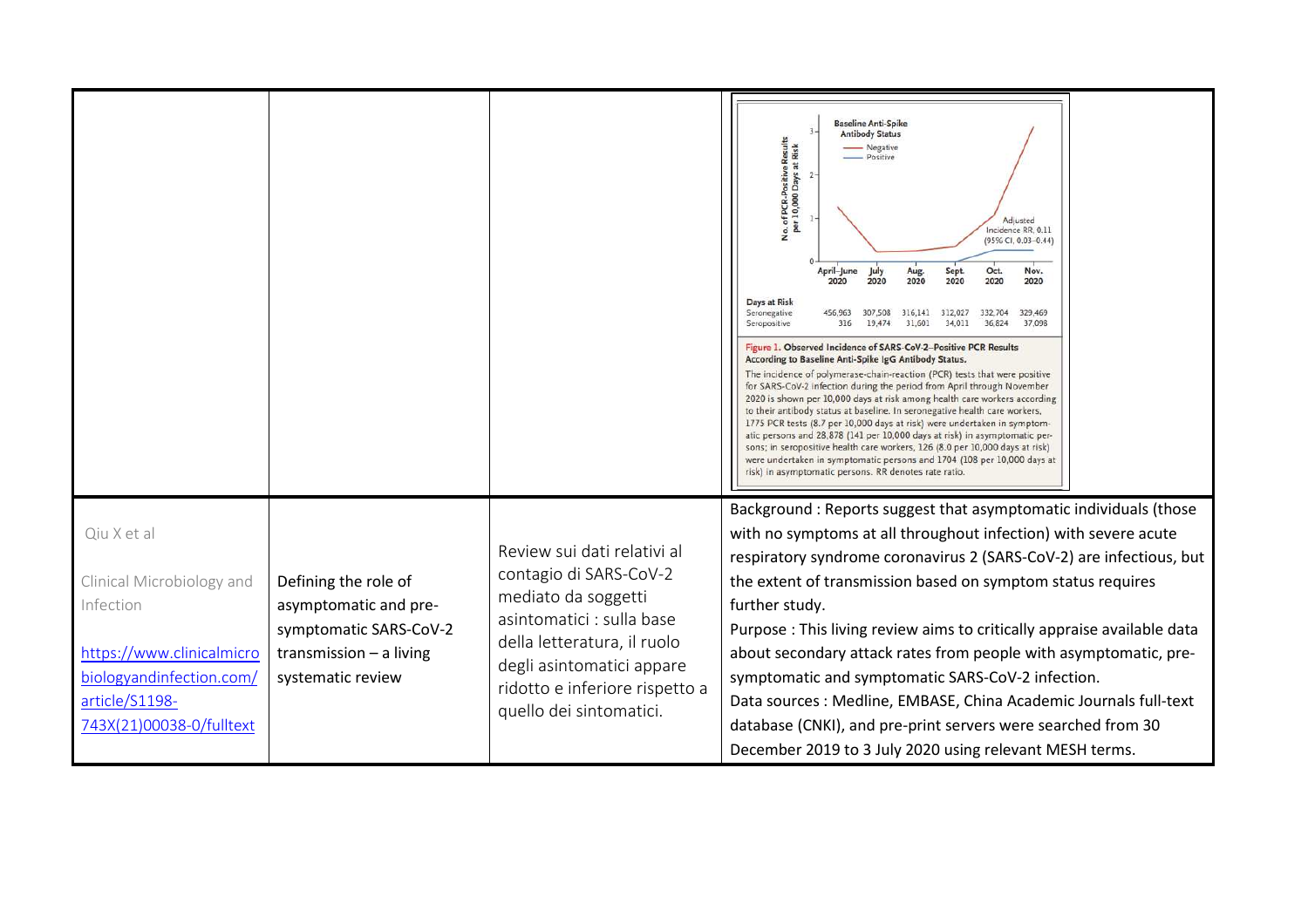|  | Study selection Studies that report on contact tracing of index cases |
|--|-----------------------------------------------------------------------|
|  | with SARS-CoV-2 infection in either English or Chinese were           |
|  | included.                                                             |
|  | Data extraction: Two authors independently extracted data and         |
|  | assessed study quality and risk of bias. We calculated the secondary  |
|  | attack rate as the number of contacts with SARS-CoV-2, divided by     |
|  | the number of contacts tested. Data synthesis Of 927 studies          |
|  | identified, 80 were included. Summary secondary attack rate           |
|  | estimates were 1% (95% CI: 0%-2%) with a prediction interval of 0-    |
|  | 10% for asymptomatic index cases in 10 studies, 7% (95% CI: 3%-       |
|  | 11%) with a prediction interval of 1-40% for pre-symptomatic cases    |
|  | in 11 studies and 6% (95% CI: 5%-8%) with a prediction interval of 5- |
|  | 38% for symptomatic index cases in 40 studies. The highest            |
|  | secondary attack rates were found in contacts who lived in the        |
|  | same household as the index case. Other activities associated with    |
|  | transmission were group activities such as sharing meals or playing   |
|  | board games with the index case, regardless of the disease status of  |
|  | the index case.                                                       |
|  | Limitations : We excluded some studies because the index case or      |
|  | number of contacts were unclear.                                      |
|  | Conclusion: Asymptomatic patients can transmit SARS-CoV-2 to          |
|  | others, but our findings indicate that such individuals are           |
|  | responsible for fewer secondary infections than people with           |
|  | symptoms.                                                             |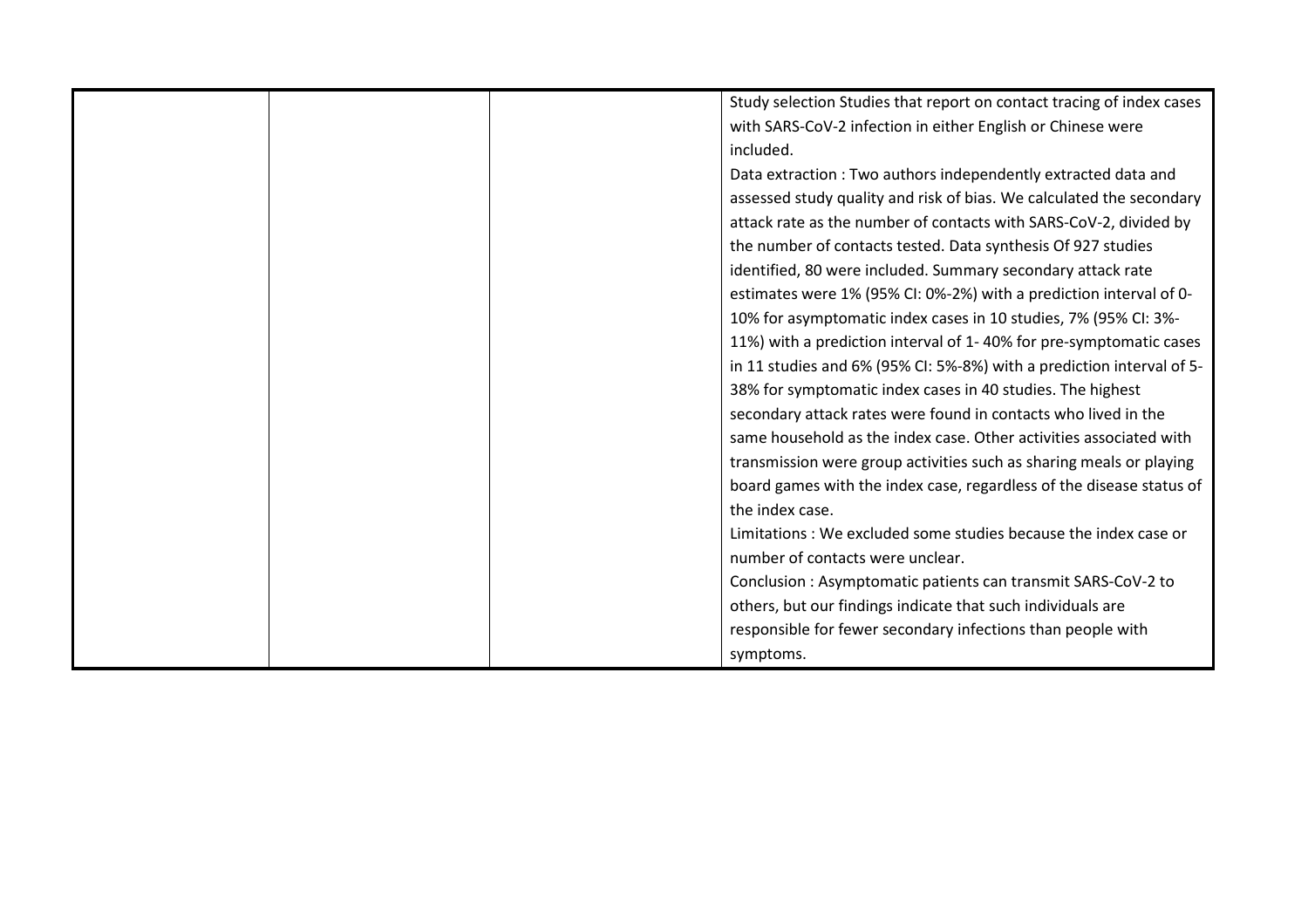|                                                                                                                           |                                                                                                |                                                                                                                                                                                                                                                                                                                                                            | Figure 2: Secondary attack rates from asymptomatic index cases to their contacts                                                                                                                                                                                                                                                                                                                                                                                                                                                                                                                                                                                                                                                                                                                                                                                                                                                                                                                                                                                                                                                                                                    |
|---------------------------------------------------------------------------------------------------------------------------|------------------------------------------------------------------------------------------------|------------------------------------------------------------------------------------------------------------------------------------------------------------------------------------------------------------------------------------------------------------------------------------------------------------------------------------------------------------|-------------------------------------------------------------------------------------------------------------------------------------------------------------------------------------------------------------------------------------------------------------------------------------------------------------------------------------------------------------------------------------------------------------------------------------------------------------------------------------------------------------------------------------------------------------------------------------------------------------------------------------------------------------------------------------------------------------------------------------------------------------------------------------------------------------------------------------------------------------------------------------------------------------------------------------------------------------------------------------------------------------------------------------------------------------------------------------------------------------------------------------------------------------------------------------|
|                                                                                                                           |                                                                                                |                                                                                                                                                                                                                                                                                                                                                            | Altack rate from asymptomatic index case<br><b>Study - Country - Setting</b><br>Measure (95% CI)<br>Cases/Contact<br>Chaw et al - Brunei - Indoor<br>$0.03$ $(0.00 - 0.07)$<br>3/106<br>$0.04$ (0.01-0.08)<br>6/146<br>Chen et al - China - Indoor<br>$0.00(0.00-0.02)$<br>0/91<br>Cheng et al - Taiwan - Indoor<br>Gao et al - China - Indoor<br>$0.00$ (0.00-0.00)<br>0/455<br>$0.01$ (0.00-0.03)<br>2/195<br>Jiano et al - China - Household<br>Luo et al - China - Indoor<br>$0.00$ $(0.00-0.01)$<br>1/305<br>Mandić-Rajčević et al - Italy - Healthcare<br>$0.02$ $(0.00-0.08)$<br>1/53<br>Park et al - South Korea - Household<br>$0.00$ $(0.00-0.10)$<br>0/17<br>Zeng et al - China - All contacts<br>$0.00$ $(0.00 - 0.01)$<br>1/753<br>Zhang et al - China - Household<br>$0.01$ $(0.00 - 0.04)$<br>1/119<br>$0.01$ (0.00-0.02)<br>15/2240<br>Overal<br>$Q=27.33, p \le 0.00, l^2=67\%$<br>$(0.00 - 0.10)$<br><b>Prediction interva</b><br>0.01  0.02  0.03  0.04  0.05  0.06  0.07  0.08  0.09<br><b>Secondary attack rate</b><br>For each study the secondary attack rate is reported with its 95% CI.<br>A prediction interval at the bottom of the forest is depicted. |
| Tonshoff B et al<br><b>JAMA Pediatrics</b><br>https://jamanetwork.com<br>/journals/jamapediatrics/f<br>ullarticle/2775656 | Prevalence of SARS-CoV-2<br>Infection in Children and<br>Their Parents in Southwest<br>Germany | Studio cross-sectional su<br>4964 partecipanti fra cui<br>2482 bambini (età 1-10<br>anni) di cui si studia la<br>prevalenza di infezione da<br>SARS-CoV-2 e la<br>concordanza genitori-figli :<br>la prevalenza nei bambini<br>appare bassa, inferiore a<br>quella negli adulti testati,<br>ma lo studio è stato<br>eseguito in un periodo di<br>lockdown. | Importance School and daycare closures were enforced as measures<br>to confine the novel coronavirus disease 2019 (COVID-19)<br>pandemic, based on the assumption that young children may play a<br>key role in severe acute respiratory coronavirus 2 (SARS-CoV-2)<br>spread. Given the grave consequences of contact restrictions for<br>children, a better understanding of their contribution to the COVID-<br>19 pandemic is of great importance.<br>Objective To describe the rate of SARS-CoV-2 infections and the<br>seroprevalence of SARS-CoV-2 antibodies in children aged 1 to 10<br>years, compared with a corresponding parent of each child, in a<br>population-based sample.<br>Design, Setting, and Participants This large-scale, multicenter,<br>cross-sectional investigation (the COVID-19 BaWü study) enrolled<br>children aged 1 to 10 years and a corresponding parent between<br>April 22 and May 15, 2020, in southwest Germany.<br>Exposures Potential exposure to SARS-CoV-2.                                                                                                                                                                           |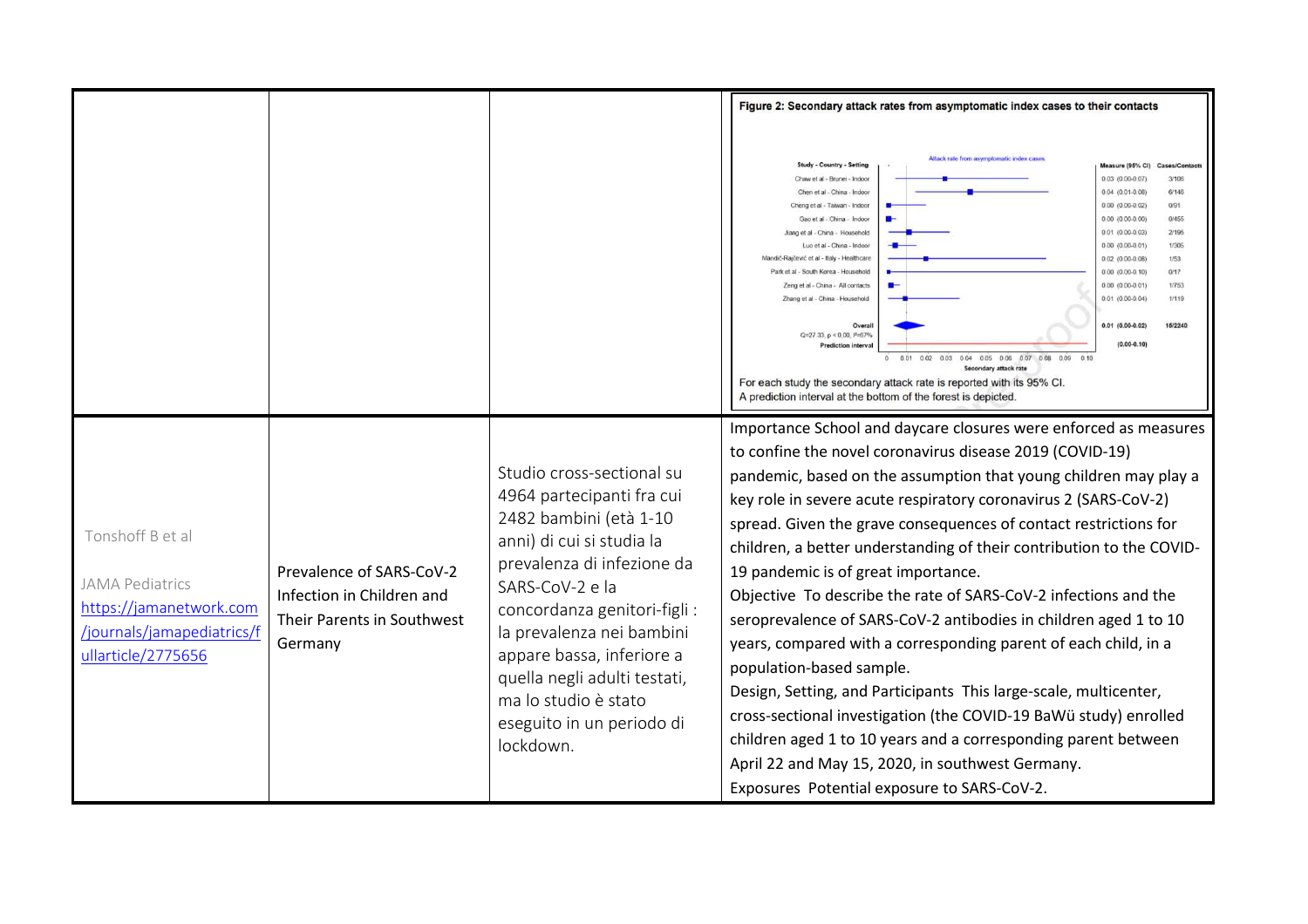|  | Main Outcomes and Measures The main outcomes were infection                              |
|--|------------------------------------------------------------------------------------------|
|  | and seroprevalence of SARS-CoV-2. Participants were tested for                           |
|  | SARS-CoV-2 RNA from nasopharyngeal swabs by reverse                                      |
|  | transcription-polymerase chain reaction and SARS-CoV-2 specific                          |
|  | IgG antibodies in serum by enzyme-linked immunosorbent assays                            |
|  | and immunofluorescence tests. Discordant results were clarified by                       |
|  | electrochemiluminescence immunoassays, a second enzyme-linked                            |
|  | immunosorbent assay, or an in-house Luminex-based assay.                                 |
|  | Results This study included 4964 participants: 2482 children                             |
|  | (median age, 6 [range, 1-10] years; 1265 boys [51.0%]) and 2482                          |
|  | parents (median age, 40 [range, 23-66] years; 615 men [24.8%]).                          |
|  | Two participants (0.04%) tested positive for SARS-CoV-2 RNA. The                         |
|  | estimated SARS-CoV-2 seroprevalence was low in parents (1.8%                             |
|  | [95% CI, 1.2-2.4%]) and 3-fold lower in children (0.6% [95% CI, 0.3-                     |
|  | 1.0%]). Among 56 families with at least 1 child or parent with                           |
|  | seropositivity, the combination of a parent with seropositivity and a                    |
|  | corresponding child with seronegativity was 4.3 (95% CI, 1.19-15.52)                     |
|  | times higher than the combination of a parent who was                                    |
|  | seronegative and a corresponding child with seropositivity. We                           |
|  | observed virus-neutralizing activity for 66 of 70 IgG-positive serum<br>samples (94.3%). |
|  | Conclusions and Relevance In this cross-sectional study, the spread                      |
|  | of SARS-CoV-2 infection during a period of lockdown in southwest                         |
|  | Germany was particularly low in children aged 1 to 10 years.                             |
|  | Accordingly, it is unlikely that children have boosted the pandemic.                     |
|  | This SARS-CoV-2 prevalence study, which appears to be the largest                        |
|  | focusing on children, is instructive for how ad hoc mass testing                         |
|  | provides the basis for rational political decision-making in a                           |
|  | pandemic.                                                                                |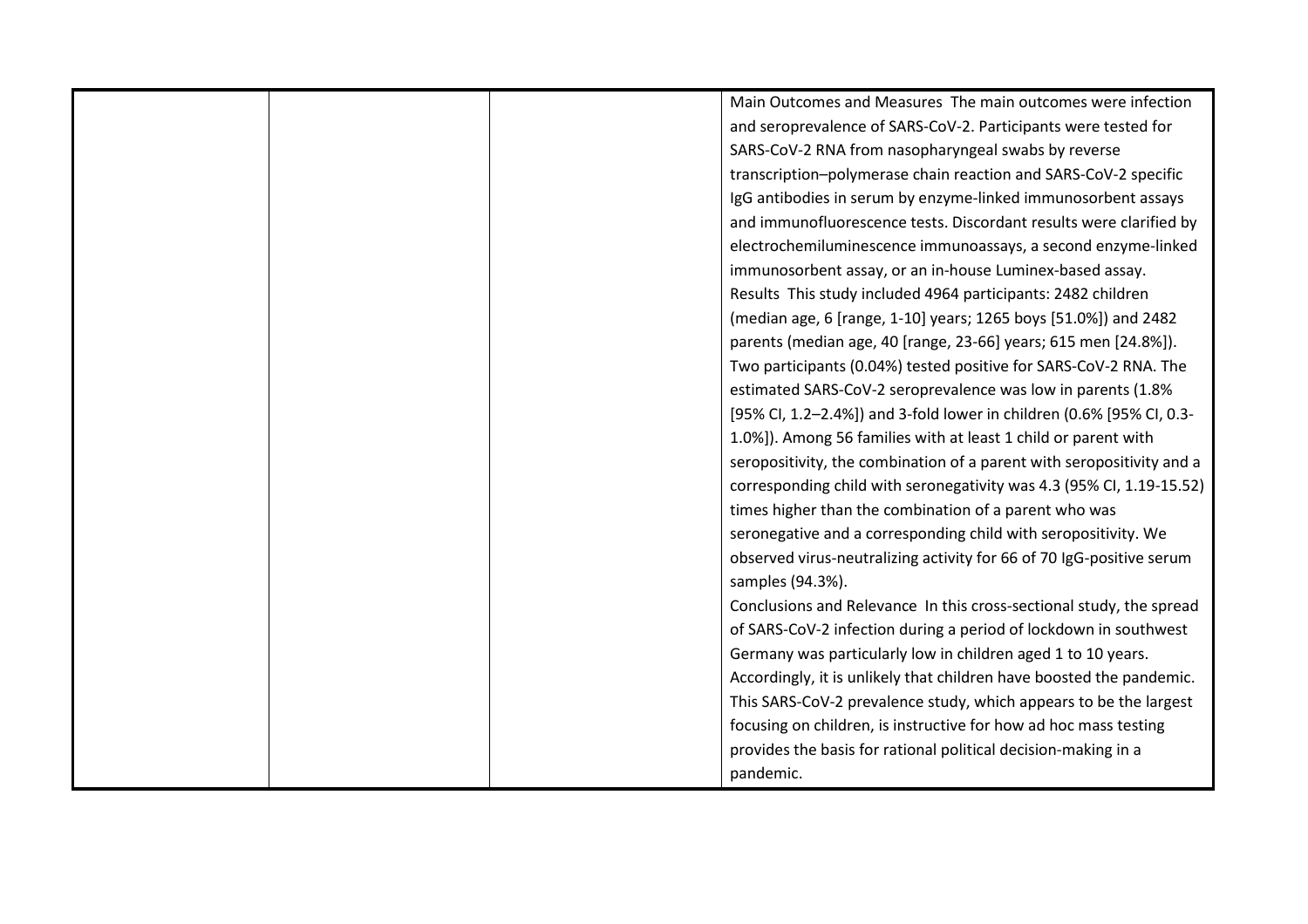|                                                                                                         |                                                                                                                                   |                                                                                                                                                                                                                                                           |                     | Table 4. Number of Children and Their Corresponding Parent With Seropositivity and Seronegativity                                                                                                                                                                                                                                                                                                                                                                                                                                                                                                                                                                                                                                                     |                                   |                                   |                                   |                                   |                                |
|---------------------------------------------------------------------------------------------------------|-----------------------------------------------------------------------------------------------------------------------------------|-----------------------------------------------------------------------------------------------------------------------------------------------------------------------------------------------------------------------------------------------------------|---------------------|-------------------------------------------------------------------------------------------------------------------------------------------------------------------------------------------------------------------------------------------------------------------------------------------------------------------------------------------------------------------------------------------------------------------------------------------------------------------------------------------------------------------------------------------------------------------------------------------------------------------------------------------------------------------------------------------------------------------------------------------------------|-----------------------------------|-----------------------------------|-----------------------------------|-----------------------------------|--------------------------------|
|                                                                                                         |                                                                                                                                   |                                                                                                                                                                                                                                                           |                     |                                                                                                                                                                                                                                                                                                                                                                                                                                                                                                                                                                                                                                                                                                                                                       |                                   |                                   | Children age range, y             |                                   |                                |
|                                                                                                         |                                                                                                                                   |                                                                                                                                                                                                                                                           |                     | All children                                                                                                                                                                                                                                                                                                                                                                                                                                                                                                                                                                                                                                                                                                                                          |                                   | $1 - 5$                           |                                   | $6 - 10$                          |                                |
|                                                                                                         |                                                                                                                                   |                                                                                                                                                                                                                                                           | <b>Test result</b>  | Parent with<br>negative<br>result                                                                                                                                                                                                                                                                                                                                                                                                                                                                                                                                                                                                                                                                                                                     | Parent with<br>positive<br>result | Parent with<br>negative<br>result | Parent with<br>positive<br>result | Parent with<br>negative<br>result | Parent with<br>positive result |
|                                                                                                         |                                                                                                                                   |                                                                                                                                                                                                                                                           | Child<br>Negative   | 2426                                                                                                                                                                                                                                                                                                                                                                                                                                                                                                                                                                                                                                                                                                                                                  | 34                                | 1105                              | 15                                | 1321                              | 19                             |
|                                                                                                         |                                                                                                                                   |                                                                                                                                                                                                                                                           | Positive            | 8                                                                                                                                                                                                                                                                                                                                                                                                                                                                                                                                                                                                                                                                                                                                                     | 14                                | $\overline{4}$                    | 5                                 | $\frac{1}{4}$                     | $\overline{9}$                 |
|                                                                                                         |                                                                                                                                   |                                                                                                                                                                                                                                                           | Mid-P McNemar test  | < 001                                                                                                                                                                                                                                                                                                                                                                                                                                                                                                                                                                                                                                                                                                                                                 |                                   | .02                               |                                   | .003                              |                                |
| Crane MA et al<br><b>JAMA</b><br>https://jamanetwork.com<br>/journals/jama/fullarticle/<br>2775686      | Change in Reported<br>Adherence to<br>Nonpharmaceutical<br>Interventions During the<br>COVID-19 Pandemic, April-<br>November 2020 | Sondaggio eseguito negli<br>USA in merito alla aderenza<br>autoriportata alle<br>raccomandazioni per il<br>controllo della pandemia di<br>COVID-19 : l'aderenza si è<br>ridotta progressivamente<br>nel tempo, con un picco<br>negativo in estate.        | identified as NPIs. | Nonpharmaceutical interventions (NPIs) have been used to mitigate<br>the effects of the coronavirus disease 2019 (COVID-19) pandemic.<br>Reports describe an increasing attitude of apathy or resistance<br>toward adherence to NPIs, termed pandemic fatigue. To better<br>describe this phenomenon in the US, we used national surveillance<br>data to analyze reporting of adherence to protective behaviors                                                                                                                                                                                                                                                                                                                                       |                                   |                                   |                                   |                                   |                                |
| Heching M et al<br>Chest<br>https://journal.chestnet.o<br>rg/article/S0012-<br>3692(21)00100-8/fulltext | Surfactant for Treatment of<br>ARDS in COVID-19 Patient                                                                           | Ritenendo che la ARDS<br>dell'infezione grave da<br>SARS-CoV-2 somigli in alcuni<br>aspetti a quella da deficit di<br>surfattante del neonato, gli<br>autori di questo studio<br>hanno trattato un paziente<br>con surfattante esogeno,<br>con beneficio. |                     | Patients with coronavirus disease 2019 (COVID-19) suffer from<br>severe respiratory symptoms consistent with acute respiratory<br>distress syndrome (ARDS). The clinical presentation of ARDS in<br>COVID-19 is often atypical, as COVID-19 patients exhibit a<br>disproportionate hypoxemia as compared to a relatively preserved<br>lung mechanics. This pattern is more similar to neonatal respiratory<br>distress syndrome (RDS) secondary to surfactant deficiency, which<br>has been shown to benefit from exogenous surfactant. We present<br>our experience with exogenous surfactant treatment in a COVID-19<br>patient suffering from COVID-19 related ARDS. The patient<br>responded with improved oxygenation, and we believe surfactant |                                   |                                   |                                   |                                   |                                |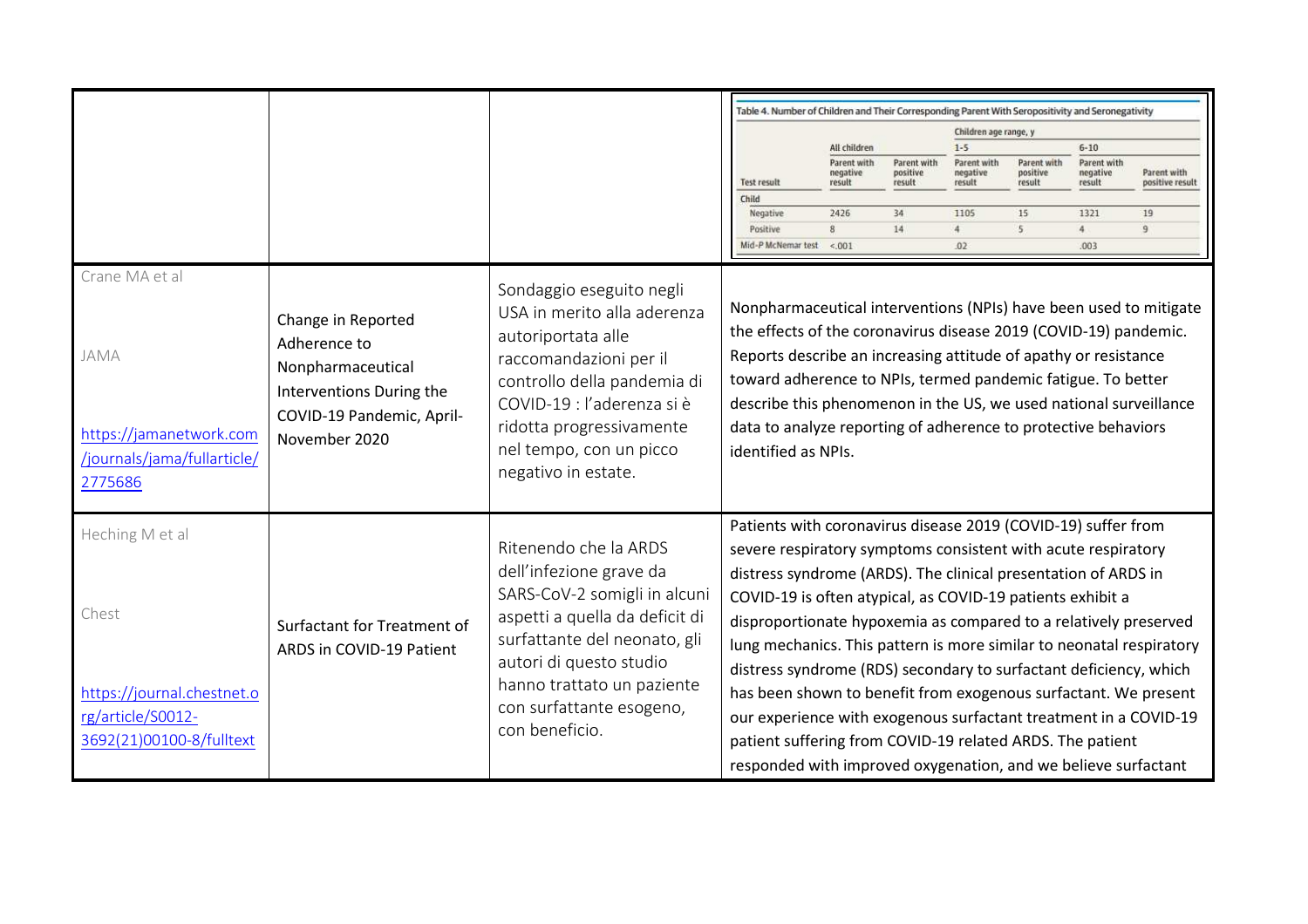|                                                                                                                                                   |                                                                                   |                                                                                                                                                                                      | was the catalyst for the successful extubation and clinical<br>improvement of the patient.                                                                                                                                                                                                                                                                                                                                                                                                                                                                                                                                                                                                                                                                                                                                                             |
|---------------------------------------------------------------------------------------------------------------------------------------------------|-----------------------------------------------------------------------------------|--------------------------------------------------------------------------------------------------------------------------------------------------------------------------------------|--------------------------------------------------------------------------------------------------------------------------------------------------------------------------------------------------------------------------------------------------------------------------------------------------------------------------------------------------------------------------------------------------------------------------------------------------------------------------------------------------------------------------------------------------------------------------------------------------------------------------------------------------------------------------------------------------------------------------------------------------------------------------------------------------------------------------------------------------------|
| Rappuoli R et al<br>Proceedings of the<br>National Academy of<br>Sciences<br>https://www.pnas.org/co<br>ntent/118/3/e202036811<br>$\underline{8}$ | Vaccinology in the<br>post-COVID-19 era                                           | Prospettiva sulla<br>vaccinologia moderna e<br>sulle sue future applicazioni<br>dopo l'era « COVID-19 ».                                                                             | The COVID-19 pandemic is a shocking reminder of how our world<br>would look in the absence of vaccination. Fortunately, new<br>technologies, the pace of understanding new and existing<br>pathogens, and the increased knowledge of the immune system<br>allow us today to develop vaccines at an unprecedented speed.<br>Some of the vaccine technologies that are fast-tracked by the<br>urgency of COVID-19 may also be the answer for other health<br>priorities, such as antimicrobial resistance, chronic infections, and<br>cancer, that the post-COVID-19 world will urgently need to face.<br>This perspective analyzes the way COVID-19 is transforming<br>vaccinology and the opportunities for vaccines to have an<br>increasingly important role in health and well-being.                                                               |
| Combes AJ et al<br>Science<br>s41586-021-03234-<br>7 reference.pdf                                                                                | Global absence and targeting<br>of protective immune states<br>in severe COVID-19 | Una risposta anticorpale<br>troppo "zelante" -in grado di<br>bloccare il signalling<br>dell'interferone alfa -<br>caratterizza i pazienti con<br>COVID-19 grave in questo<br>studio. | While SARS-CoV-2 infection has pleiotropic and systemic effects in<br>some patients, many others experience milder symptoms. We<br>sought a holistic understanding of the severe/mild distinction in<br>COVID-19 pathology, and its origins. We performed a whole-blood<br>preserving single-cell analysis protocol to integrate contributions<br>from all major cell types including neutrophils, monocytes, platelets,<br>lymphocytes and the contents of serum. Patients with mild COVID-<br>19 disease display a coordinated pattern of interferon-stimulated<br>gene (ISG) expression across every cell population and these cells<br>are systemically absent in patients with severe disease. Severe<br>COVID-19 patients also paradoxically produce very high anti-SARS-<br>CoV-2 antibody titers and have lower viral load as compared to mild |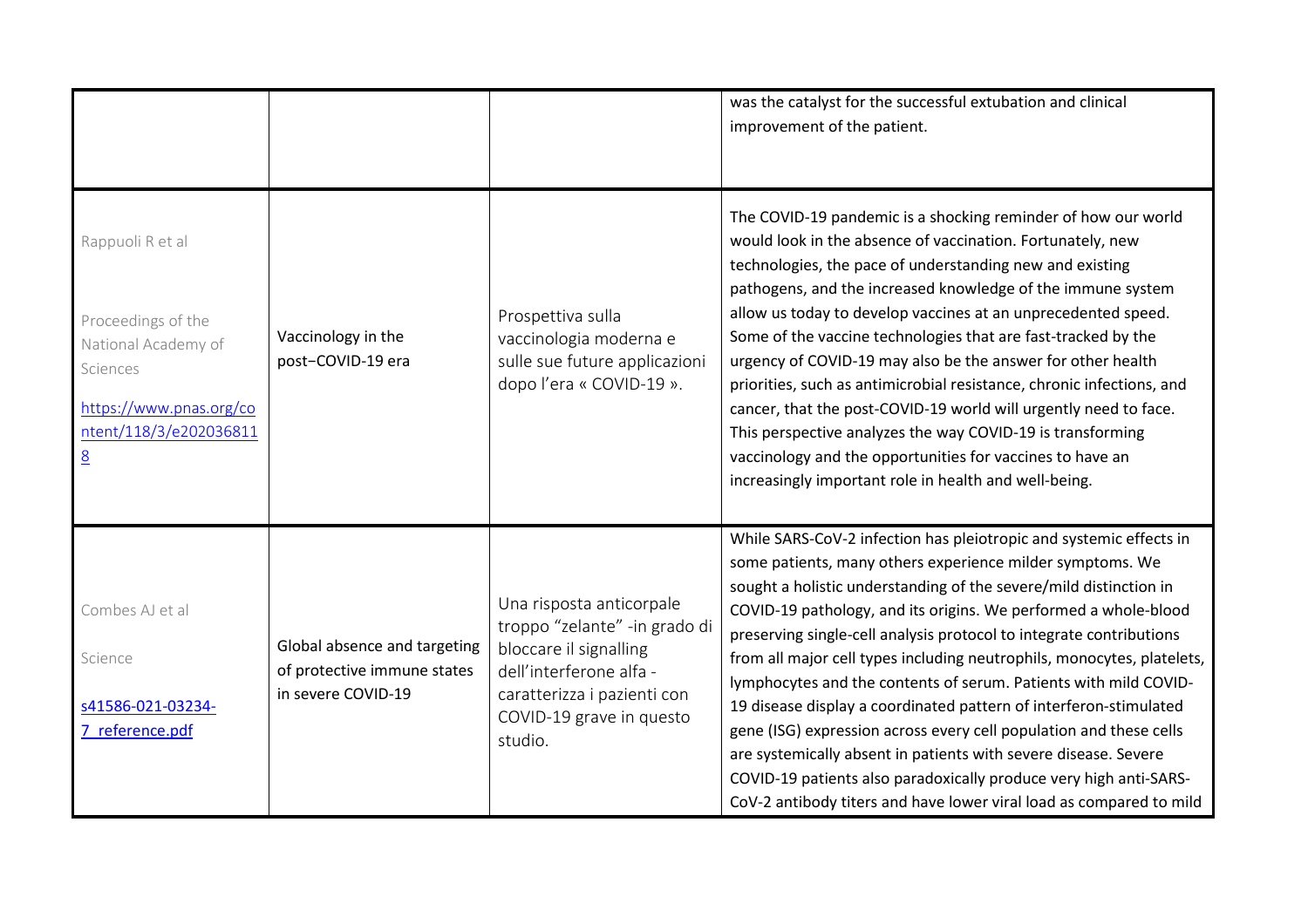disease. Examination of the serum from severe patientsdemonstrates that they uniquely produce antibodies that functionally block the production of the mild disease-associated ISG-expressing cells, by engaging conserved signaling circuits that dampen cellular responses to interferons. Overzealous antibody responses pit the immune system against itself in many COVID-19 patients and perhaps in other viral infections and this study defines targets for immunotherapies in severe patients to re-engage viral defense.



|                                                                                                 |                                                                                       |                                                                                                                                                                                                                                                                                                                                                     | Nucleocapsid<br>Spike<br>M/M Severe                                                                                                                                                                                                                                                                                                                                                                                                            |
|-------------------------------------------------------------------------------------------------|---------------------------------------------------------------------------------------|-----------------------------------------------------------------------------------------------------------------------------------------------------------------------------------------------------------------------------------------------------------------------------------------------------------------------------------------------------|------------------------------------------------------------------------------------------------------------------------------------------------------------------------------------------------------------------------------------------------------------------------------------------------------------------------------------------------------------------------------------------------------------------------------------------------|
| White KM et al<br>Science                                                                       | Plitidepsin has potent<br>preclinical efficacy against<br>SARS-CoV-2 by targeting the | Dimostrazione su coltura<br>cellulare e modello murino<br>dell'attività antivirale del<br>farmaco antineoplastico<br>plitidepsina, attraverso<br>l'inibizione di una proteina<br>eucariotica implicata nella<br>traduzione proteica. Il<br>farmaco, già in uso in<br>combinazione con steroidi<br>per il trattamento del<br>mieloma multiplo, andrà | SARS-CoV-2 viral proteins interact with the eukaryotic translation<br>machinery and inhibitors of translation have potent antiviral effects.<br>Here we report that the drug plitidepsin (aplidin), which has limited<br>clinical approval, possesses antiviral activity (IC90 = 0.88 nM) 27.5-<br>fold more potent than remdesivir against SARS-CoV-2 in vitro, with<br>limited toxicity in cell culture. Through the use of a drug resistant |
| https://science.sciencem<br>ag.org/content/early/202<br>1/01/22/science.abf4058.<br><u>full</u> | host protein eEF1A                                                                    |                                                                                                                                                                                                                                                                                                                                                     |                                                                                                                                                                                                                                                                                                                                                                                                                                                |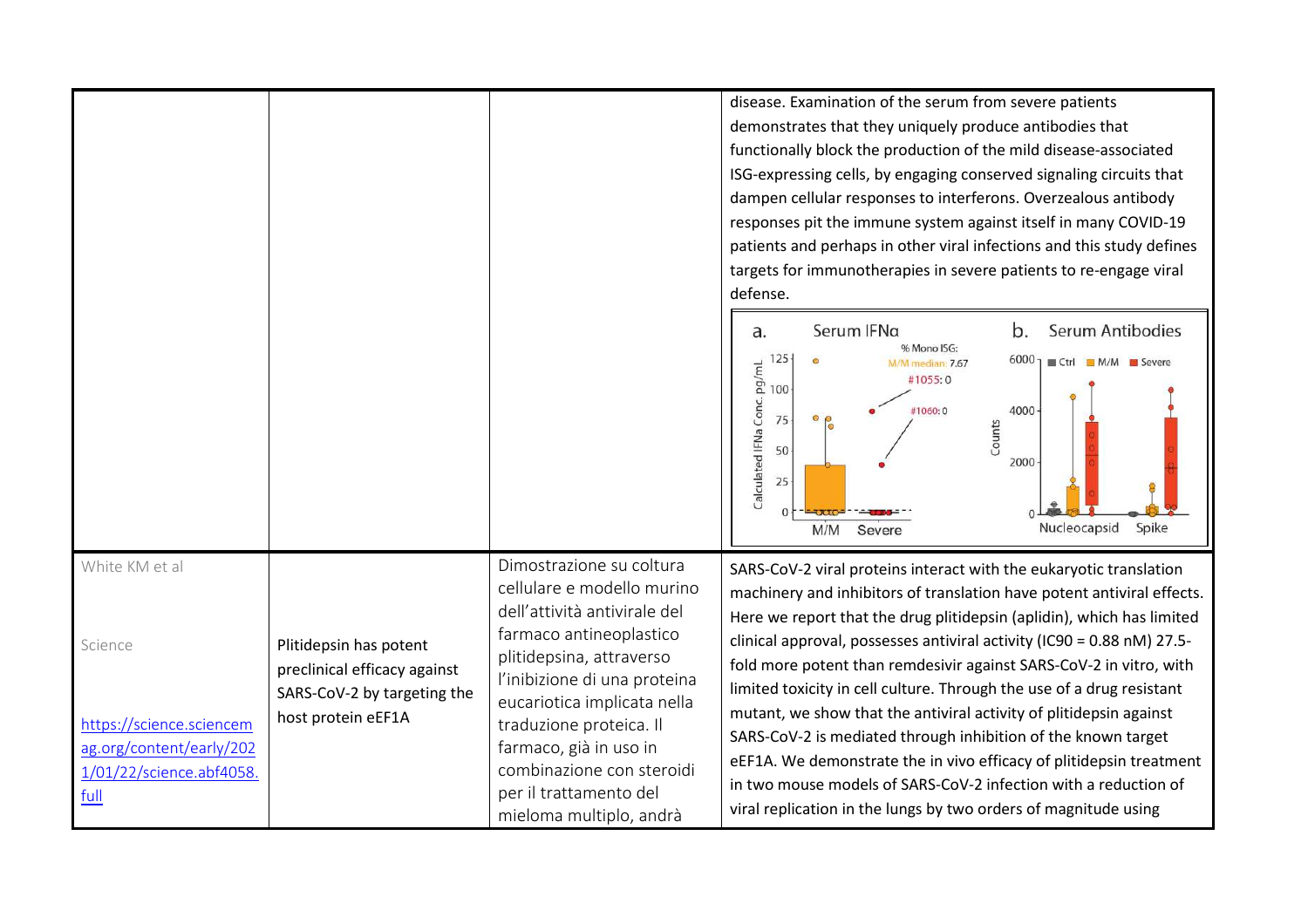|                                                                                                                       |                                                                                               | incontro a un trial di fase<br>II/III nel prossimo futuro.                                                                                                                                                     | prophylactic treatment. Our results indicate that plitidepsin is a<br>promising therapeutic candidate for COVID-19.                                                                                                                                                                                                                                                                                                                                                                                                                                                                                                                                                                                                                                                                                                                                                                                                                                    |
|-----------------------------------------------------------------------------------------------------------------------|-----------------------------------------------------------------------------------------------|----------------------------------------------------------------------------------------------------------------------------------------------------------------------------------------------------------------|--------------------------------------------------------------------------------------------------------------------------------------------------------------------------------------------------------------------------------------------------------------------------------------------------------------------------------------------------------------------------------------------------------------------------------------------------------------------------------------------------------------------------------------------------------------------------------------------------------------------------------------------------------------------------------------------------------------------------------------------------------------------------------------------------------------------------------------------------------------------------------------------------------------------------------------------------------|
| Starr TN et al<br>Science<br>https://science.sciencem<br>ag.org/content/early/202<br>1/01/22/science.abf9302.<br>full | Prospective mapping of viral<br>mutations that escape<br>antibodies used to treat<br>COVID-19 | Mappatura delle mutazioni<br>a carico del frammento<br>legante il recettore (RBD)<br>della proteina spike di SARS-<br>CoV-2 che consentono<br>l'evasione dagli anticorpi<br>monoclonali attualmente in<br>uso. | Antibodies are a potential therapy for SARS-CoV-2, but the risk of<br>the virus evolving to escape them remains unclear. Here we map<br>how all mutations to SARS-CoV-2's receptor-binding domain (RBD)<br>affect binding by the antibodies in the REGN-COV2 cocktail and the<br>antibody LY-CoV016. These complete maps uncover a single amino-<br>acid mutation that fully escapes the REGN-COV2 cocktail, which<br>consists of two antibodies targeting distinct structural epitopes. The<br>maps also identify viral mutations that are selected in a persistently<br>infected patient treated with REGN-COV2, as well as during in vitro<br>viral escape selections. Finally, the maps reveal that mutations<br>escaping the individual antibodies are already present in circulating<br>SARS-CoV-2 strains. Overall, these complete escape maps enable<br>interpretation of the consequences of mutations observed during<br>viral surveillance. |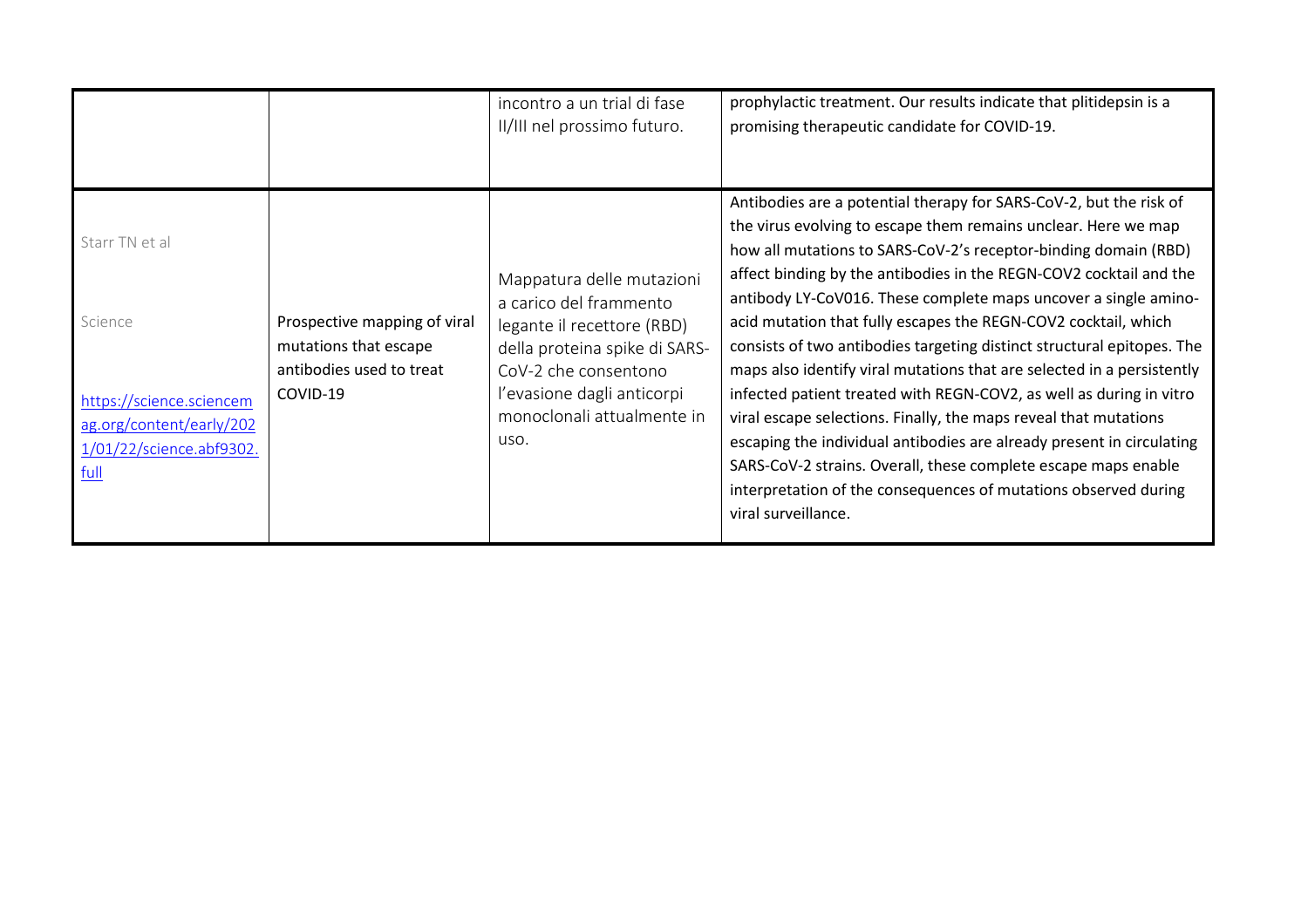|                                                                                                  |                                                                                                                                                                                                                                                |                                                                                                                                                                                                                                                                                                     | <b>REGN10933</b><br><b>REGN10987</b><br>LY-CoV016<br>rotete<br>REGN10933 + REGN10987<br><b>REGN10933</b><br>REGN1098<br>LY-CoV016<br>Fig. 4. Structural context of escape mutations. (A) Escape maps projected on antibody-bound RBD structures.<br>[REGN10933 and REGN10987: PDB 6XDG (11); LY-CoV016: PDB 7C01 (13)]. Antibody heavy- and light-chain<br>variable domains are shown as blue cartoons, and the RBD surface is colored to indicate how strongly mutations<br>at that site mediate escape (white indicates no escape, red indicates strongest escape site for that<br>antibody/cocktail). Sites where no mutations are functionally tolerated are colored gray. (B) For each antibody,<br>sites were classified as direct antibody contacts (non-hydrogen atoms within $4 \text{ Å}$ of antibody), antibody-<br>proximal (4-8 Å), or antibody-distal (>8 Å). Each point indicates a site, classified as escape (red) or non-escape<br>(black). The dashed gray line indicates the cutoff used to classify sites as escape or non-escape (see Methods<br>for details). Red and black numbers indicate how many sites in each category are escape or non-escape sites,<br>Interactive<br>https://ibloomlab.github.io/SARS-CoV-2-<br>respectively.<br>visualizations<br>are<br>at<br>RBD_MAP_clinical_Abs/ and hypothesized mechanisms of escape and additional structural details for labeled<br>points are shown in fig. S6. |
|--------------------------------------------------------------------------------------------------|------------------------------------------------------------------------------------------------------------------------------------------------------------------------------------------------------------------------------------------------|-----------------------------------------------------------------------------------------------------------------------------------------------------------------------------------------------------------------------------------------------------------------------------------------------------|--------------------------------------------------------------------------------------------------------------------------------------------------------------------------------------------------------------------------------------------------------------------------------------------------------------------------------------------------------------------------------------------------------------------------------------------------------------------------------------------------------------------------------------------------------------------------------------------------------------------------------------------------------------------------------------------------------------------------------------------------------------------------------------------------------------------------------------------------------------------------------------------------------------------------------------------------------------------------------------------------------------------------------------------------------------------------------------------------------------------------------------------------------------------------------------------------------------------------------------------------------------------------------------------------------------------------------------------------------------------------------------------------------------------------------------------|
| Hall V et al<br>MedRXiv<br>https://www.medrxiv.org<br>/content/10.1101/2021.0<br>1.13.21249642v1 | Do antibody positive<br>healthcare workers have<br>lower SARS-CoV-2 infection<br>rates than antibody negative<br>healthcare workers? Large<br>multi-centre prospective<br>cohort study (the SIREN<br>study), England: June to<br>November 2020 | Studio di coorte prospettico<br>condotto su operatori<br>sanitari degli ospedali del<br>Regno Unito : coloro che<br>avevano anticorpi anti-SARS-<br>CoV-2 positivi hanno un<br>rischio di reinfezione<br>inferiore dell'83% rispetto ai<br>negativi di infettarsi<br>nuovamente con SARS-CoV-<br>2. | Background There is an urgent need to better understand whether<br>individuals who have recovered from COVID-19 are protected from<br>future SARS-CoV-2 infection.<br>Methods A large multi-centre prospective cohort was recruited<br>from publicly funded hospital staff in the UK. Participants attended<br>regular SARS-CoV-2 PCR and antibody testing (every 2-4 weeks) and<br>completed fortnightly questionnaires on symptoms and exposures.<br>At enrolment, participants were assigned to either the positive<br>cohort (antibody positive or prior PCR/antibody test positive) or<br>negative cohort (antibody negative, not previously known to be                                                                                                                                                                                                                                                                                                                                                                                                                                                                                                                                                                                                                                                                                                                                                                              |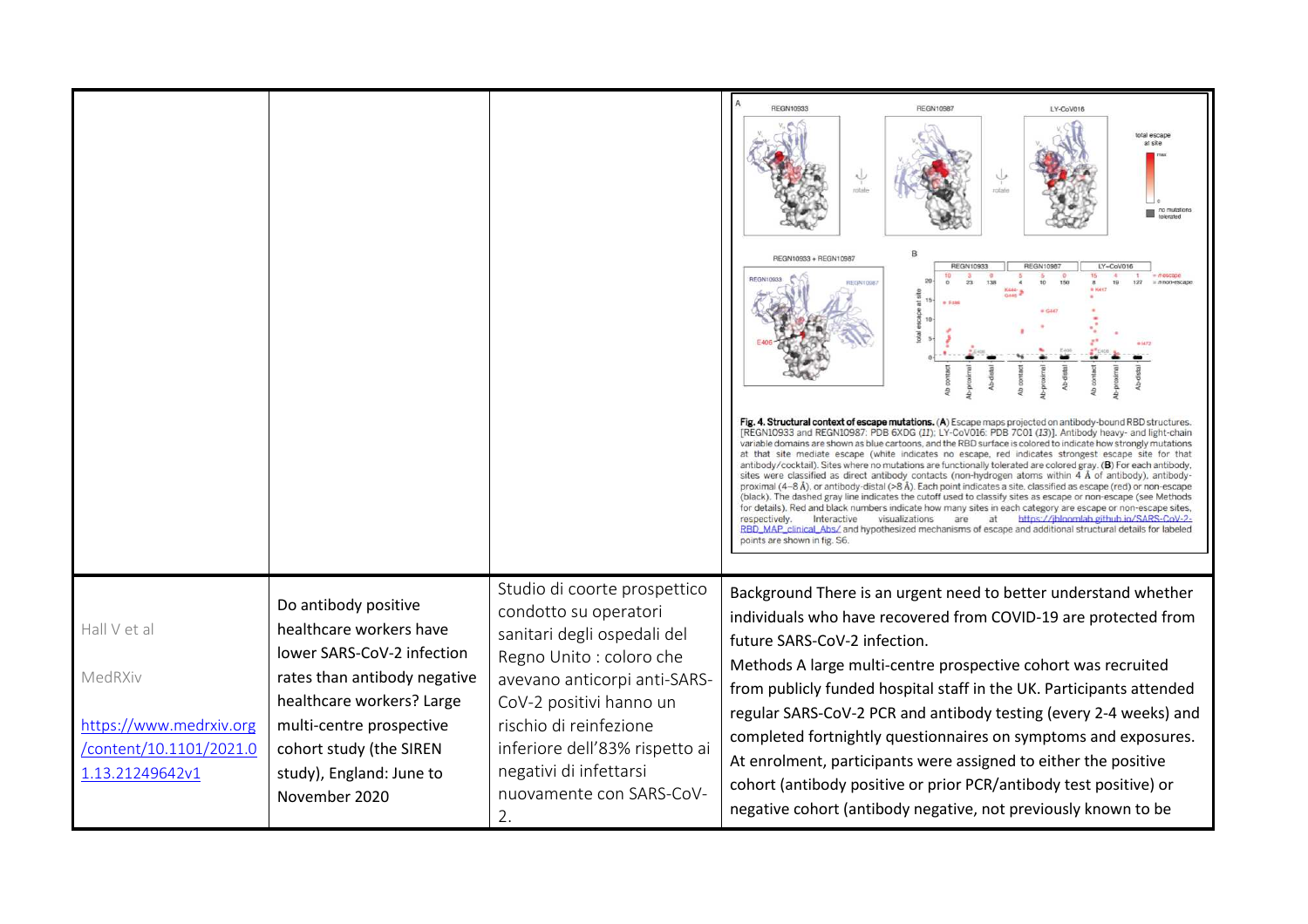|                                                 |                                                                                               |                                                                                                                                           | PCR/antibody positive). Potential reinfections were clinically<br>reviewed and classified according to case definitions (confirmed,<br>probable, possible (subdivided by symptom-status)) depending on<br>hierarchy of evidence. Individuals in the primary infection were<br>excluded from this analysis if infection was confirmed by antibody<br>only. Reinfection rates in the positive cohort were compared<br>against new PCR positives in the negative cohort using a mixed<br>effective multivariable logistic regression analysis.<br>Findings Between 18 June and 09 November 2020, 44 reinfections<br>(2 probable, 42 possible) were detected in the baseline positive<br>cohort of 6,614 participants, collectively contributing 1,339,078<br>days of follow-up. This compares with 318 new PCR positive<br>infections and 94 antibody seroconversions in the negative cohort<br>of 14,173 participants, contributing 1,868,646 days of follow-up.<br>The incidence density per 100,000 person days between June and<br>November 2020 was 3.3 reinfections in the positive cohort,<br>compared with 22.4 new PCR confirmed infections in the negative<br>cohort. The adjusted odds ratio was 0.17 for all reinfections (95% CI<br>0.13-0.24) compared to PCR confirmed primary infections. The<br>median interval between primary infection and reinfection was over<br>160 days.<br>Interpretation A prior history of SARS-CoV-2 infection was<br>associated with an 83% lower risk of infection, with median<br>protective effect observed five months following primary infection.<br>This is the minimum likely effect as seroconversions were not<br>included. |
|-------------------------------------------------|-----------------------------------------------------------------------------------------------|-------------------------------------------------------------------------------------------------------------------------------------------|---------------------------------------------------------------------------------------------------------------------------------------------------------------------------------------------------------------------------------------------------------------------------------------------------------------------------------------------------------------------------------------------------------------------------------------------------------------------------------------------------------------------------------------------------------------------------------------------------------------------------------------------------------------------------------------------------------------------------------------------------------------------------------------------------------------------------------------------------------------------------------------------------------------------------------------------------------------------------------------------------------------------------------------------------------------------------------------------------------------------------------------------------------------------------------------------------------------------------------------------------------------------------------------------------------------------------------------------------------------------------------------------------------------------------------------------------------------------------------------------------------------------------------------------------------------------------------------------------------------------------------------------------------------------------------|
| Oran DP et al<br>Annals of Internal<br>Medicine | The Proportion of SARS-CoV-<br>2 Infections That Are<br>Asymptomatic: A Systematic<br>Review. | In base a questa revisione<br>sistematica, almeno un<br>terzo delle infezioni da<br>SARS-CoV-2 è asintomatica<br>e circa un quarto di chi | Background: Asymptomatic infection seems to be a notable feature<br>of severe acute respiratory syndrome coronavirus 2 (SARS-CoV-2),<br>the pathogen that causes coronavirus disease 2019 (COVID-19), but<br>the prevalence is uncertain.                                                                                                                                                                                                                                                                                                                                                                                                                                                                                                                                                                                                                                                                                                                                                                                                                                                                                                                                                                                                                                                                                                                                                                                                                                                                                                                                                                                                                                       |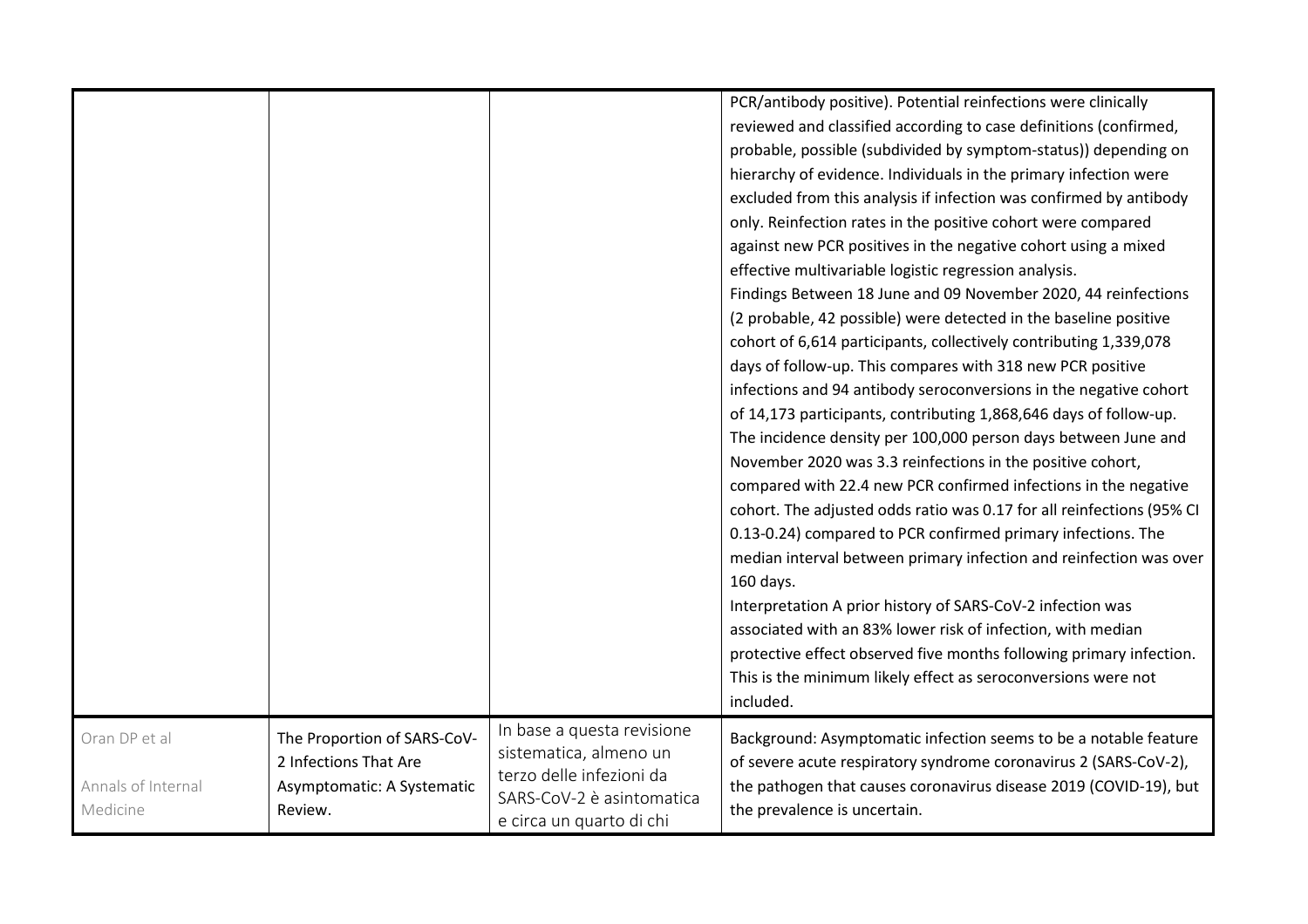| https://www.acpjournals. | riceve la diagnosi da   | Purpose: To estimate the proportion of persons infected with SARS-    |
|--------------------------|-------------------------|-----------------------------------------------------------------------|
| org/doi/10.7326/M20-     | asintomatico poi rimane | CoV-2 who never develop symptoms.                                     |
| 6976                     | tale.                   | Data Sources:                                                         |
|                          |                         | Searches of Google News, Google Scholar, medRxiv, and PubMed          |
|                          |                         | using the keywords antibodies, asymptomatic, coronavirus, COVID-      |
|                          |                         | 19, PCR, seroprevalence, and SARS-CoV-2.                              |
|                          |                         | Study Selection: Observational, descriptive studies and reports of    |
|                          |                         | mass screening for SARS-CoV-2 that were either cross-sectional or     |
|                          |                         | longitudinal in design; were published through 17 November 2020;      |
|                          |                         | and involved SARS-CoV-2 nucleic acid or antibody testing of a target  |
|                          |                         | population, regardless of current symptomatic status, over a          |
|                          |                         | defined period.                                                       |
|                          |                         | Data Extraction: The authors collaboratively extracted data on the    |
|                          |                         | study design, type of testing performed, number of participants,      |
|                          |                         | criteria for determining symptomatic status, testing results, and     |
|                          |                         | setting.                                                              |
|                          |                         | Data Synthesis: Sixty-one eligible studies and reports were           |
|                          |                         | identified, of which 43 used polymerase chain reaction (PCR) testing  |
|                          |                         | of nasopharyngeal swabs to detect current SARS-CoV-2 infection        |
|                          |                         | and 18 used antibody testing to detect current or prior infection. In |
|                          |                         | the 14 studies with longitudinal data that reported information on    |
|                          |                         | the evolution of symptomatic status, nearly three quarters of         |
|                          |                         | persons who tested positive but had no symptoms at the time of        |
|                          |                         | testing remained asymptomatic. The highest-quality evidence           |
|                          |                         | comes from nationwide, representative serosurveys of England ( $n =$  |
|                          |                         | 365 104) and Spain (n = 61 075), which suggest that at least one      |
|                          |                         | third of SARS-CoV-2 infections are asymptomatic.                      |
|                          |                         | Limitation: For PCR-based studies, data are limited to distinguish    |
|                          |                         | presymptomatic from asymptomatic infection. Heterogeneity             |
|                          |                         | precluded formal quantitative syntheses.                              |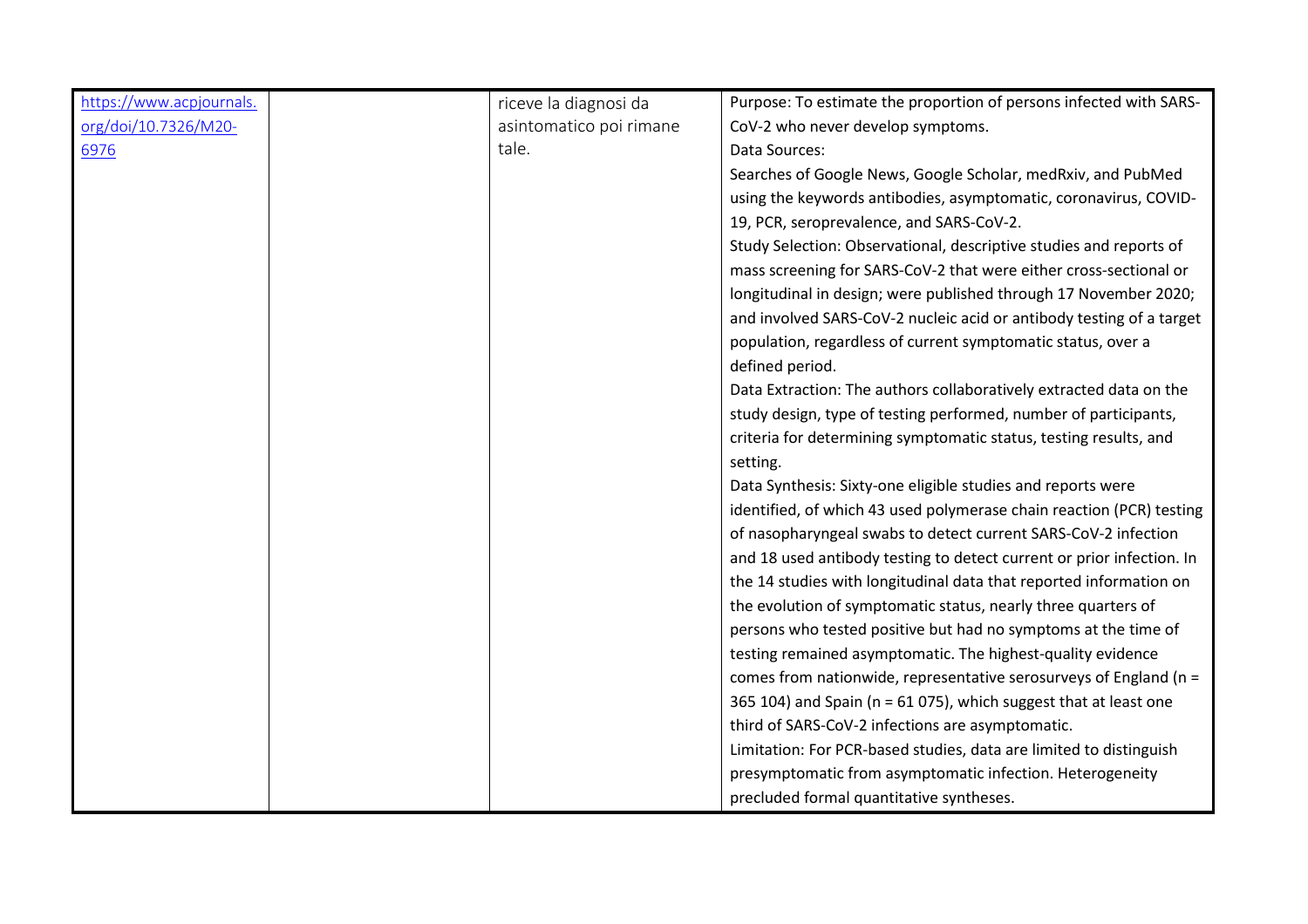|                                                                                                                                     |                                                                                                           |                                                                                                                                                                                                                             | Conclusion: Available data suggest that at least one third of SARS-<br>CoV-2 infections are asymptomatic. Longitudinal studies suggest<br>that nearly three quarters of persons who receive a positive PCR<br>test result but have no symptoms at the time of testing will remain<br>asymptomatic. Control strategies for COVID-19 should be altered,<br>taking into account the prevalence and transmission risk of<br>asymptomatic SARS-CoV-2 infection.                                                                                                                                                                                                                                                                                                                                                                                                                                                                                                                                                                                                                                                                                                                                                                                                                                                                                                                                                                                             |
|-------------------------------------------------------------------------------------------------------------------------------------|-----------------------------------------------------------------------------------------------------------|-----------------------------------------------------------------------------------------------------------------------------------------------------------------------------------------------------------------------------|--------------------------------------------------------------------------------------------------------------------------------------------------------------------------------------------------------------------------------------------------------------------------------------------------------------------------------------------------------------------------------------------------------------------------------------------------------------------------------------------------------------------------------------------------------------------------------------------------------------------------------------------------------------------------------------------------------------------------------------------------------------------------------------------------------------------------------------------------------------------------------------------------------------------------------------------------------------------------------------------------------------------------------------------------------------------------------------------------------------------------------------------------------------------------------------------------------------------------------------------------------------------------------------------------------------------------------------------------------------------------------------------------------------------------------------------------------|
| Cusumano JC et al<br>Open Forum Infectious<br><b>Diseases</b><br>https://academic.oup.co<br>m/ofid/article/7/11/ofaa5<br>18/5975147 | Staphylococcus aureus<br><b>Bacteremia in Patients</b><br>Infected With COVID-19: A<br><b>Case Series</b> | Studio osservazionale<br>retrospettivo su 42 casi di<br>infezione del torrente<br>ematico da Stafilococco<br>aureo in pazienti con COVID-<br>19 : la sovrainfezione<br>nosocomiale è un fattore<br>predittivo di mortalità. | Background : Previous viral pandemics have shown that secondary<br>bacterial infections result in higher morbidity and mortality, with<br>Staphylococcus aureus being the primary causative pathogen. The<br>impact of secondary S. aureus bacteremia on mortality in patients<br>infected with severe acute respiratory syndrome coronavirus 2<br>(SARS-CoV-2) remains unknown.<br>Methods: This was a retrospective observational case series of<br>patients with coronavirus disease 2019 (COVID-19) who developed<br>secondary S. aureus bacteremia across 2 New York City hospitals.<br>The primary end point was to describe 14-day and 30-day hospital<br>mortality rates of patients with COVID-19 and S. aureus bacteremia.<br>Secondary end points included predictors of 14-day and 30-day<br>hospital mortality in patients with COVID-19 and S. aureus<br>bacteremia.<br>Results: A total of 42 patients hospitalized for COVID-19 with<br>secondary S. aureus bacteremia were identified. Of these patients,<br>23 (54.8%) and 28 (66.7%) died at 14 days and 30 days, respectively,<br>from their first positive blood culture. Multivariate analysis<br>identified hospital-onset bacteremia (≥4 days from date of<br>admission) and age as significant predictors of 14-day hospital<br>mortality and Pitt bacteremia score as a significant predictor of 30-<br>day hospital mortality (odds ratio [OR], 11.9; 95% CI, 2.03-114.7; P |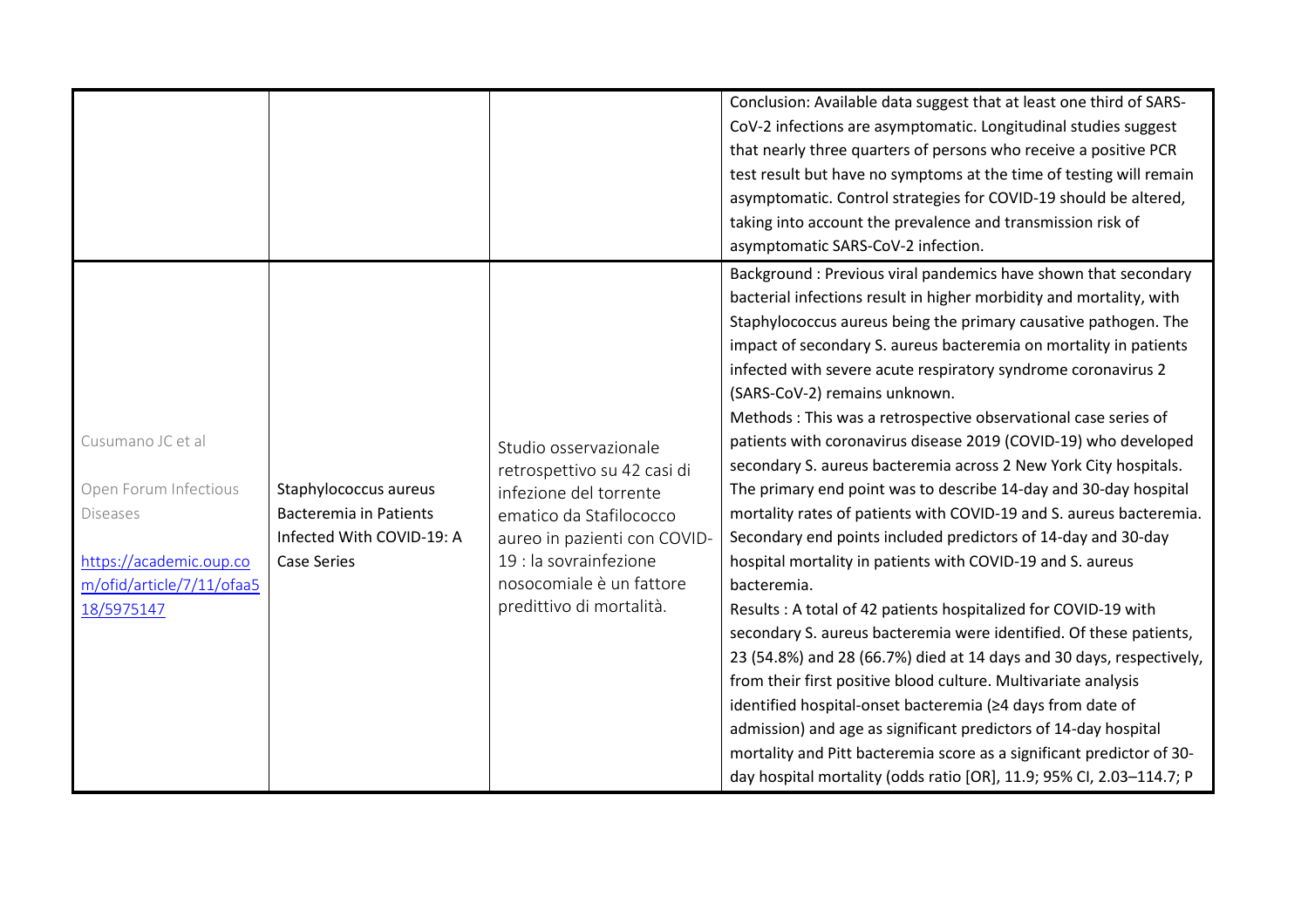|                                                                                                                                                                                                                              |                                                                                                                                                             |                                                                                                                                                                                                                                                                                                                | = .01; OR, 1.10; 95% CI, 1.03-1.20; P = .02; and OR, 1.56; 95% CI,<br>1.19-2.18; $P = .003$ , respectively).<br>Conclusions: Bacteremia with S. aureus is associated with high<br>mortality rates in patients hospitalized with COVID-19. Further<br>investigation is warranted to understand the impact of COVID-19<br>and secondary S. aureus bacteremia.                                                                                                                                                                                                                                                                                                                                                                                                                                                                                                                                                                                                                                                                                                                  |
|------------------------------------------------------------------------------------------------------------------------------------------------------------------------------------------------------------------------------|-------------------------------------------------------------------------------------------------------------------------------------------------------------|----------------------------------------------------------------------------------------------------------------------------------------------------------------------------------------------------------------------------------------------------------------------------------------------------------------|------------------------------------------------------------------------------------------------------------------------------------------------------------------------------------------------------------------------------------------------------------------------------------------------------------------------------------------------------------------------------------------------------------------------------------------------------------------------------------------------------------------------------------------------------------------------------------------------------------------------------------------------------------------------------------------------------------------------------------------------------------------------------------------------------------------------------------------------------------------------------------------------------------------------------------------------------------------------------------------------------------------------------------------------------------------------------|
| European Centers for<br>Disease Prevention and<br>Control<br>Eurosurveillance<br>https://www.ecdc.europa<br>.eu/en/publications-<br>data/covid-19-risk-<br>assessment-spread-new-<br>variants-concern-eueea-<br>first-update | Updated rapid risk<br>assessment from ECDC on<br>the risk related to the spread<br>of new SARS-CoV-2 variants<br>of concern in the EU/EEA -<br>first update | Aggiornamento degli ECDC<br>sulle varianti di SARS-CoV-2<br>che destano<br>« preoccupazione » :<br>inglese, sudafricana e<br>brasiliana. Appare molto<br>probabile che esse giungano<br>in Europa e potrebbe<br>conseguirne un aumento dei<br>casi di infezione e della<br>pressione sul sistema<br>sanitario. | Viruses constantly change through mutation and variations in the<br>SARS-CoV-2 virus, due to evolution and adaptation processes, have<br>been observed worldwide. While most emerging mutations will not<br>have a significant impact on the spread of the virus, some mutations<br>or combinations of mutations may provide the virus with a selective<br>advantage, such as increased transmissibility or the ability to evade<br>the host immune response. In this update we report new<br>information on the spread of three virus variants (VOC 202012/01,<br>501Y.V2 and variant P.1). These variants are considered to be of<br>concern because of mutations which have led to increased<br>transmissibility and deteriorating epidemiological situations in the<br>areas where they have recently become established.<br>Based on the new information, the risk associated with the<br>introduction and community spread of variants of concern has been<br>increased to high/very high and the options for response have been<br>adjusted to the current situation. |
| Johnson BA et al<br>Nature<br>https://www.nature.com/<br>articles/s41586-021-<br>03237-4                                                                                                                                     | Loss of furin cleavage site<br>attenuates SARS-CoV-2<br>pathogenesis                                                                                        | In questo studio si dimostra<br>l'importanza di una porzione<br>della proteina S di SARS-<br>CoV-2 sensibile al clivaggio<br>da parte dell'enzima furina,<br>che se eliminata determina<br>riduzione della replicazione<br>virale in cellule umane.                                                            | SARS-CoV-2, a novel coronavirus (CoV)-producing worldwide<br>pandemic1, has a furin cleavage site (PRRAR) in its spike protein<br>that is absent in other group 2B CoVs2. To explore whether the furin<br>cleavage site contributes to infection and pathogenesis, we<br>generated a mutant SARS-CoV-2 deleting the furin cleavage site<br>(ΔPRRA). SARS-CoV-2 ΔPRRA replicates had faster kinetics,<br>improved fitness in Vero E6 cells, and reduced spike protein<br>processing as compared to parental SARS-CoV-2. However, the                                                                                                                                                                                                                                                                                                                                                                                                                                                                                                                                          |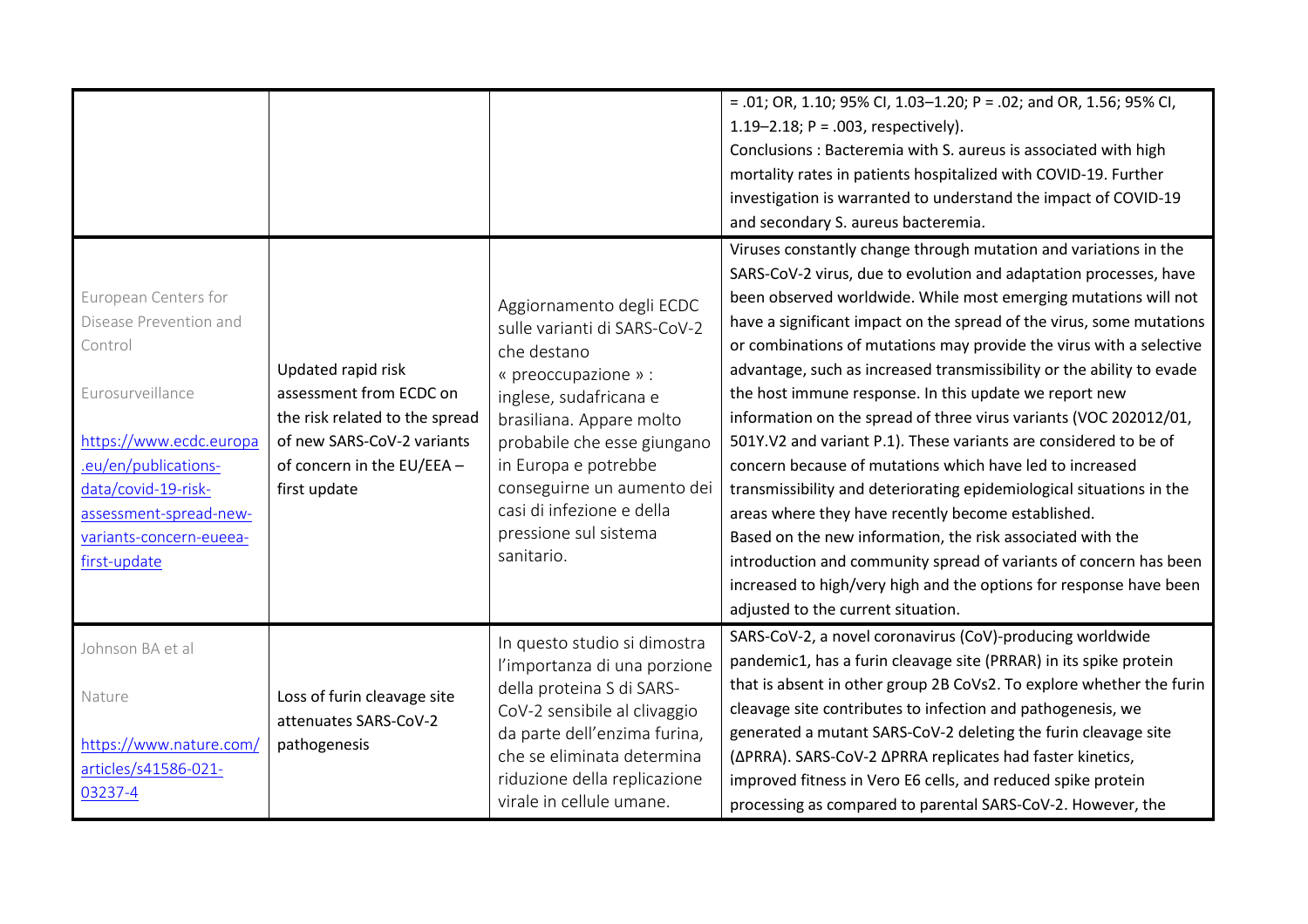|                                                                                                                                     |                                                                                       |                                                                                                                                                                                                                                                                        | ∆PRRA mutant had reduced replication in a human respiratory cell<br>line and was attenuated in both hamster and K18-hACE2 transgenic<br>mouse models of SARS-CoV-2 pathogenesis. Despite reduced<br>disease, the APRRA mutant conferred protection against<br>rechallenge with the parental SARS-CoV-2. Importantly, COVID-19<br>patient sera and receptor-binding domain (RBD) monoclonal<br>antibodies had lower neutralization values against the APRRA<br>mutant versus parental SARS-CoV-2, likely due to increased<br>particle/PFU ratio. Together, these results demonstrate a critical<br>role for the furin cleavage site in SARS-CoV-2 infection and highlight<br>the importance of this site in evaluating antibody neutralization<br>activity. |
|-------------------------------------------------------------------------------------------------------------------------------------|---------------------------------------------------------------------------------------|------------------------------------------------------------------------------------------------------------------------------------------------------------------------------------------------------------------------------------------------------------------------|------------------------------------------------------------------------------------------------------------------------------------------------------------------------------------------------------------------------------------------------------------------------------------------------------------------------------------------------------------------------------------------------------------------------------------------------------------------------------------------------------------------------------------------------------------------------------------------------------------------------------------------------------------------------------------------------------------------------------------------------------------|
| Claro IM et al<br><b>Emerging Infectious</b><br><b>Diseases</b><br>https://wwwnc.cdc.gov/ei<br>d/article/27/3/21-<br>0038 article   | <b>Local Transmission of SARS-</b><br>CoV-2 Lineage B.1.1.7, Brazil,<br>December 2020 | Due casi di infezione da<br>variante « inglese » di SARS-<br>CoV-2 in Brasile a dicembre<br>2020, in due pazienti testati<br>per sorveglianza e uno dei<br>quali non aveva storia di<br>viaggi all'estero; chi cerca<br>trova!                                         | In December 2020, research surveillance detected the B.1.1.7<br>lineage of severe acute respiratory syndrome coronavirus 2 in São<br>Paulo, Brazil. Rapid genomic sequencing and phylogenetic analysis<br>revealed 2 distinct introductions of the lineage. One patient<br>reported no international travel. There may be more infections with<br>this lineage in Brazil than reported.                                                                                                                                                                                                                                                                                                                                                                    |
| Priesemann V et al<br>The Lancet<br>https://www.thelancet.co<br>m/journals/lancet/article/<br>PIIS0140-6736(21)00150-<br>1/fulltext | An action plan for pan-<br>European defence against<br>new SARS-CoV-2 variants        | Se varianti di SARS-CoV-2<br>con maggiore trasmissibilità<br>si diffonderanno in Europa,<br>come è probabile, sarà<br>necessario il mantenimento<br>delle misure preventive,<br>auspicabilmente<br>accompagnate da adeguate<br>misure a sostegno della<br>popolazione. | COVID-19 cases are very high across Europe. Current measures are<br>not reducing virus spread sufficiently, and new SARS-CoV-2 variants<br>are emerging. The B.1.1.7 and B1.351 variants, first identified in the<br>UK and South Africa, respectively, have spread to many European<br>countries. Although the biological properties of these variants are<br>yet to be characterised, epidemiological data suggest they have a<br>higher transmissibility than the original variant. These viral<br>properties could increase the effective reproduction number R in<br>the population. In the case of B.1.1.7, estimates suggest R could<br>increase from 1 to about 1.4 with no change in population behavior.                                         |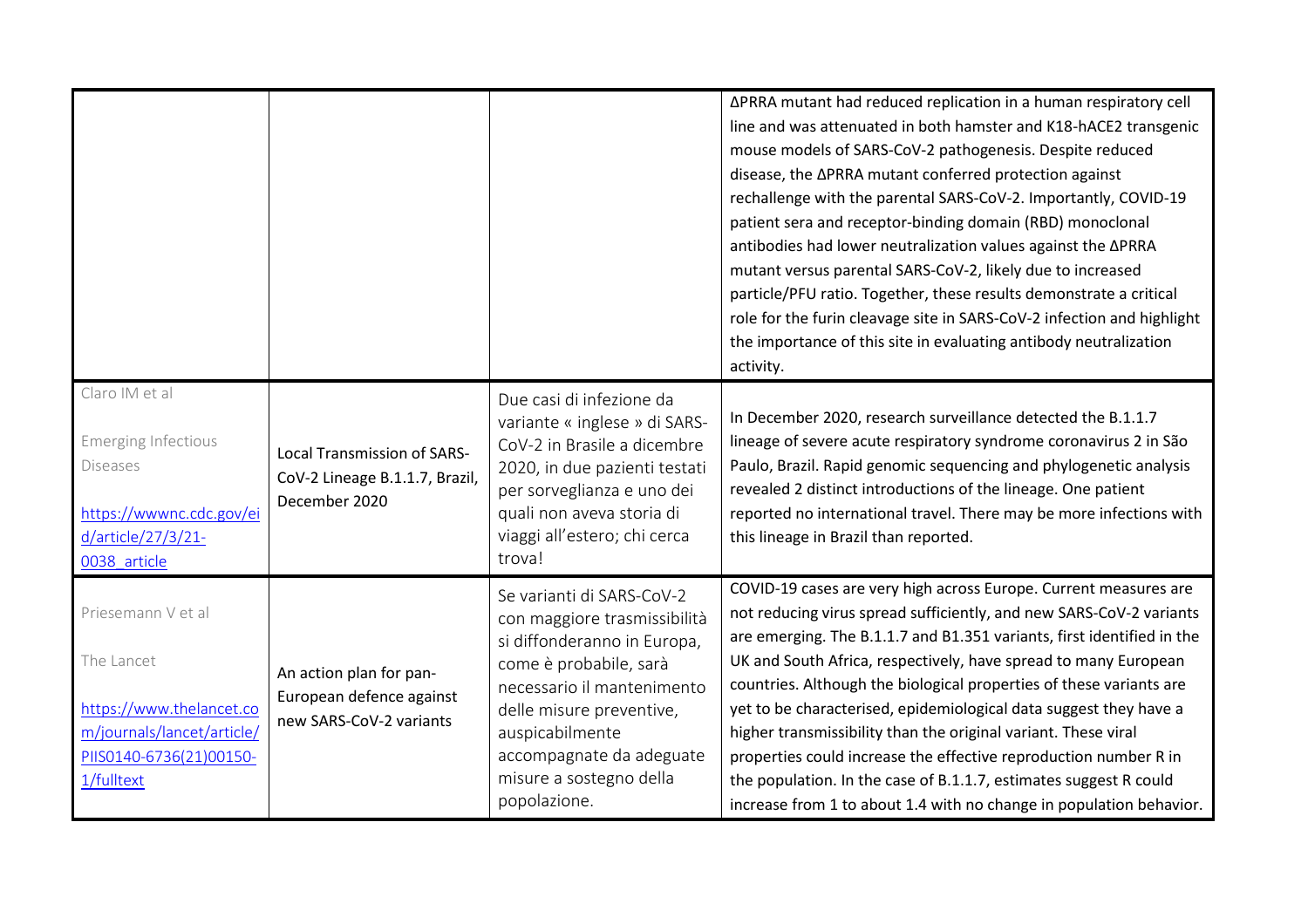|                                                                                                                                         |                                                                                                                                         |                                                                                                                                                                                                                                                                                                                                                                                                                                                                                                                                         | If true, many countries that have succeeded in reducing R to 1 or<br>less will be confronted with a novel wave of viral spread despite the<br>current measures. Once a more contagious variant has established<br>itself, stabilising the number of new infections will become<br>increasingly difficult.                                                                                                                                                                                                                                                                                                                                                                                                                                                                                                                                                                                                                                                                                                                                                                                                                                                                                                                                                                                                                                                                                                                                                                                                                      |
|-----------------------------------------------------------------------------------------------------------------------------------------|-----------------------------------------------------------------------------------------------------------------------------------------|-----------------------------------------------------------------------------------------------------------------------------------------------------------------------------------------------------------------------------------------------------------------------------------------------------------------------------------------------------------------------------------------------------------------------------------------------------------------------------------------------------------------------------------------|--------------------------------------------------------------------------------------------------------------------------------------------------------------------------------------------------------------------------------------------------------------------------------------------------------------------------------------------------------------------------------------------------------------------------------------------------------------------------------------------------------------------------------------------------------------------------------------------------------------------------------------------------------------------------------------------------------------------------------------------------------------------------------------------------------------------------------------------------------------------------------------------------------------------------------------------------------------------------------------------------------------------------------------------------------------------------------------------------------------------------------------------------------------------------------------------------------------------------------------------------------------------------------------------------------------------------------------------------------------------------------------------------------------------------------------------------------------------------------------------------------------------------------|
| King KG et al<br>American Journal of<br>Infection Control<br>https://www.ajicjournal.o<br>rg/article/S0196-<br>6553(21)00023-7/fulltext | An Assessment of Outpatient<br><b>Clinic Room Ventilation</b><br><b>Systems and Possible</b><br>Relationship to Disease<br>Transmission | La valutazione di 105<br>ambulatori medici fa<br>osservare che la gran parte<br>di essi non è a norma per un<br>gran numero di funzioni per<br>quanto riguarda l'areazione<br>e ciò potrebbe mettere a<br>rischio di trasmissione di<br>infezioni, quale COVID-19,<br>gli occupanti. Gli standard di<br>riferimento sono quelli<br>americani:<br>https://www.ashrae.org/tec<br>hnical-resources/standards-<br>and-guidelines/standards-<br>addenda/ansi-ashrae-ashe-<br>standard-170-2017-<br>ventilation-of-health-care-<br>facilities | Background: With healthcare shifting to the outpatient setting, this<br>study examined whether outpatient clinics operating in business<br>occupancy settings were conducting procedures in rooms with<br>ventilation rates above, at, or below thresholds defined in the<br>ANSI/ASHRAE/ASHE Standard 170 for Ventilation in Health Care<br>Facilities and whether lower ventilation rates and building<br>characteristics increase the risk of disease transmission.<br>Methods: Ventilation rates were measured in 105 outpatient clinic<br>rooms categorized by services rendered. Building characteristics<br>were evaluated as determinants of ventilation rates, and risk of<br>disease transmission was estimated using the Gammaitoni-Nucci<br>model.<br>Results: When compared to Standard 170, 10% of clinic rooms<br>assessed did not meet the minimum requirement for general exam<br>rooms, 39% did not meet the requirement for treatment rooms,<br>83% did not meet the requirement for aerosol-generating<br>procedures, and 88% did not meet the requirement for procedure<br>rooms or minor surgical procedures.<br>Conclusions : Lower than standard air changes per hour were<br>observed and could lead to an increased risk of spread of diseases<br>when conducting advanced procedures and evaluating persons of<br>interest for emerging infectious diseases. These findings are<br>pertinent during the SARS-CoV-2 pandemic, as working guidelines<br>are established for the healthcare community. |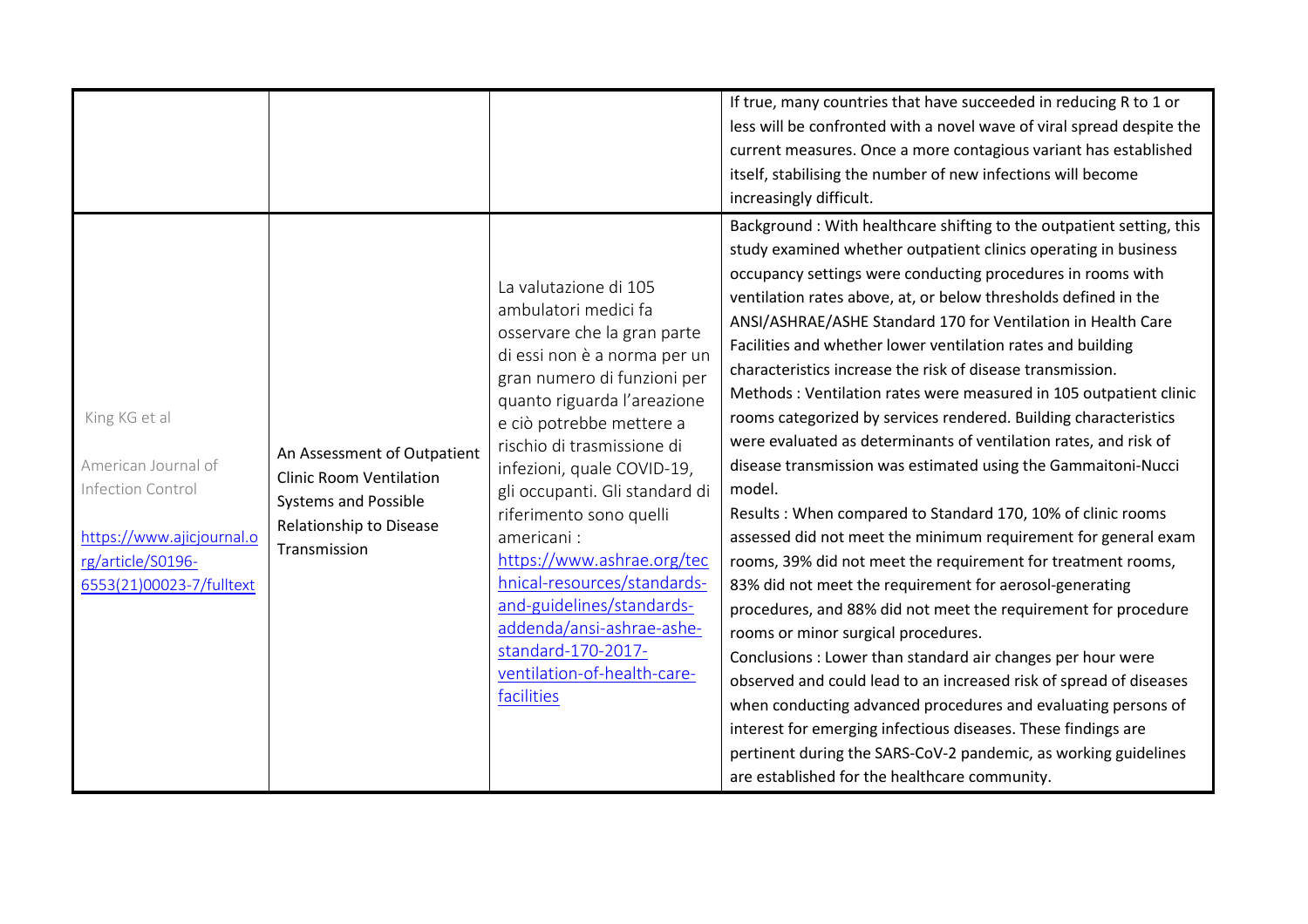|                             |                                           |                               | BACKGROUND: Little is known about the incidence and risk of             |
|-----------------------------|-------------------------------------------|-------------------------------|-------------------------------------------------------------------------|
|                             |                                           |                               | intensive care unit (ICU)-acquired bloodstream infections (BSI) in      |
|                             |                                           |                               | critically ill patients with coronavirus disease 2019 (COVID-19).       |
|                             |                                           |                               | MATERIALS AND METHODS: This retrospective, single-centre study          |
|                             |                                           |                               | was conducted in Northern Italy. The primary study objectives were      |
|                             |                                           |                               | as follows: (a) to assess the incidence rate of ICU-acquired BSI and    |
|                             |                                           |                               | (b) to assess the cumulative risk of developing ICU-acquired BSI.       |
|                             |                                           |                               | RESULTS: Overall, 78 critically ill patients with COVID-19 were         |
|                             |                                           | Il trattamento con            | included in the study. Forty-five episodes of ICU-acquired BSI were     |
| Giacobbe DR et al           |                                           | antinfiammatori               | registered in 31 patients, with an incidence rate of 47 episodes (95%   |
|                             |                                           | (tocilizumab o steroidi) è    | confidence interval [CI] 35-63) per 1000 patient-days at risk. The      |
| European Journal of         |                                           | l'unico fattore che si        | estimated cumulative risk of developing at least one BSI episode        |
| Clinical Investigation      | <b>Bloodstream infections in</b>          | mantiene predittore           | was of almost 25% after 15 days at risk and possibly surpassing 50%     |
|                             | critically ill patients with<br>COVID-19. | indipendente di infezione     | after 30 days at risk. In multivariable analysis, anti-inflammatory     |
| https://onlinelibrary.wiley |                                           | del torrente ematico in       | treatment was independently associated with the development of          |
| .com/doi/10.1111/eci.13     |                                           | questa casistica di 78        | BSI (cause-specific hazard ratio [csHR] 1.07 with 95% CI 0.38-3.04      |
| 319                         |                                           | pazienti critici con COVID-19 | for tocilizumab, csHR 3.95 with 95% CI 1.20-13.03 for                   |
|                             |                                           | ricoverati in rianimazione.   | methylprednisolone and csHR 10.69 with 95% CI 2.71-42.17 for            |
|                             |                                           |                               | methylprednisolone plus tocilizumab, with no anti-inflammatory          |
|                             |                                           |                               | treatment as the reference group; overall P for the dummy variable      |
|                             |                                           |                               | = 0.003). CONCLUSIONS: The incidence rate of BSI was high, and the      |
|                             |                                           |                               | cumulative risk of developing BSI increased with ICU stay. Further      |
|                             |                                           |                               | study will clarify if the increased risk of BSI we detected in COVID-19 |
|                             |                                           |                               | patients treated with anti-inflammatory drugs is outweighed by the      |
|                             |                                           |                               | benefits of reducing any possible pro-inflammatory dysregulation        |
|                             |                                           |                               | induced by SARS-CoV-2.                                                  |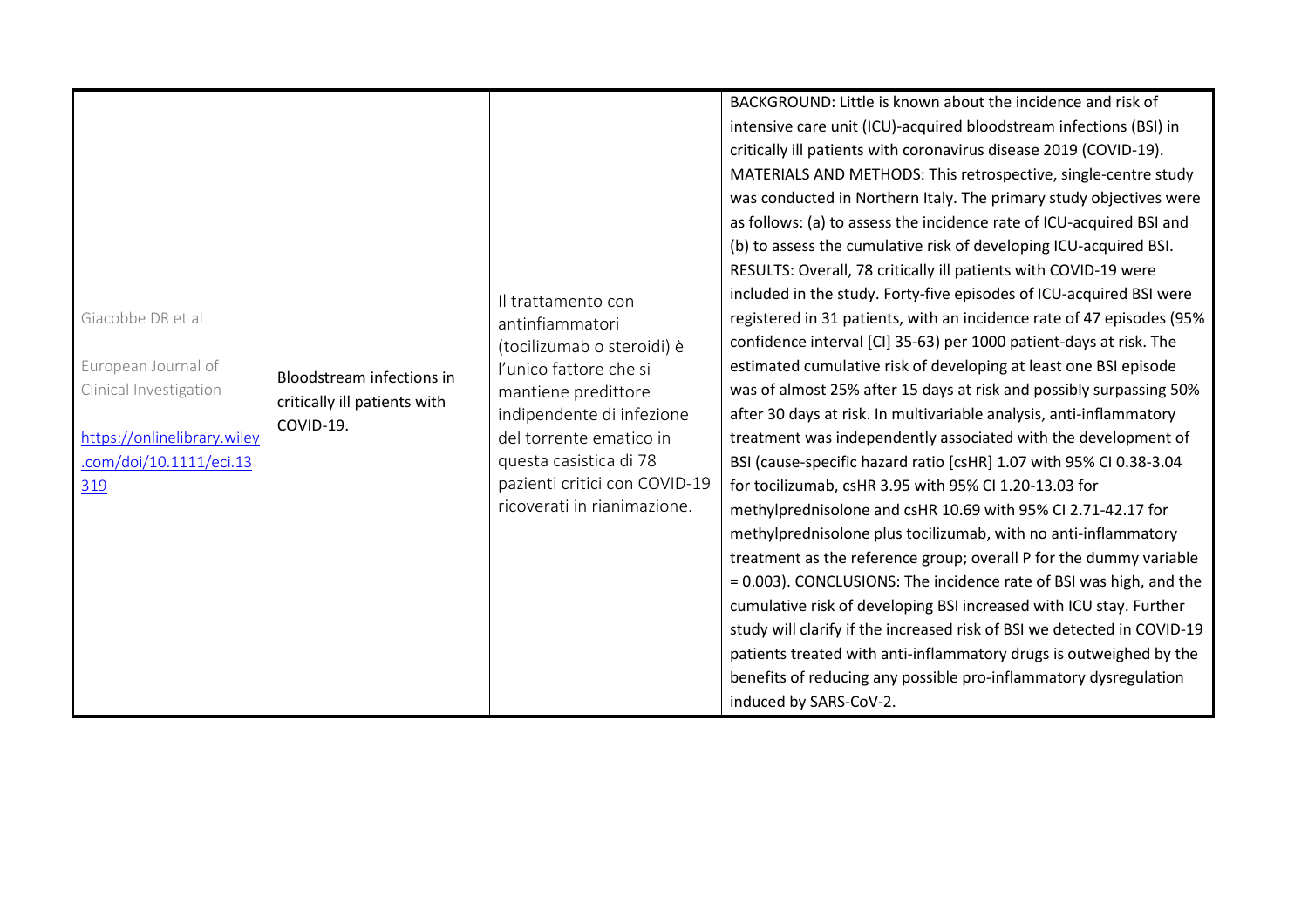|                                                                                              |                                                                                                                |                                                                                                                                                                                                                                                                                                                                                     | BSI<br>1.00<br>Cumulative risk of ICU-acquired<br>0.75<br>0.50<br>0.25<br>0.00<br>15<br>18<br>21<br>24<br>27<br>12<br>30<br>Days at risk<br><b>Patients in ICU</b>                                                                                                                                                                                                                                                                                                                                                                                                                                                                                                                                                                                                                                                                                                                                |
|----------------------------------------------------------------------------------------------|----------------------------------------------------------------------------------------------------------------|-----------------------------------------------------------------------------------------------------------------------------------------------------------------------------------------------------------------------------------------------------------------------------------------------------------------------------------------------------|---------------------------------------------------------------------------------------------------------------------------------------------------------------------------------------------------------------------------------------------------------------------------------------------------------------------------------------------------------------------------------------------------------------------------------------------------------------------------------------------------------------------------------------------------------------------------------------------------------------------------------------------------------------------------------------------------------------------------------------------------------------------------------------------------------------------------------------------------------------------------------------------------|
|                                                                                              |                                                                                                                |                                                                                                                                                                                                                                                                                                                                                     | No. 78<br>73<br>2<br>39<br>30<br>23<br>61                                                                                                                                                                                                                                                                                                                                                                                                                                                                                                                                                                                                                                                                                                                                                                                                                                                         |
| Thomson EC et al<br>Cell<br>https://www.cell.com/cell<br>/fulltext/S0092-<br>8674(21)00080-5 | Circulating SARS-CoV-2 spike<br>N439K variants maintain<br>fitness while evading<br>antibody-mediated immunity | La mutazione N439K nella<br>porzione legante il recettore<br>ACE2 della proteina spike di<br>SARS-CoV-2 aumenta<br>l'affinità per il recettore<br>stesso, non determina<br>riduzione della fitness virale<br>e riduce l'affinità per<br>anticorpi provenienti dal<br>siero di pazienti guariti o<br>monoclonali sintetizzati e<br>approvati in uso. | SARS-CoV-2 can mutate and evade immunity, with consequences<br>for efficacy of emerging vaccines and antibody therapeutics. Herein<br>we demonstrate that the immunodominant SARS-CoV-2 spike (S)<br>receptor binding motif (RBM) is a highly variable region of S, and<br>provide epidemiological, clinical, and molecular characterization of<br>a prevalent, sentinel RBM mutation, N439K. We demonstrate<br>N439K S protein has enhanced binding affinity to the hACE2<br>receptor, and N439K viruses have similar in vitro replication fitness<br>and cause infections with similar clinical outcomes as compared to<br>wild-type. We show the N439K mutation confers resistance against<br>several neutralizing monoclonal antibodies, including one<br>authorized for emergency use by the FDA, and reduces the activity<br>of some polyclonal sera from persons recovered from infection. |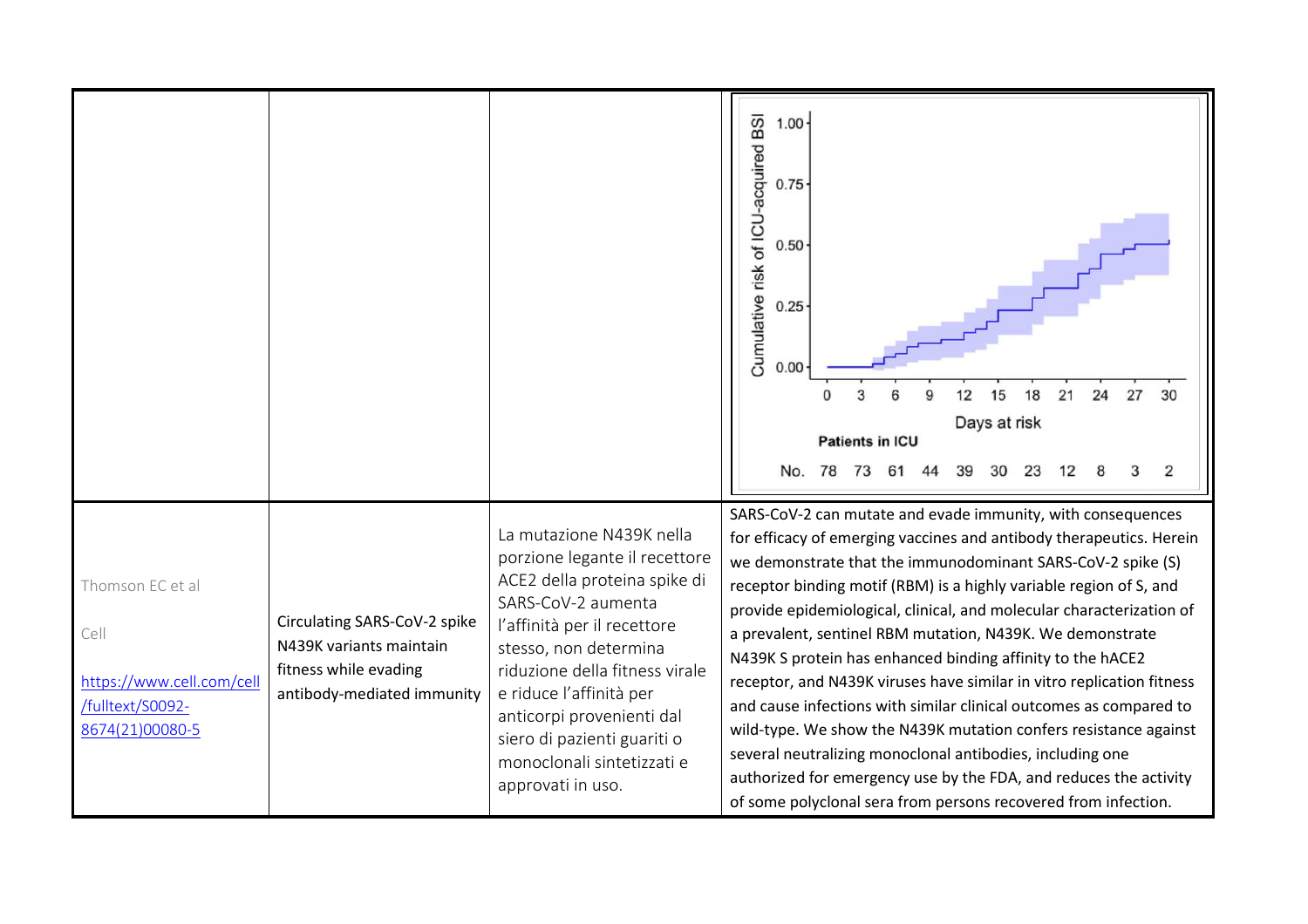|                                                                                                                       |                                                                                                                  |                                                                                                                                                                                                                                                                                                         | Immune evasion mutations that maintain virulence and fitness such<br>as N439K can emerge within SARS-CoV-2 S, highlighting the need for<br>ongoing molecular surveillance to guide development and usage of<br>vaccines and therapeutics.                                                                                                                                                                                                                                                                                                                                                                                                                                                                                                                                                                                                                                                                    |
|-----------------------------------------------------------------------------------------------------------------------|------------------------------------------------------------------------------------------------------------------|---------------------------------------------------------------------------------------------------------------------------------------------------------------------------------------------------------------------------------------------------------------------------------------------------------|--------------------------------------------------------------------------------------------------------------------------------------------------------------------------------------------------------------------------------------------------------------------------------------------------------------------------------------------------------------------------------------------------------------------------------------------------------------------------------------------------------------------------------------------------------------------------------------------------------------------------------------------------------------------------------------------------------------------------------------------------------------------------------------------------------------------------------------------------------------------------------------------------------------|
| Muik A et al<br>bioRXiv - not peer<br>reviewed<br>https://www.biorxiv.org/c<br>ontent/10.1101/2021.01.<br>18.426984v1 | Neutralization of SARS-CoV-2<br>lineage B.1.1.7 pseudovirus<br>by BNT162b2 vaccine-<br>elicited human sera       | Il siero di 16 pazienti<br>vaccinati con BNT162b2<br>(Pfizer) neutralizza in egual<br>modo SARS-CoV-2 wild-type<br>e B.1.1.7 (variante<br>« inglese »).                                                                                                                                                 | Recently, a new SARS-CoV-2 lineage called B.1.1.7 has emerged in<br>the United Kingdom that was reported to spread more efficiently<br>than other strains. This variant has an unusually large number of<br>mutations with 10 amino acid changes in the spike protein, raising<br>concerns that its recognition by neutralizing antibodies may be<br>affected. Here, we investigated SARS-CoV-2-S pseudoviruses<br>bearing either the Wuhan reference strain or the B.1.1.7 lineage<br>spike protein with sera of 16 participants in a previously reported<br>trial with the mRNA-based COVID-19 vaccine BNT162b2. The<br>immune sera had equivalent neutralizing titers to both variants.<br>These data, together with the combined immunity involving<br>humoral and cellular effectors induced by this vaccine, make it<br>unlikely that the B.1.1.7 lineage will escape BNT162b2-mediated<br>protection. |
| Wu K et al<br>bioRXiv - not peer<br>reviewed<br>https://www.biorxiv.org/c<br>ontent/10.1101/2021.01.<br>25.427948v1   | mRNA-1273 vaccine induces<br>neutralizing antibodies<br>against spike mutants from<br>global SARS-CoV-2 variants | Il siero di soggetti vaccinati<br>con mRNA-1273 (Moderna)<br>neutralizza, con titolo<br>neutralizzante ridotto ma<br>comunque valido, una serie<br>di vettori virali portatori di<br>proteina S con diverse<br>mutazioni, fra cui quelle<br>tipiche delle varianti<br>« inglese » e<br>« sudafricana ». | Severe acute respiratory syndrome coronavirus-2 (SARS-CoV-2) is<br>the causative infection of a global pandemic that has led to more<br>than 2 million deaths worldwide. The Moderna mRNA-1273 vaccine<br>has demonstrated ~94% efficacy in a Phase 3 study and has been<br>approved under Emergency Use Authorization. The emergence of<br>SARS-CoV-2 variants with mutations in the spike protein, most<br>recently circulating isolates from the United Kingdom (B.1.1.7) and<br>Republic of South Africa (B.1.351), has led to lower neutralization<br>from convalescent serum by pseudovirus neutralization (PsVN)<br>assays and resistance to certain monoclonal antibodies. Here, using<br>two orthogonal VSV and lentivirus PsVN assays expressing spike<br>variants of 20E (EU1), 20A.EU2, D614G-N439, mink cluster 5,                                                                              |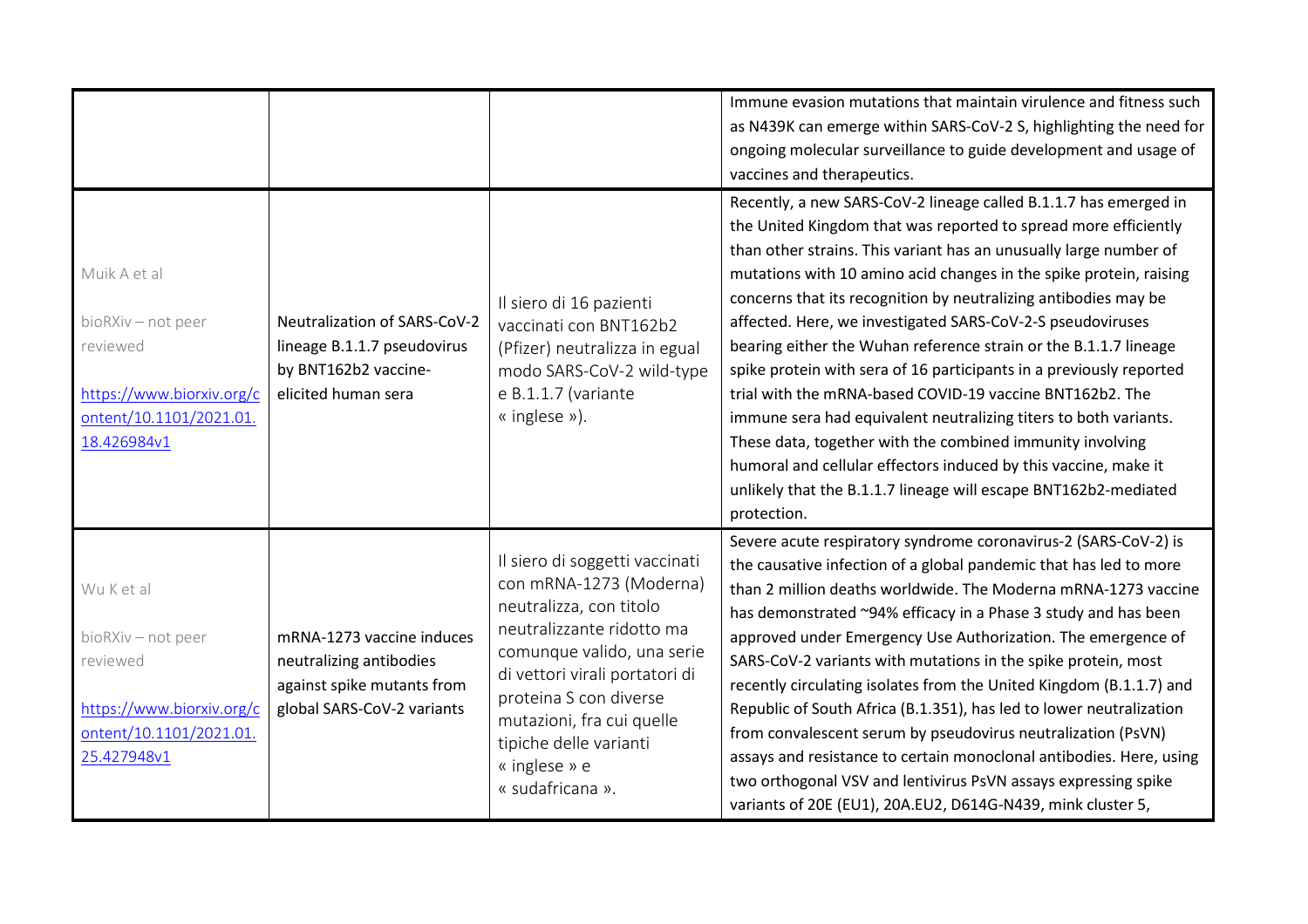|                                                                                                             |                                                                                                                               |                                                                                                                                                               | B.1.1.7, and B.1.351 variants, we assessed the neutralizing capacity<br>of sera from human subjects or non-human primates (NHPs) that<br>received mRNA-1273. No significant impact on neutralization<br>against the B.1.1.7 variant was detected in either case, however<br>reduced neutralization was measured against the mutations present<br>in B.1.351. Geometric mean titer (GMT) of human sera from clinical<br>trial participants in VSV PsVN assay using D614G spike was 1/1852.<br>VSV pseudoviruses with spike containing K417N-E484K-N501Y-<br>D614G and full B.1.351 mutations resulted in 2.7 and 6.4-fold GMT<br>reduction, respectively, when compared to the D614G VSV<br>pseudovirus. Importantly, the VSV PsVN GMT of these human sera<br>to the full B.1.351 spike variant was still 1/290, with all evaluated<br>sera able to fully neutralize. Similarly, sera from NHPs immunized<br>with 30 or 100µg of mRNA-1273 had VSV PsVN GMTs of $\sim$ 1/323 or<br>1/404, respectively, against the full B.1.351 spike variant with a $\sim$ 5<br>to 10-fold reduction compared to D614G. Individual mutations that<br>are characteristic of the B.1.1.7 and B.1.351 variants had a similar<br>impact on neutralization when tested in VSV or in lentivirus PsVN<br>assays. Despite the observed decreases, the GMT of VSV PsVN titers<br>in human vaccinee sera against the B.1.351 variant remained at<br>~1/300. Taken together these data demonstrate reduced but still<br>significant neutralization against the full B.1.351 variant following<br>mRNA-1273 vaccination. |
|-------------------------------------------------------------------------------------------------------------|-------------------------------------------------------------------------------------------------------------------------------|---------------------------------------------------------------------------------------------------------------------------------------------------------------|-----------------------------------------------------------------------------------------------------------------------------------------------------------------------------------------------------------------------------------------------------------------------------------------------------------------------------------------------------------------------------------------------------------------------------------------------------------------------------------------------------------------------------------------------------------------------------------------------------------------------------------------------------------------------------------------------------------------------------------------------------------------------------------------------------------------------------------------------------------------------------------------------------------------------------------------------------------------------------------------------------------------------------------------------------------------------------------------------------------------------------------------------------------------------------------------------------------------------------------------------------------------------------------------------------------------------------------------------------------------------------------------------------------------------------------------------------------------------------------------------------------------------------------------------------------------------------------------------|
| Bellan Mattia et al<br>JAMA<br>https://jamanetwork.com<br>/journals/jamanetworkop<br>en/fullarticle/2775643 | Respiratory and<br>Psychophysical Sequelae<br>Among Patients With COVID-<br>19 Four Months After<br><b>Hospital Discharge</b> | Studio di coorte sul follow<br>up, in termini di funzionalità<br>respiratoria e sequele<br>psichiche, di 238 pazienti<br>ricoverati per COVID-19 a<br>Novara. | Importance Although plenty of data exist regarding clinical<br>manifestations, course, case fatality rate, and risk factors associated<br>with mortality in severe coronavirus disease 2019 (COVID-19), long-<br>term respiratory and functional sequelae in survivors of COVID-19<br>are unknown.                                                                                                                                                                                                                                                                                                                                                                                                                                                                                                                                                                                                                                                                                                                                                                                                                                                                                                                                                                                                                                                                                                                                                                                                                                                                                            |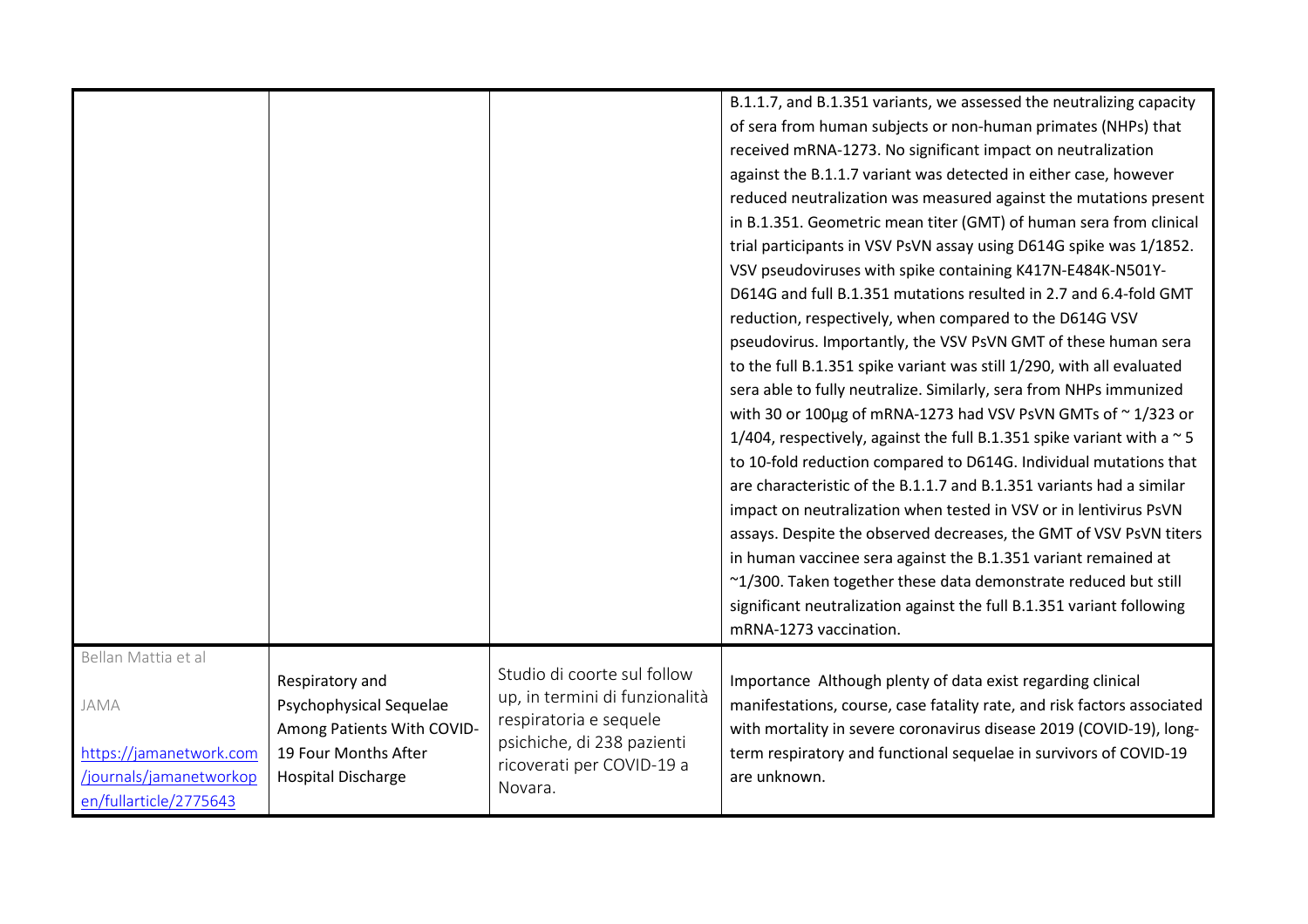|  | Objective To evaluate the prevalence of lung function anomalies,      |
|--|-----------------------------------------------------------------------|
|  | exercise function impairment, and psychological sequelae among        |
|  | patients hospitalized for COVID-19, 4 months after discharge.         |
|  | Design, Setting, and Participants This prospective cohort study at    |
|  | an academic hospital in Northern Italy was conducted among a          |
|  | consecutive series of patients aged 18 years and older (or their      |
|  | caregivers) who had received a confirmed diagnosis of severe acute    |
|  | respiratory coronavirus 2 (SARS-CoV-2) infection severe enough to     |
|  | require hospital admission from March 1 to June 29, 2020. SARS-       |
|  | CoV-2 infection was confirmed via reverse transcription-              |
|  | polymerase chain reaction testing, bronchial swab, serological        |
|  | testing, or suggestive computed tomography results.                   |
|  | Exposure Severe COVID-19 requiring hospitalization.                   |
|  | Main Outcomes and Measures The primary outcome of the study           |
|  | was to describe the proportion of patients with a diffusing lung      |
|  | capacity for carbon monoxide (Dlco) less than 80% of expected         |
|  | value. Secondary outcomes included proportion of patients with        |
|  | severe lung function impairment (defined as Dlco <60% expected        |
|  | value); proportion of patients with posttraumatic stress symptoms     |
|  | (measured using the Impact of Event Scale-Revised total score);       |
|  | proportion of patients with functional impairment (assessed using     |
|  | the Short Physical Performance Battery [SPPB] score and 2-minute      |
|  | walking test); and identification of factors associated with Dlco     |
|  | reduction and psychological or functional sequelae.                   |
|  | Results Among 767 patients hospitalized for severe COVID-19, 494      |
|  | (64.4%) refused to participate, and 35 (4.6%) died during follow-up.  |
|  | A total of 238 patients (31.0%) (median [interquartile range] age, 61 |
|  | [50-71] years; 142 [59.7%] men; median [interquartile range]          |
|  | comorbidities, 2 [1-3]) consented to participate to the study. Of     |
|  | these, 219 patients were able to complete both pulmonary function     |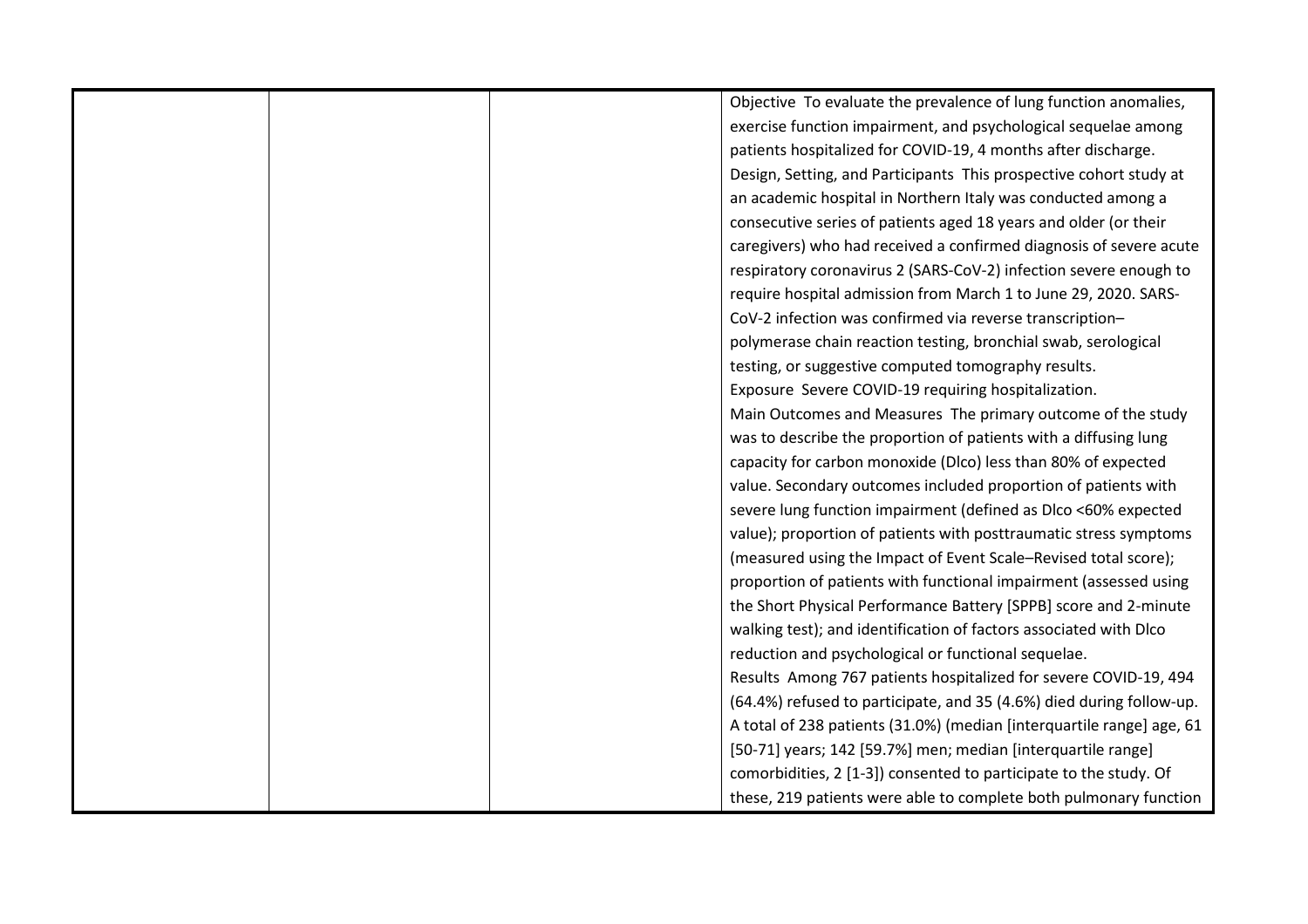| tests and Dico measurement. Dico was reduced to less than 80% of<br>the estimated value in 113 patients (51.6%) and less than 60% in 34<br>patients (15.5%). The SPPB score was suggested limited mobility<br>(score <11) in 53 patients (22.3%). Patients with SPPB scores within<br>reference range underwent a 2-minute walk test, which was outside<br>reference ranges of expected performance for age and sex in 75<br>patients (40.5%); thus, a total of 128 patients (53.8%) had functional<br>impairment. Posttraumatic stress symptoms were reported in a<br>total of 41 patients (17.2%). |
|------------------------------------------------------------------------------------------------------------------------------------------------------------------------------------------------------------------------------------------------------------------------------------------------------------------------------------------------------------------------------------------------------------------------------------------------------------------------------------------------------------------------------------------------------------------------------------------------------|
|                                                                                                                                                                                                                                                                                                                                                                                                                                                                                                                                                                                                      |
|                                                                                                                                                                                                                                                                                                                                                                                                                                                                                                                                                                                                      |
|                                                                                                                                                                                                                                                                                                                                                                                                                                                                                                                                                                                                      |
|                                                                                                                                                                                                                                                                                                                                                                                                                                                                                                                                                                                                      |
|                                                                                                                                                                                                                                                                                                                                                                                                                                                                                                                                                                                                      |
|                                                                                                                                                                                                                                                                                                                                                                                                                                                                                                                                                                                                      |
|                                                                                                                                                                                                                                                                                                                                                                                                                                                                                                                                                                                                      |
|                                                                                                                                                                                                                                                                                                                                                                                                                                                                                                                                                                                                      |
|                                                                                                                                                                                                                                                                                                                                                                                                                                                                                                                                                                                                      |
|                                                                                                                                                                                                                                                                                                                                                                                                                                                                                                                                                                                                      |
|                                                                                                                                                                                                                                                                                                                                                                                                                                                                                                                                                                                                      |
|                                                                                                                                                                                                                                                                                                                                                                                                                                                                                                                                                                                                      |
| Conclusions and Relevance: These findings suggest that at 4 months                                                                                                                                                                                                                                                                                                                                                                                                                                                                                                                                   |
| after discharge, respiratory, physical, and psychological sequelae                                                                                                                                                                                                                                                                                                                                                                                                                                                                                                                                   |
| were common among patients who had been hospitalized for                                                                                                                                                                                                                                                                                                                                                                                                                                                                                                                                             |
|                                                                                                                                                                                                                                                                                                                                                                                                                                                                                                                                                                                                      |
|                                                                                                                                                                                                                                                                                                                                                                                                                                                                                                                                                                                                      |
|                                                                                                                                                                                                                                                                                                                                                                                                                                                                                                                                                                                                      |
| Table 2. Logistic Regression Analysis of Risk Factors for D.  Impairment                                                                                                                                                                                                                                                                                                                                                                                                                                                                                                                             |
| OR (95% CI)                                                                                                                                                                                                                                                                                                                                                                                                                                                                                                                                                                                          |
| $4.33(2.25-8.33)$                                                                                                                                                                                                                                                                                                                                                                                                                                                                                                                                                                                    |
| $1.01(0.99 - 1.04)$                                                                                                                                                                                                                                                                                                                                                                                                                                                                                                                                                                                  |
| $1.48(0.41 - 5.37)$                                                                                                                                                                                                                                                                                                                                                                                                                                                                                                                                                                                  |
|                                                                                                                                                                                                                                                                                                                                                                                                                                                                                                                                                                                                      |
| 10.12 (2.00-51.05)                                                                                                                                                                                                                                                                                                                                                                                                                                                                                                                                                                                   |
| $1.32(0.39 - 4.42)$                                                                                                                                                                                                                                                                                                                                                                                                                                                                                                                                                                                  |
| $1.68(1.08-2.61)$                                                                                                                                                                                                                                                                                                                                                                                                                                                                                                                                                                                    |
| $2.20(0.57 - 8.48)$                                                                                                                                                                                                                                                                                                                                                                                                                                                                                                                                                                                  |
| $1.19(0.76 - 1.84)$                                                                                                                                                                                                                                                                                                                                                                                                                                                                                                                                                                                  |
|                                                                                                                                                                                                                                                                                                                                                                                                                                                                                                                                                                                                      |
| $2.70(1.11-6.55)$                                                                                                                                                                                                                                                                                                                                                                                                                                                                                                                                                                                    |
| $1.00(0.97 - 1.04)$                                                                                                                                                                                                                                                                                                                                                                                                                                                                                                                                                                                  |
| $1.18(0.65 - 2.15)$                                                                                                                                                                                                                                                                                                                                                                                                                                                                                                                                                                                  |
| 4.75 (1.19-19.00)                                                                                                                                                                                                                                                                                                                                                                                                                                                                                                                                                                                    |
| $2.17(0.68-6.92)$                                                                                                                                                                                                                                                                                                                                                                                                                                                                                                                                                                                    |
| $5.76(1.37 - 24.25)$                                                                                                                                                                                                                                                                                                                                                                                                                                                                                                                                                                                 |
| $1.55(0.82 - 2.94)$                                                                                                                                                                                                                                                                                                                                                                                                                                                                                                                                                                                  |
| 5.52 (1.32-23.08)<br>$0.98(0.52 - 1.87)$                                                                                                                                                                                                                                                                                                                                                                                                                                                                                                                                                             |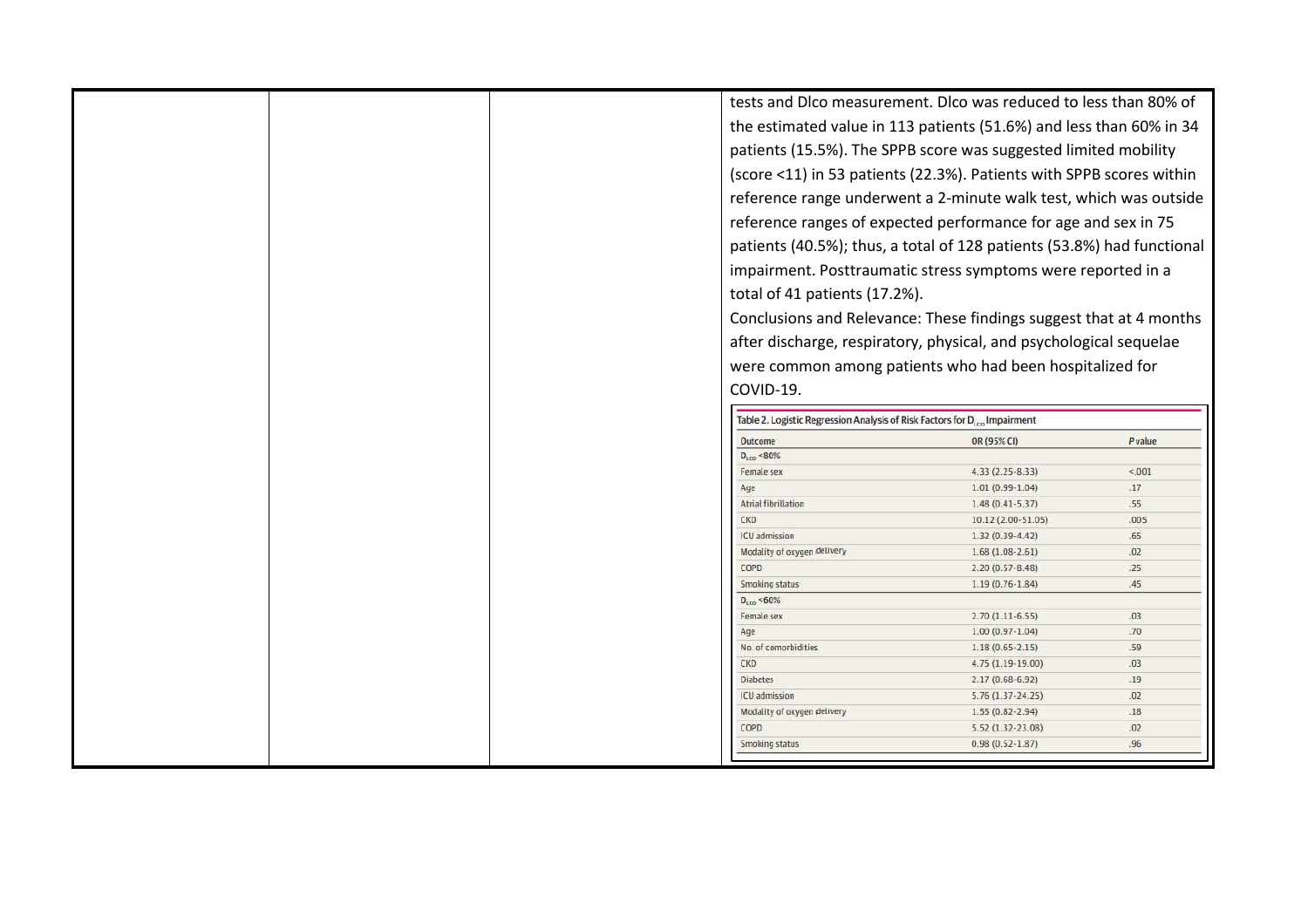| Kim MC et al<br>NEJM<br>https://www.nejm.org/do<br>i/full/10.1056/NEJMc202 | <b>Duration of Culturable SARS-</b><br>CoV-2 in Hospitalized<br>Patients with Covid-19 | In 89 pazienti ricoverati per<br>COVID-19, la negatività alla<br>PCR del tampone<br>nasofaringeo si ottiene dopo<br>un periodo mediano di 34<br>giorni, mentre il virus non è<br>più osservabile su coltura<br>cellulare dopo un massimo | SARS-CoV-2 was cultured in 29 of the 89 samples (33%) (Figure 1).<br>The median time from symptom onset to viral clearance in culture<br>was 7 days (95% confidence interval [CI], 5 to 10), and the median<br>time from symptom onset to viral clearance on real-time RT-PCR<br>was 34 days (lower boundary of the 95% CI, 24 days) (Fig. S1 and<br>Table S4). The latest positive viral culture was 12 days after<br>symptom onset (in Patient 6). Viable virus was identified until 3 days<br>after the resolution in fever (in Patient 14). Viral culture was<br>positive only in samples with a cycle-threshold value of 28.4 or less.<br>The incidence of culture positivity decreased with an increasing<br>time from symptom onset and with an increasing cycle-threshold<br>value.<br>20<br>$22 -$                  | · Positive culture<br>· Negative culture<br>o No culture test |
|----------------------------------------------------------------------------|----------------------------------------------------------------------------------------|------------------------------------------------------------------------------------------------------------------------------------------------------------------------------------------------------------------------------------------|------------------------------------------------------------------------------------------------------------------------------------------------------------------------------------------------------------------------------------------------------------------------------------------------------------------------------------------------------------------------------------------------------------------------------------------------------------------------------------------------------------------------------------------------------------------------------------------------------------------------------------------------------------------------------------------------------------------------------------------------------------------------------------------------------------------------------|---------------------------------------------------------------|
| 7040?query=featured co<br>ronavirus                                        |                                                                                        | di 12 giorni dall'esordio dei<br>sintomi e un massimo di 3<br>giorni dall'apiressia.                                                                                                                                                     | for the N <sub>Gene</sub><br>Cycle-Threshold Value<br>28<br>30<br>32<br>28<br>Days since Onset of Symptoms<br>Figure 1. Timing of Presence or Absence of Viable SARS-CoV-2 on Viral Culture and Cycle-Threshold Values for<br>165 Serial Samples Obtained from 21 Consecutive Patients Hospitalized with Covid-19.<br>Viral loads were determined with the cycle-threshold value for the N gene of severe acute respiratory syndrome coro-<br>navirus 2 (SARS-CoV-2). <sup>4</sup> Sampling intervals ranged from 1 to 5 days (median, 2). Each circle represents a sample ob-<br>tained on the specified day. Viral culture was positive only in samples with a cycle-threshold value of 28.4 or less and<br>in those that were obtained as long as 12 days after symptom onset. Covid-19 denotes coronavirus disease 2019. |                                                               |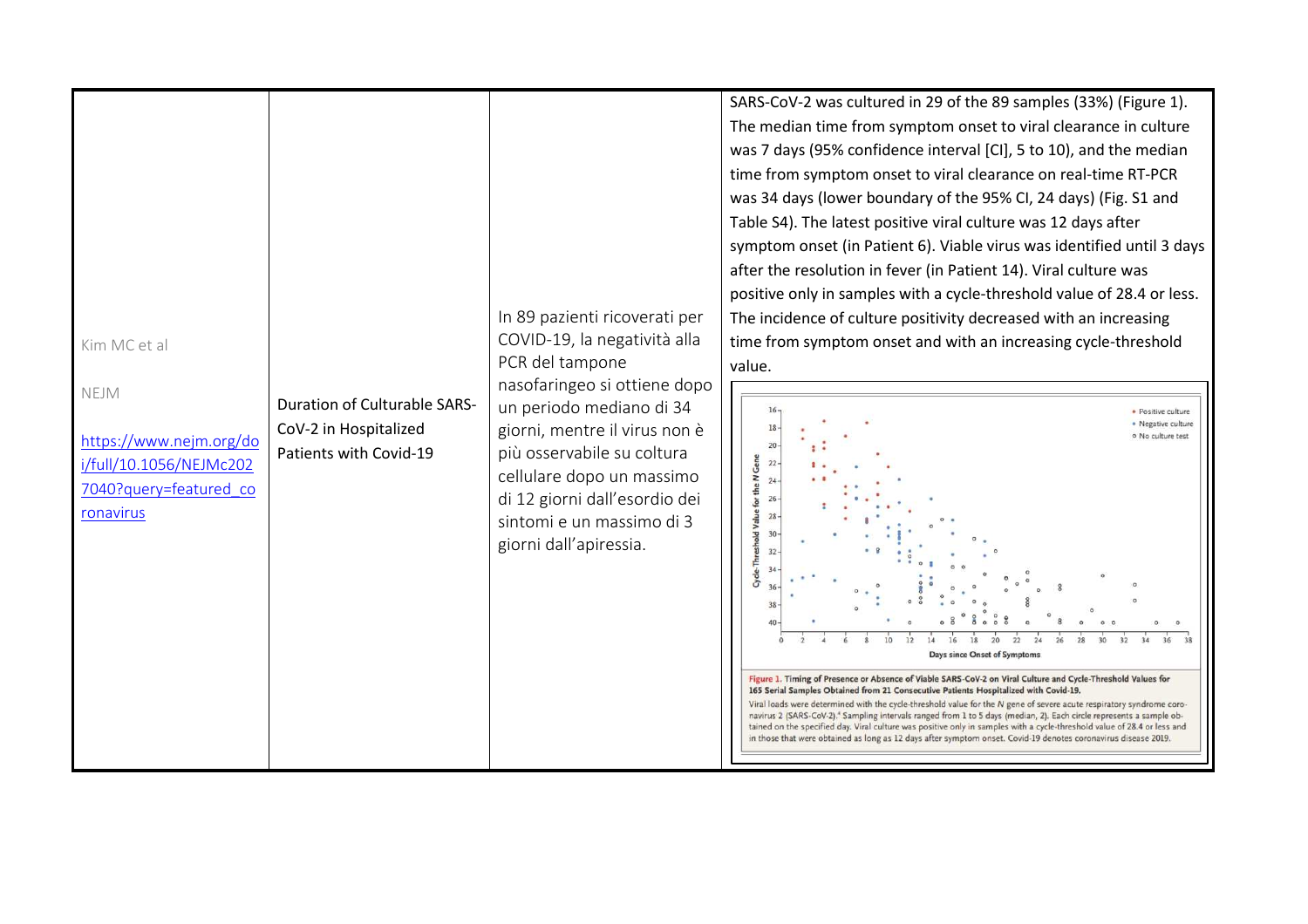| News From the Centers<br>for Disease Control and<br>Prevention<br>JAMA<br>https://jamanetwork.com<br>/journals/jama/fullarticle/<br>2775458 | Drug-Resistant Bacteria<br>Outbreak Linked to COVID-<br>19 Patient Surge                                              | I CDC segnalano un<br>incremento della diffusione<br>di microrganismi<br>multiresistenti durante la<br>pandemia di COVID-19,<br>come conseguenza della<br>modifica necessaria di<br>alcune pratiche di infection<br>control. | Breaches in infection control practices during last spring's<br>coronavirus disease 2019 (COVID-19) surge likely contributed to a<br>34-patient outbreak of carbapenem-resistant Acinetobacter<br>baumannii (CRAB) infections at a New Jersey hospital.                                                                                                                                                                                                                                                                                                                                                                                                                                                                                                                                                                                                                                                                                                                                                                                                                                                                                                                                                                                                                                                                                                                   |
|---------------------------------------------------------------------------------------------------------------------------------------------|-----------------------------------------------------------------------------------------------------------------------|------------------------------------------------------------------------------------------------------------------------------------------------------------------------------------------------------------------------------|---------------------------------------------------------------------------------------------------------------------------------------------------------------------------------------------------------------------------------------------------------------------------------------------------------------------------------------------------------------------------------------------------------------------------------------------------------------------------------------------------------------------------------------------------------------------------------------------------------------------------------------------------------------------------------------------------------------------------------------------------------------------------------------------------------------------------------------------------------------------------------------------------------------------------------------------------------------------------------------------------------------------------------------------------------------------------------------------------------------------------------------------------------------------------------------------------------------------------------------------------------------------------------------------------------------------------------------------------------------------------|
| Fiorenzato E et al<br>PlosOne<br>https://journals.plos.org/<br>plosone/article?id=10.13<br>71/journal.pone.0246204                          | Cognitive and mental health<br>changes and their<br>vulnerability factors related<br>to COVID-19 lockdown in<br>Italy | Esiti di un sondaggio su<br>1215 persone alla fine di un<br>periodo di 7-10 settimane di<br>quarantena alla ricerca di<br>alterazioni comportamentali<br>e fattori di rischio per una<br>loro maggiore gravità.              | The COVID-19 pandemic and government imposed social<br>restrictions like lockdown exposed most individuals to an<br>unprecedented stress, increasing mental health disorders<br>worldwide.<br>We explored subjective cognitive functioning and mental health<br>changes and their possible interplay related to COVID-19-lockdown.<br>We also investigated potential risk factors to identify more<br>vulnerable groups. Across Italy, 1215 respondents completed our<br>Qualtrics-based online-survey during the end of a seven to 10-week<br>imposed lockdown and home confinement (from April 29 to May<br>17, 2020). We found subjective cognitive functioning and mental<br>health severely changed in association with the lockdown. Under<br>government regulations, cognitive complaints were mostly<br>perceived in routine tasks involving attention, temporal orientation<br>and executive functions-with no changes in language abilities. A<br>paradoxical effect was observed for memory, with reduced<br>forgetfulness compared to pre-lockdown. We found higher severity<br>and prevalence of depression, anxiety disorders, abnormal sleep,<br>appetite changes, reduced libido and health anxiety: with mild-to-<br>severe depression and anxiety prevalence climbing to 32 and 36<br>percent, respectively, under restrictions. Being female, under 45 |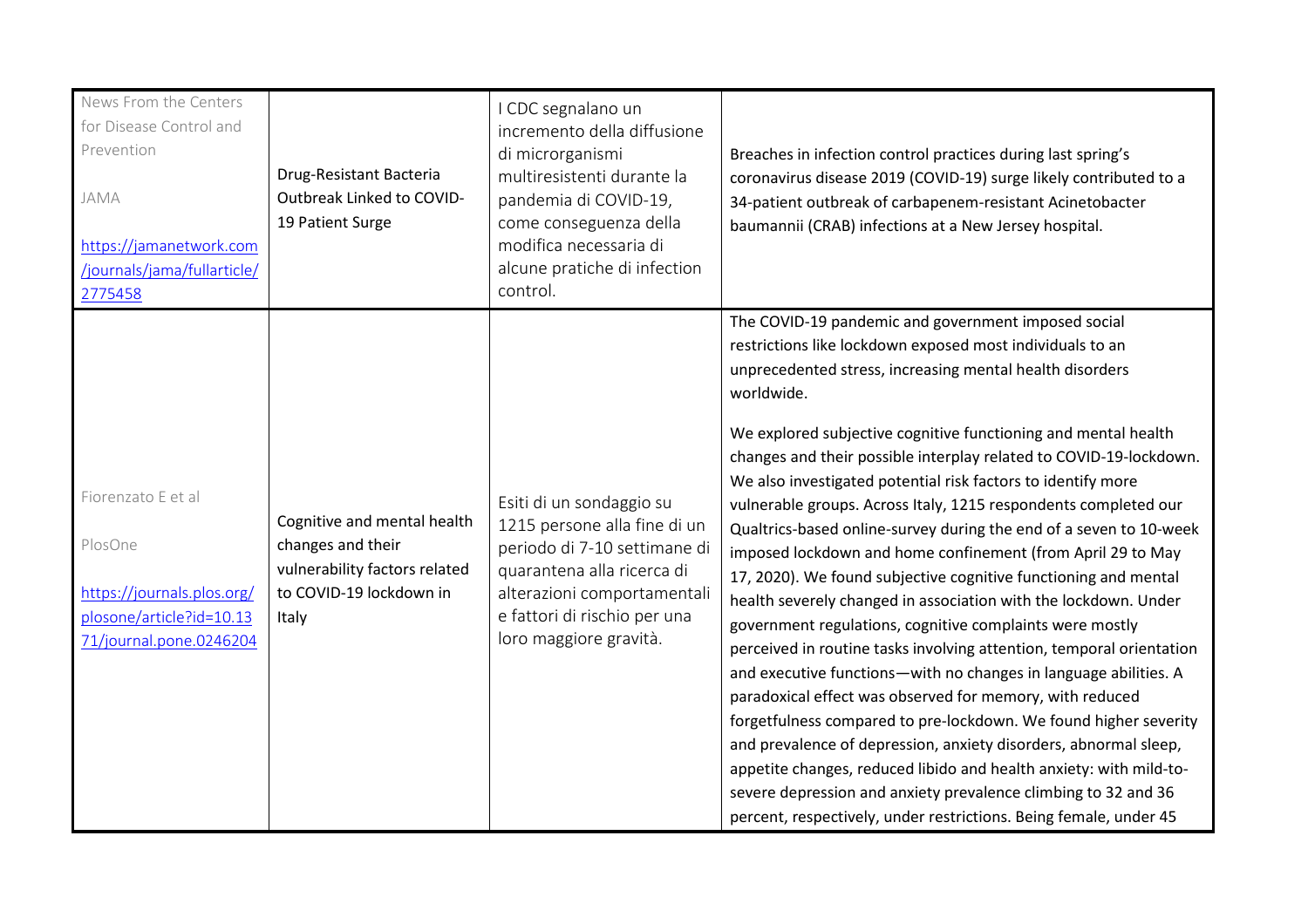|                                                                                                          |                                                                                                          |                                                                                                                            | identified as relevant risk factors for worsening cognition and<br>mental health. Frequent consumers of COVID-19 mass media<br>information or residents in highly infected communities reported<br>higher depression and anxiety symptoms, particularly hypochondria<br>in the latter. If similar restrictions are reimposed, governments<br>must carefully consider these more vulnerable groups in their<br>decisions, whilst developing effective global and long-term<br>responses to the cognitive and mental health challenges of this type<br>of pandemic; as well as implementing appropriate psychological<br>interventions with specific guidelines: particularly regarding<br>exposure to COVID-19 mass-media reports.<br>Importance Descriptive data have revealed significant racial/ethnic<br>disparities in coronavirus disease 2019 (COVID-19) cases in the US, |
|----------------------------------------------------------------------------------------------------------|----------------------------------------------------------------------------------------------------------|----------------------------------------------------------------------------------------------------------------------------|---------------------------------------------------------------------------------------------------------------------------------------------------------------------------------------------------------------------------------------------------------------------------------------------------------------------------------------------------------------------------------------------------------------------------------------------------------------------------------------------------------------------------------------------------------------------------------------------------------------------------------------------------------------------------------------------------------------------------------------------------------------------------------------------------------------------------------------------------------------------------------|
| Karmakar M et al<br>JAMA<br>https://jamanetwork.com<br>/journals/jamanetworkop<br>en/fullarticle/2775732 | Association of Social and<br>Demographic Factors With<br>COVID-19 Incidence<br>and Death Rates in the US | Come per molte malattie<br>infettive, i fattori<br>sociodemografici correlano<br>con incidenza e mortalità di<br>COVID-19. | but underlying mechanisms of disparities remain unknown.<br>Objective To examine the association between county-level<br>sociodemographic risk factors and US COVID-19 incidence and<br>mortality.<br>Design, Setting, and Participants This cross-sectional study analyzed<br>the association between US county-level sociodemographic risk<br>factors and COVID-19 incidence using mixed-effects negative<br>binomial regression, and COVID-19 mortality using zero-inflated<br>negative binomial regression. Data on COVID-19 incidence and<br>mortality were collected from January 20 to July 29, 2020. The<br>association of social risk factors with weekly cumulative incidence<br>and mortality was also examined by interacting time with the index<br>measures, using a random intercept to account for repeated<br>measures.                                        |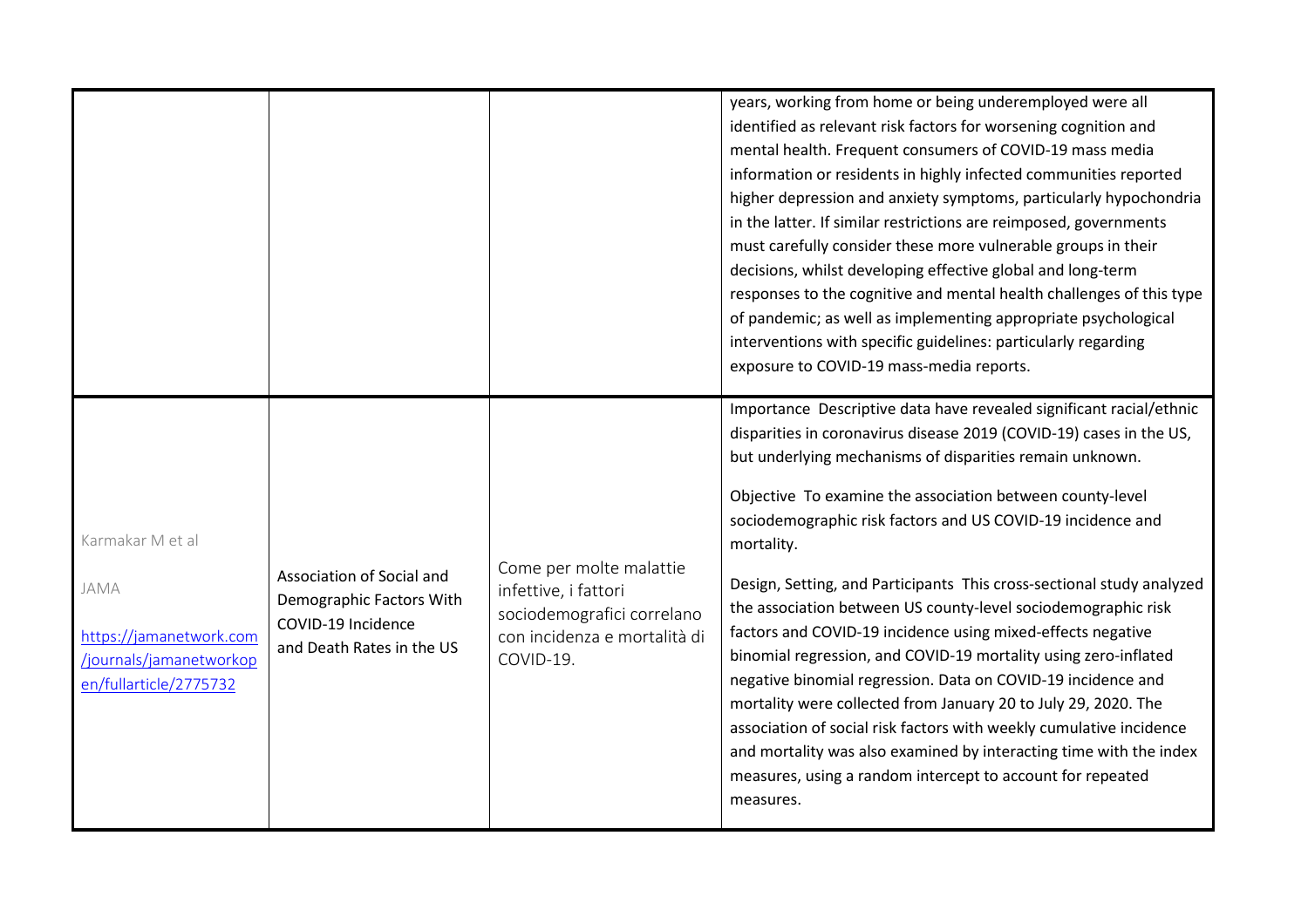| Main Outcomes and Measures Sociodemographic data from                |
|----------------------------------------------------------------------|
| publicly available data sets, including the US Centers for Disease   |
| Control and Prevention's Social Vulnerability Index (SVI), which     |
| includes subindices of socioeconomic status, household               |
| composition and disability, racial/ethnic minority and English       |
| language proficiency status, and housing and transportation.         |
|                                                                      |
| Results As of July 29, 2020, there were a total of 4 289 283 COVID-  |
| 19 cases and 147 074 COVID-19 deaths in the US. An increase of 0.1   |
| point in SVI score was associated with a 14.3% increase in incidence |
| rate (incidence rate ratio [IRR], 1.14; 95% CI, 1.13-1.16; P < .001) |
| and 13.7% increase in mortality rate (IRR, 1.14; 95% CI, 1.12-1.16;  |
| P < .001), or an excess of 87 COVID-19 cases and 3 COVID-19 deaths   |
| per 100 000 population for a SVI score change from 0.5 to 0.6 in a   |
| midsize metropolitan county; subindices were also associated with    |
| both outcomes. A 0.1-point increase in the overall SVI was           |
| associated with a 0.9% increase in weekly cumulative increase in     |
| incidence rate (IRR, 1.01; 95% CI, 1.01-1.01; P < .001) and 0.5%     |
| increase in mortality rate (IRR, 1.01; 95% CI, 1.01-1.01; P < .001). |
|                                                                      |
| Conclusions and Relevance In this cross-sectional study, a wide      |
| range of sociodemographic risk factors, including socioeconomic      |
| status, racial/ethnic minority status, household composition, and    |
| environmental factors, were significantly associated with COVID-19   |
| incidence and mortality. To address inequities in the burden of the  |
| COVID-19 pandemic, these social vulnerabilities and their root       |
| causes must be addressed.                                            |
|                                                                      |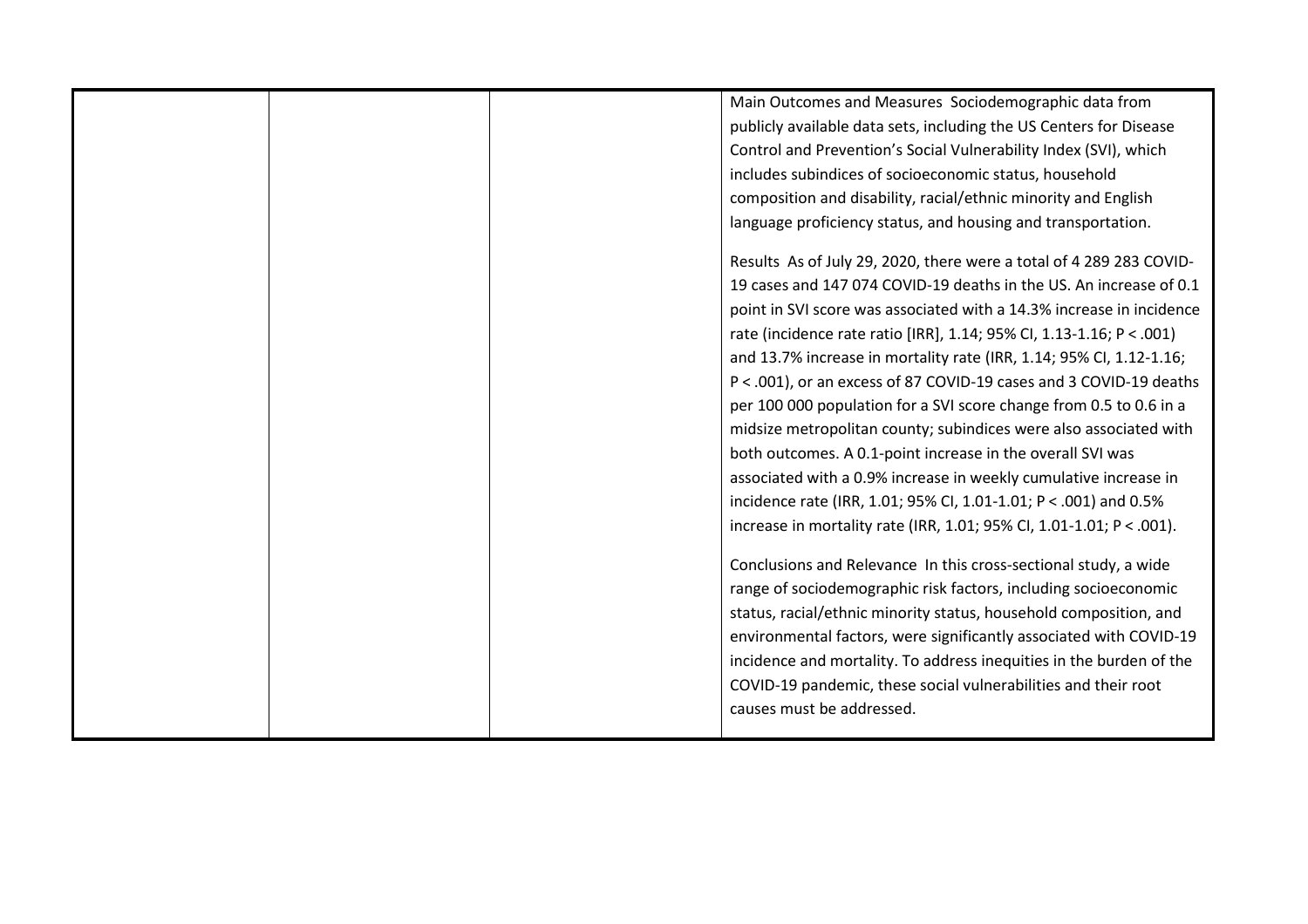|                             |                                |                               | Table 1. Association of Social Vulnerability Index Measures With COVID-19 Incidence and Mortality                                                                                                                                                 |                                        |         |                                        |         |
|-----------------------------|--------------------------------|-------------------------------|---------------------------------------------------------------------------------------------------------------------------------------------------------------------------------------------------------------------------------------------------|----------------------------------------|---------|----------------------------------------|---------|
|                             |                                |                               |                                                                                                                                                                                                                                                   | COVID-19 incidence rate <sup>a,b</sup> |         | COVID-19 mortality rate <sup>a,c</sup> |         |
|                             |                                |                               | Variable                                                                                                                                                                                                                                          | IRR (95% CI)                           | P value | IRR (95% CI)                           | P value |
|                             |                                |                               | Overall Social Vulnerability Index <sup>d</sup>                                                                                                                                                                                                   | $1.14(1.13-1.16)$                      | < 001   | $1.14(1.12-1.16)$                      | < 001   |
|                             |                                |                               | Socioeconomic status subindex <sup>d</sup>                                                                                                                                                                                                        | $1.11(1.10-1.13)$                      | < 001   | $1.12(1.09-1.14)$                      | < 001   |
|                             |                                |                               | Household characteristics and disability subindex <sup>a</sup>                                                                                                                                                                                    | $1.02(1.01 - 1.03)$                    | .001    | $1.06(1.04-1.08)$                      | < 001   |
|                             |                                |                               | Racial/ethnic minority status and language subindex <sup>d</sup>                                                                                                                                                                                  | $1.22(1.20-1.23)$                      | < 001   | $1.17(1.14-1.19)$                      | < 001   |
|                             |                                |                               | Housing type and transportation subindex <sup>a</sup>                                                                                                                                                                                             | $1.10(1.08-1.11)$                      | 5.001   | $1.08(1.06-1.10)$                      | < 001   |
|                             |                                |                               | Abbreviation: COVID-19, coronavirus disease 2019; IRR, incidence rate ratio.                                                                                                                                                                      |                                        |         |                                        |         |
|                             |                                |                               | Each of the independent variables was entered into a separate regression model to test the association with either<br>COVID-19 incidence or mortality, adjusted for population density, urbanicity, and COVID-19 testing rate. Each cell          |                                        |         |                                        |         |
|                             |                                |                               | represents a separate regression model. All regression models included an offset for the total number of people residing                                                                                                                          |                                        |         |                                        |         |
|                             |                                |                               | in the county. Analytic sample excluded the counties spanning New York, New York.<br>Incidence rates were estimated using mixed-effects negative binomial regression with a random intercept for state.                                           |                                        |         |                                        |         |
|                             |                                |                               | Mortality rates were estimated using mixed-effects zero-inflated negative binomial regression with a random intercept                                                                                                                             |                                        |         |                                        |         |
|                             |                                |                               | for state. Cases per 100 000 population were used to model the logit part in each model estimating excess zero count.<br>Owing to rescaling of the variables, IRR for each index shows the change in incidence or mortality for a 0.1 unit of the |                                        |         |                                        |         |
|                             |                                |                               | original index measure.                                                                                                                                                                                                                           |                                        |         |                                        |         |
|                             |                                |                               |                                                                                                                                                                                                                                                   |                                        |         |                                        |         |
|                             |                                |                               | Variants in the S-protein that increase the amount of virus shed                                                                                                                                                                                  |                                        |         |                                        |         |
|                             |                                |                               |                                                                                                                                                                                                                                                   |                                        |         |                                        |         |
|                             |                                |                               | from an infected person or that increase its affinity for the ACE2                                                                                                                                                                                |                                        |         |                                        |         |
|                             |                                |                               | receptor are likely to increase virus transmission, an important                                                                                                                                                                                  |                                        |         |                                        |         |
|                             |                                | Le varianti di SARS-CoV-2,    | problem in the context of a pandemic. Furthermore, the same or                                                                                                                                                                                    |                                        |         |                                        |         |
| Moore JP et al              |                                | caratterizzate da mutazioni   | similar alterations can change the shape of the S-protein and impair                                                                                                                                                                              |                                        |         |                                        |         |
|                             |                                | a carico della proteina S,    | or even destroy NAb binding sites. Hence, by extrapolation, vaccine                                                                                                                                                                               |                                        |         |                                        |         |
| JAMA                        | SARS-CoV-2 Vaccines and the    |                               |                                                                                                                                                                                                                                                   |                                        |         |                                        |         |
|                             |                                | potrebbero mostrare           | efficacy might be compromised. These "escape mutations" typically                                                                                                                                                                                 |                                        |         |                                        |         |
|                             | <b>Growing Threat of Viral</b> | minore affinità per agli      | arise when the virus is put under selective pressure by antibodies                                                                                                                                                                                |                                        |         |                                        |         |
| https://jamanetwork.com     | Variants                       | anticorpi prodotti a seguito  | that limit but do not eliminate viral replication. Under these                                                                                                                                                                                    |                                        |         |                                        |         |
| /journals/jama/fullarticle/ |                                | di vaccinazione : questo      |                                                                                                                                                                                                                                                   |                                        |         |                                        |         |
|                             |                                |                               | conditions, the virus might then find a way to escape this pressure                                                                                                                                                                               |                                        |         |                                        |         |
| 2776039                     |                                | sembra il caso delle varianti | and restore its ability to reproduce more efficiently. The scenario of                                                                                                                                                                            |                                        |         |                                        |         |
|                             |                                | sudafricana e brasiliana      | virus evolution in the face of suboptimal immunity is one reason                                                                                                                                                                                  |                                        |         |                                        |         |
|                             |                                |                               |                                                                                                                                                                                                                                                   |                                        |         |                                        |         |
|                             |                                |                               | extending the interval between the first and second dose of a SARS-                                                                                                                                                                               |                                        |         |                                        |         |
|                             |                                |                               | CoV-2 vaccine might be problematic.                                                                                                                                                                                                               |                                        |         |                                        |         |
|                             |                                |                               |                                                                                                                                                                                                                                                   |                                        |         |                                        |         |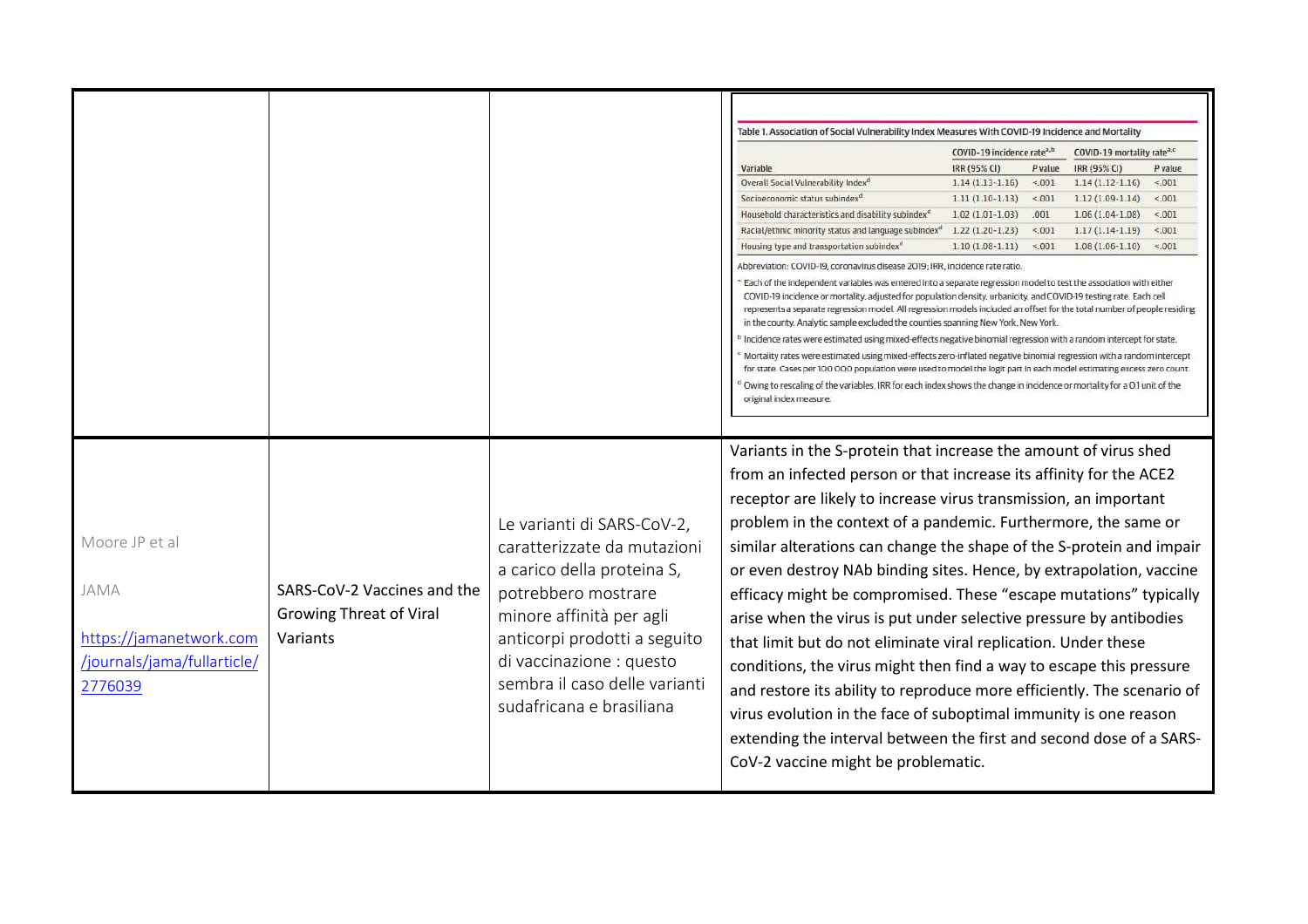|                                                                      |                                                                                                                                                                |                                                                                                                                                                                                                                                                                    | Objective To determine whether tocilizumab improves clinical<br>outcomes for patients with severe or critical coronavirus disease<br>2019 (covid-19).                                                                                                                                                                                                                                                                                                                                                                                                                                                                                                                                                                                                                                                                                                                                                                                                                                                                                                                                                                                                                                                                                                                                                                                                                                                                                                                                                                                                                                         |
|----------------------------------------------------------------------|----------------------------------------------------------------------------------------------------------------------------------------------------------------|------------------------------------------------------------------------------------------------------------------------------------------------------------------------------------------------------------------------------------------------------------------------------------|-----------------------------------------------------------------------------------------------------------------------------------------------------------------------------------------------------------------------------------------------------------------------------------------------------------------------------------------------------------------------------------------------------------------------------------------------------------------------------------------------------------------------------------------------------------------------------------------------------------------------------------------------------------------------------------------------------------------------------------------------------------------------------------------------------------------------------------------------------------------------------------------------------------------------------------------------------------------------------------------------------------------------------------------------------------------------------------------------------------------------------------------------------------------------------------------------------------------------------------------------------------------------------------------------------------------------------------------------------------------------------------------------------------------------------------------------------------------------------------------------------------------------------------------------------------------------------------------------|
| Veiga CV et al<br>BMJ<br>https://www.bmj.com/co<br>ntent/372/bmj.n84 | Effect of tocilizumab on<br>clinical outcomes at 15 days<br>in patients with severe or<br>critical coronavirus disease<br>2019: randomised controlled<br>trial | Piccolo trial clinico<br>multicentrico condotto in<br>Brasile che confronta lo<br>standard of care con e senza<br>aggiunta di una dose di<br>tocilizumab 8 mg/Kg EV :<br>interruzione precoce per un<br>inaspettato eccesso di<br>mortalità nel gruppo<br>tocilizumab a 15 giorni. | Design Randomised, open label trial.<br>Setting Nine hospitals in Brazil, 8 May to 17 July 2020.<br>Participants Adults with confirmed covid-19 who were receiving<br>supplemental oxygen or mechanical ventilation and had abnormal<br>levels of at least two serum biomarkers (C reactive protein, D dimer,<br>lactate dehydrogenase, or ferritin). The data monitoring committee<br>recommended stopping the trial early, after 129 patients had been<br>enrolled, because of an increased number of deaths at 15 days in<br>the tocilizumab group.<br>Interventions Tocilizumab (single intravenous infusion of 8 mg/kg)<br>plus standard care (n=65) versus standard care alone (n=64).<br>Main outcome measure The primary outcome, clinical status<br>measured at 15 days using a seven level ordinal scale, was analysed<br>as a composite of death or mechanical ventilation because the<br>assumption of odds proportionality was not met.<br>Results A total of 129 patients were enrolled (mean age 57 (SD 14)<br>years; 68% men) and all completed follow-up. All patients in the<br>tocilizumab group and two in the standard care group received<br>tocilizumab. 18 of 65 (28%) patients in the tocilizumab group and 13<br>of 64 (20%) in the standard care group were receiving mechanical<br>ventilation or died at day 15 (odds ratio 1.54, 95% confidence<br>interval 0.66 to 3.66; P=0.32). Death at 15 days occurred in 11 (17%)<br>patients in the tocilizumab group compared with 2 (3%) in the<br>standard care group (odds ratio 6.42, 95% confidence interval 1.59 |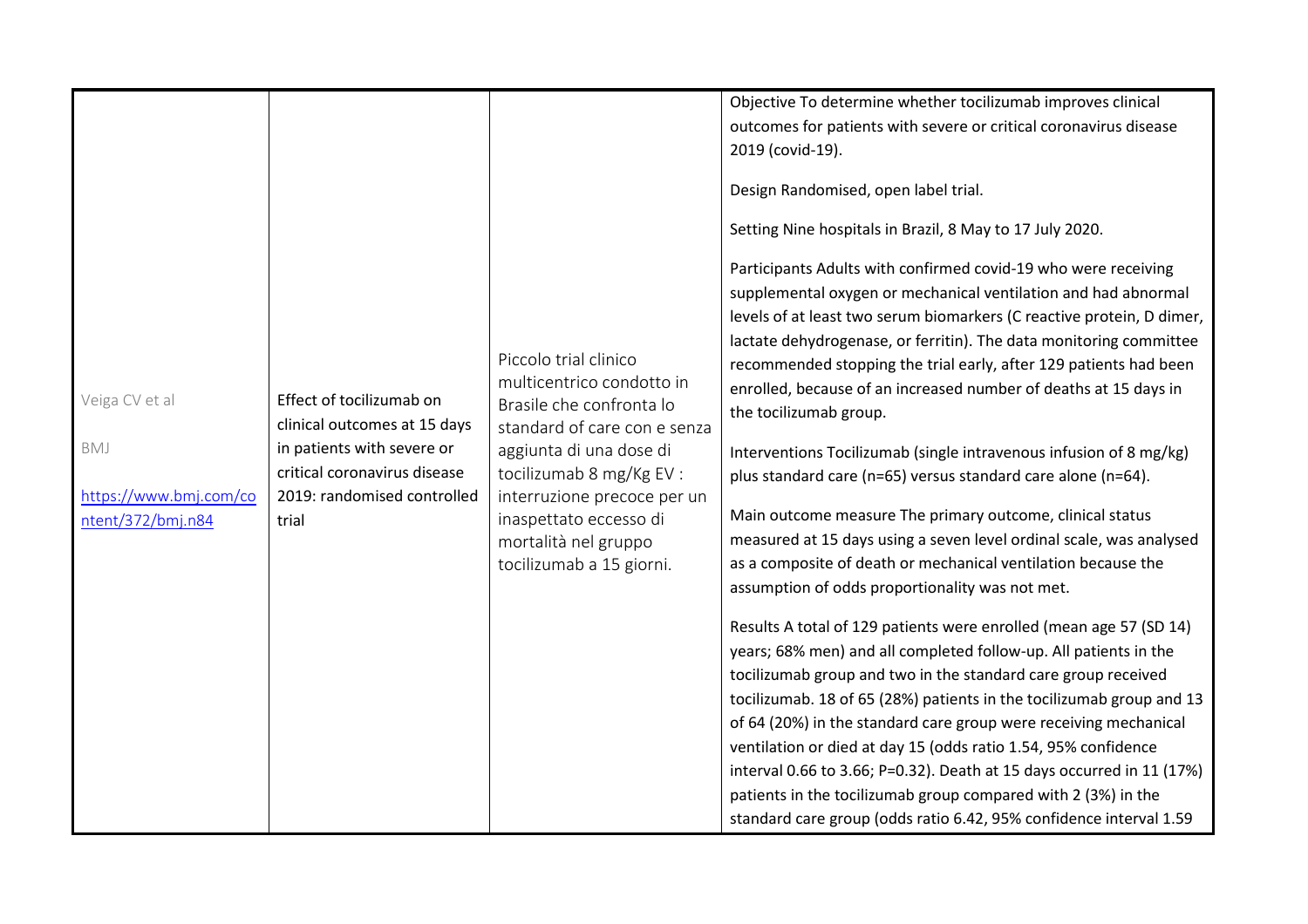|                                                                                      |                                                               |                                                                                                                                                                                                                                                                                           | to 43.2). Adverse events were reported in 29 of 67 (43%) patients<br>who received tocilizumab and 21 of 62 (34%) who did not receive<br>tocilizumab.<br>Conclusions In patients with severe or critical covid-19, tocilizumab<br>plus standard care was not superior to standard care alone in<br>improving clinical outcomes at 15 days, and it might increase<br>mortality.                                                                                                                                                                                                                                                                                                                                                                                                                                                                                                                                                              |
|--------------------------------------------------------------------------------------|---------------------------------------------------------------|-------------------------------------------------------------------------------------------------------------------------------------------------------------------------------------------------------------------------------------------------------------------------------------------|--------------------------------------------------------------------------------------------------------------------------------------------------------------------------------------------------------------------------------------------------------------------------------------------------------------------------------------------------------------------------------------------------------------------------------------------------------------------------------------------------------------------------------------------------------------------------------------------------------------------------------------------------------------------------------------------------------------------------------------------------------------------------------------------------------------------------------------------------------------------------------------------------------------------------------------------|
| McCreary EK et al<br>BMJ<br>https://www.bmj.com/co<br>ntent/372/bmj.n244             | Covid-19 controversies: the<br>tocilizumab chapter            | Confronto fra i trial clinici<br>pubblicati finora sulla<br>terapia con tocilizumab per<br>COVID-19 : i dati non sono<br>sufficienti per dismettere<br>questo farmaco, la selezione<br>della popolazione da<br>trattare potrebbe essere la<br>chiave per utilizzarlo in<br>modo proficuo. | Tocilizumab, a humanized monoclonal antibody that inhibits<br>interleukin 6 mediated signaling by blocking interleukin 6 from<br>binding to receptors, was an early front runner in the race to find<br>treatments for severely ill patients. However, conflicting results<br>from several randomized clinical trials, along with corticosteroids<br>becoming standard care for patients admitted to hospital who<br>required oxygen, tempered enthusiasm for its use. Now, in a linked<br>paper, Veiga and colleagues (doi:10.1136/bmj.n84) report a<br>randomized trial from Brazil that compared tocilizumab with<br>standard care in 129 patients with covid-19.10 Surprisingly, the trial<br>was stopped early because tocilizumab was associated with<br>increased deaths at day 15 (17% v 3%, odds ratio 6.42, 95%<br>confidence interval 1.59 to 43.2). So, should tocilizumab be<br>abandoned? The answer is not straightforward. |
| Williamson L<br>The Lancet<br>https://www.thelancet.co<br>m/journals/lanres/article/ | Living with bronchiectasis<br>during the COVID-19<br>pandemic | Storia di una paziente<br>bronchiectasica ai tempi<br>della pandemia di COVID-<br>19 (la mascherina in<br>pubblico va comunque<br>indossata).                                                                                                                                             | Bronchiectasis is a chronic lung disease characterised by<br>inflammation of the airways, mucociliary dysfunction, mucus<br>plugging, and progressive structural damage. Patients experience a<br>persistent cough, sputum production, and recurrent infections,<br>accompanied by the radiological findings of dilated and thickened<br>bronchi. Each infection causes damage to the airways, and over<br>time this damage can lead to reduced oxygen reaching vital organs.                                                                                                                                                                                                                                                                                                                                                                                                                                                              |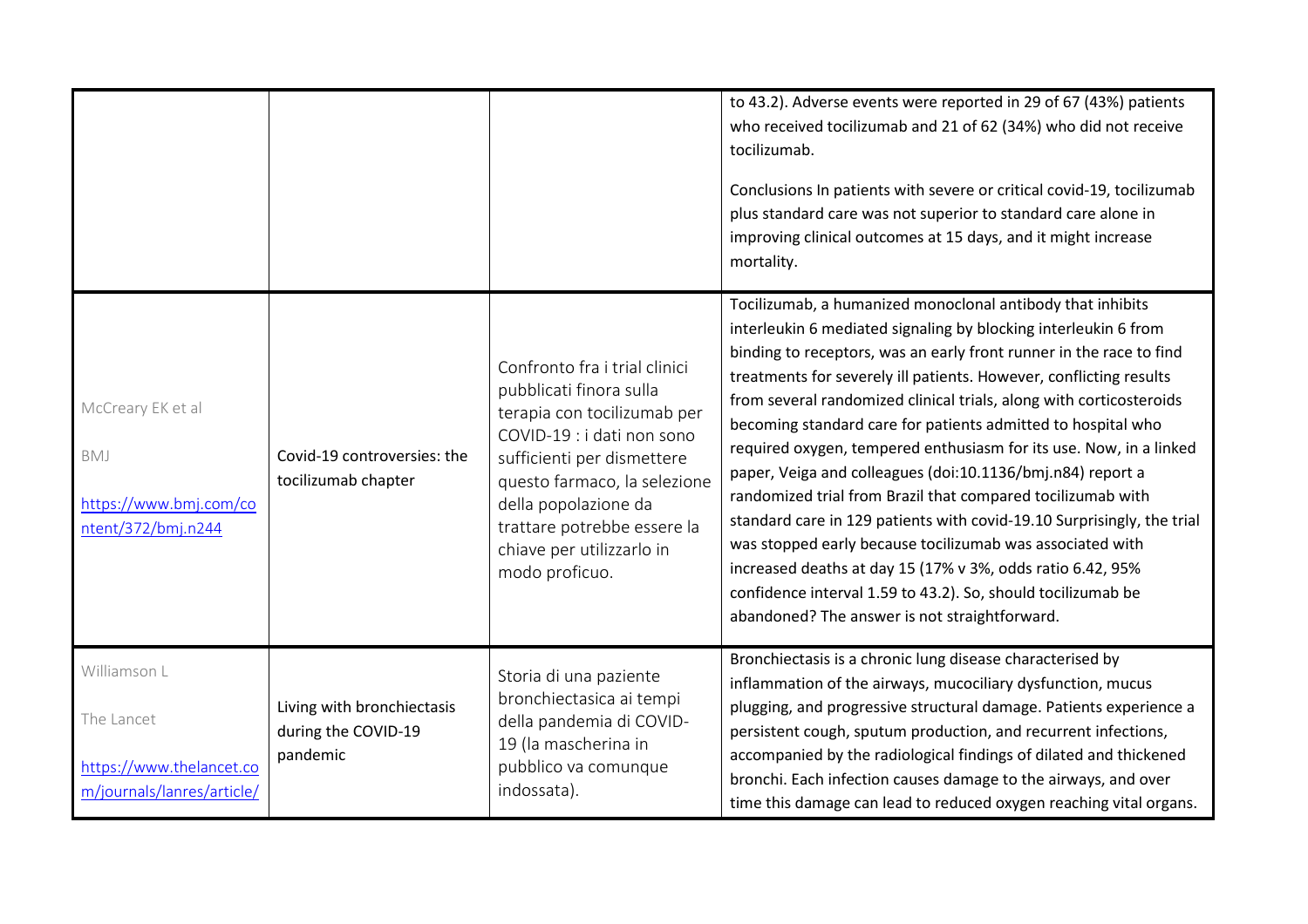| PIIS2213-2600(21)00074-<br>6/fulltext                                                                                                                            |                                                                                                                                                                                                             |                                                                                                                                                                                                                                                                                                                                                                                                     | According to the British Lung Foundation, in excess of 300 000<br>people could be living with bronchiectasis in the UK. There's no cure<br>for bronchiectasis, but patients can typically live a normal life with<br>treatment, which aims to prevent further lung damage and<br>infection.                                                                                                                                                                                                                                                                                                                                                                                                                                                                                                                                                                                                                                                                                                                                              |
|------------------------------------------------------------------------------------------------------------------------------------------------------------------|-------------------------------------------------------------------------------------------------------------------------------------------------------------------------------------------------------------|-----------------------------------------------------------------------------------------------------------------------------------------------------------------------------------------------------------------------------------------------------------------------------------------------------------------------------------------------------------------------------------------------------|------------------------------------------------------------------------------------------------------------------------------------------------------------------------------------------------------------------------------------------------------------------------------------------------------------------------------------------------------------------------------------------------------------------------------------------------------------------------------------------------------------------------------------------------------------------------------------------------------------------------------------------------------------------------------------------------------------------------------------------------------------------------------------------------------------------------------------------------------------------------------------------------------------------------------------------------------------------------------------------------------------------------------------------|
| Rubin EJ et al<br>NEJM<br>https://www.nejm.org/do<br>i/full/10.1056/NEJMe210<br>1618?query=featured_ho<br>me                                                     | Audio Interview: A Covid-19<br>Conversation with Anthony<br>Fauci                                                                                                                                           | Una conversazione su<br>COVID-19 con Anthony<br>Fauci.                                                                                                                                                                                                                                                                                                                                              | The continuing spread of SARS-CoV-2 remains a Public Health<br>Emergency of International Concern. What physicians need to know<br>about transmission, diagnosis, and treatment of Covid-19 is the<br>subject of ongoing updates from infectious disease experts at the<br>Journal. In this audio interview conducted on January 27, 2021, the<br>editors are joined by Dr. Anthony Fauci, U.S. Chief Medical Advisor,<br>to discuss Covid-19 testing, therapeutics, and vaccines.                                                                                                                                                                                                                                                                                                                                                                                                                                                                                                                                                       |
| LiCetal<br>Clinical Infectious<br><b>Diseases</b><br>https://academic.oup.co<br>m/cid/advance-<br>article/doi/10.1093/cid/ci<br>ab083/6124512?searchre<br>sult=1 | Absence of vaccine-<br>enhanced disease with<br>unexpected positive<br>protection against SARS-CoV-<br>2 by inactivated vaccine<br>given within three days of<br>virus challenge in Syrian<br>hamster model | In questo studio è stato<br>valutato l'andamento<br>dell'infezione da SARS-CoV-<br>2 nel criceto sottoposto<br>contestualmente a vaccino<br>contro SARS-CoV-2 con<br>virione inattivato: la<br>somministrazione del<br>vaccino immediatamente<br>prima, dopo o<br>contemporaneamente<br>all'infezione non provoca<br>effetti paradossi ma sembra<br>migliorare il decorso<br>dell'infezione stessa. | Background : Mass vaccination against severe acute respiratory<br>syndrome coronavirus 2 (SARS-CoV-2) is ongoing amidst widespread<br>transmission during the Coronavirus Disease 2019 (COVID-19)<br>pandemic. Disease phenotypes of SARS-CoV-2 exposure occurring<br>around the time of vaccine administration have not been described.<br>Methods: Two-dose (14 days apart) vaccination regimen with a<br>formalin-inactivated whole virion SARS-CoV-2 in golden Syrian<br>hamster model was established. To investigate the disease<br>phenotypes of a one-dose regimen given 3 days prior (D-3), 1 (D1)<br>or 2 (D2) days after, or on the day (D0) of virus challenge, we<br>monitored the serial clinical severity, tissue histopathology, virus<br>burden, and antibody response of the vaccinated hamsters.<br>Results: The one-dose vaccinated hamsters had significantly lower<br>clinical disease severity score, body weight loss, lung histology<br>score, nucleocapsid protein expression in lung, infectious virus titres |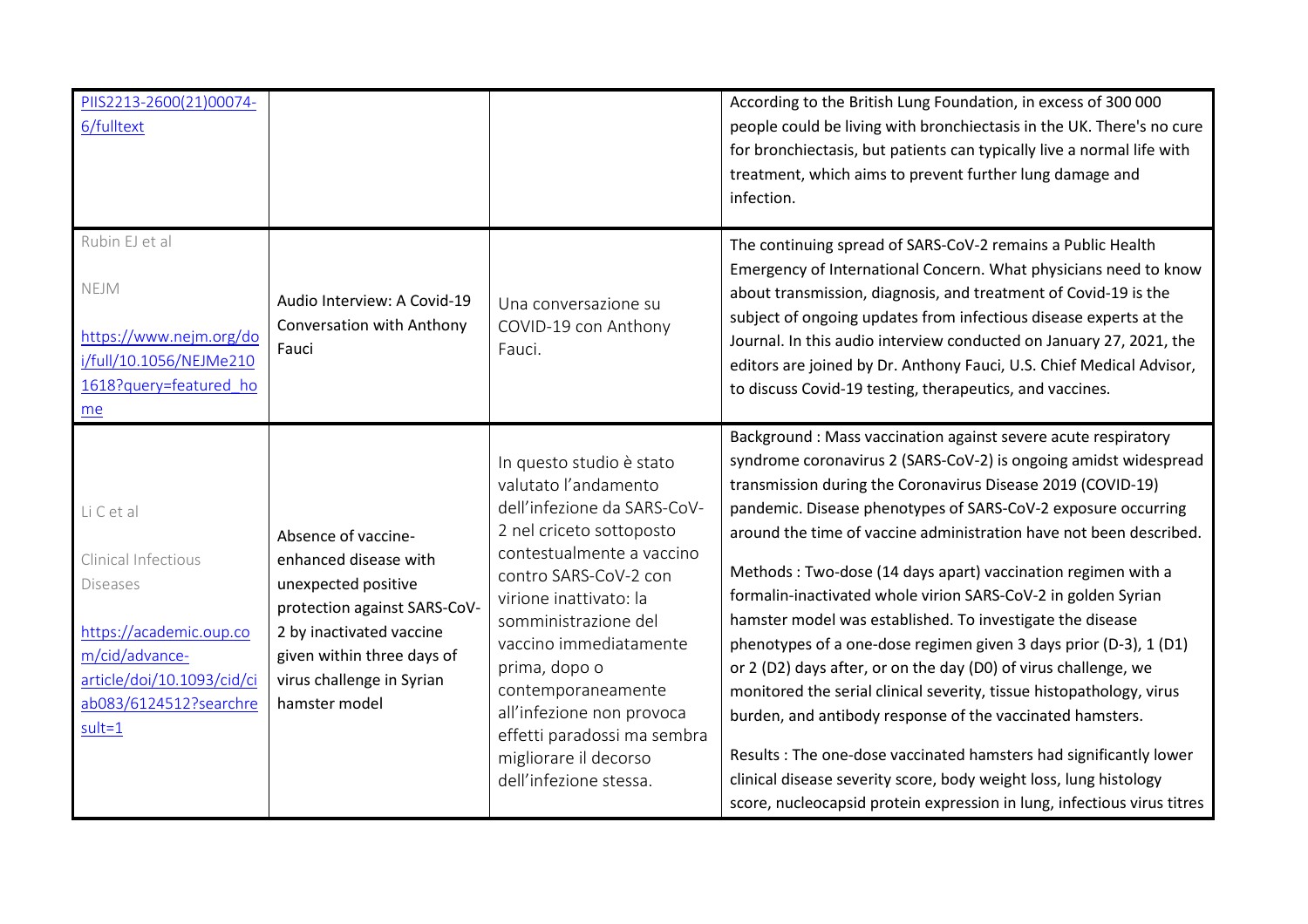|                                                                                                                                   |                                                                                                                                                                                                       |                                                                                                                                                                                                                                                                                     | in the lung and nasal turbinate, inflammatory changes in intestines<br>and a higher serum neutralizing antibody or IgG titre against the<br>spike receptor-binding domain or nucleocapsid protein when<br>compared to unvaccinated controls. These improvements were<br>particularly noticeable in D-3, but also in D0, D1 and even D2<br>vaccinated hamsters to varying degrees. No increased eosinophilic<br>infiltration was found in the nasal turbinate, lung, and intestine<br>after virus challenge. Significantly higher serum titre of fluorescent<br>foci microneutralization inhibition antibody was detected in D1 and<br>D2 vaccinated hamsters at day 4 post-challenge compared to<br>controls despite undetectable neutralizing antibody titre.<br>Conclusions : Vaccination just before or soon after exposure to<br>SARS-CoV-2 does not worsen disease phenotypes and may even<br>ameliorate infection.                             |
|-----------------------------------------------------------------------------------------------------------------------------------|-------------------------------------------------------------------------------------------------------------------------------------------------------------------------------------------------------|-------------------------------------------------------------------------------------------------------------------------------------------------------------------------------------------------------------------------------------------------------------------------------------|------------------------------------------------------------------------------------------------------------------------------------------------------------------------------------------------------------------------------------------------------------------------------------------------------------------------------------------------------------------------------------------------------------------------------------------------------------------------------------------------------------------------------------------------------------------------------------------------------------------------------------------------------------------------------------------------------------------------------------------------------------------------------------------------------------------------------------------------------------------------------------------------------------------------------------------------------|
| Richmond P et al<br>The Lancet<br>https://www.thelancet.co<br>m/journals/lancet/article/<br>PIIS0140-6736(21)00241-<br>5/fulltext | Safety and immunogenicity<br>of S-Trimer (SCB-2019), a<br>protein subunit vaccine<br>candidate for COVID-19 in<br>healthy adults: a phase 1,<br>randomised, double-blind,<br>placebo-controlled trial | Trial clinico di fase I<br>condotto in Australia su un<br>vaccino a subunità contro<br>SARS-CoV-2 adiuvato con<br>due differenti molecole<br>(AS03 e CPG/Alum) : si<br>osserva buona<br>immunogenicità di entrambi<br>i candidati, per i quali<br>proseguirà la<br>sperimentazione. | Background : As part of the accelerated development of vaccines<br>against severe acute respiratory syndrome coronavirus 2 (SARS-<br>CoV-2), we report a dose-finding and adjuvant justification study of<br>SCB-2019, a protein subunit vaccine candidate containing a<br>stabilised trimeric form of the spike (S)-protein (S-Trimer) combined<br>with two different adjuvants.<br>Methods: Our study is a phase 1, randomised, double-blind<br>placebo-controlled trial at a specialised clinical trials centre in<br>Australia. We enrolled healthy adult volunteers in two age groups:<br>younger adults (aged 18-54 years) and older adults (aged 55-75<br>years). Participants were randomly allocated either vaccine or<br>placebo using a list prepared by the study funder. Participants were<br>to receive two doses of SCB-2019 (either 3 μg, 9 μg, or 30 μg) or a<br>placebo (0.9% NaCl) 21 days apart. SCB-2019 either had no adjuvant |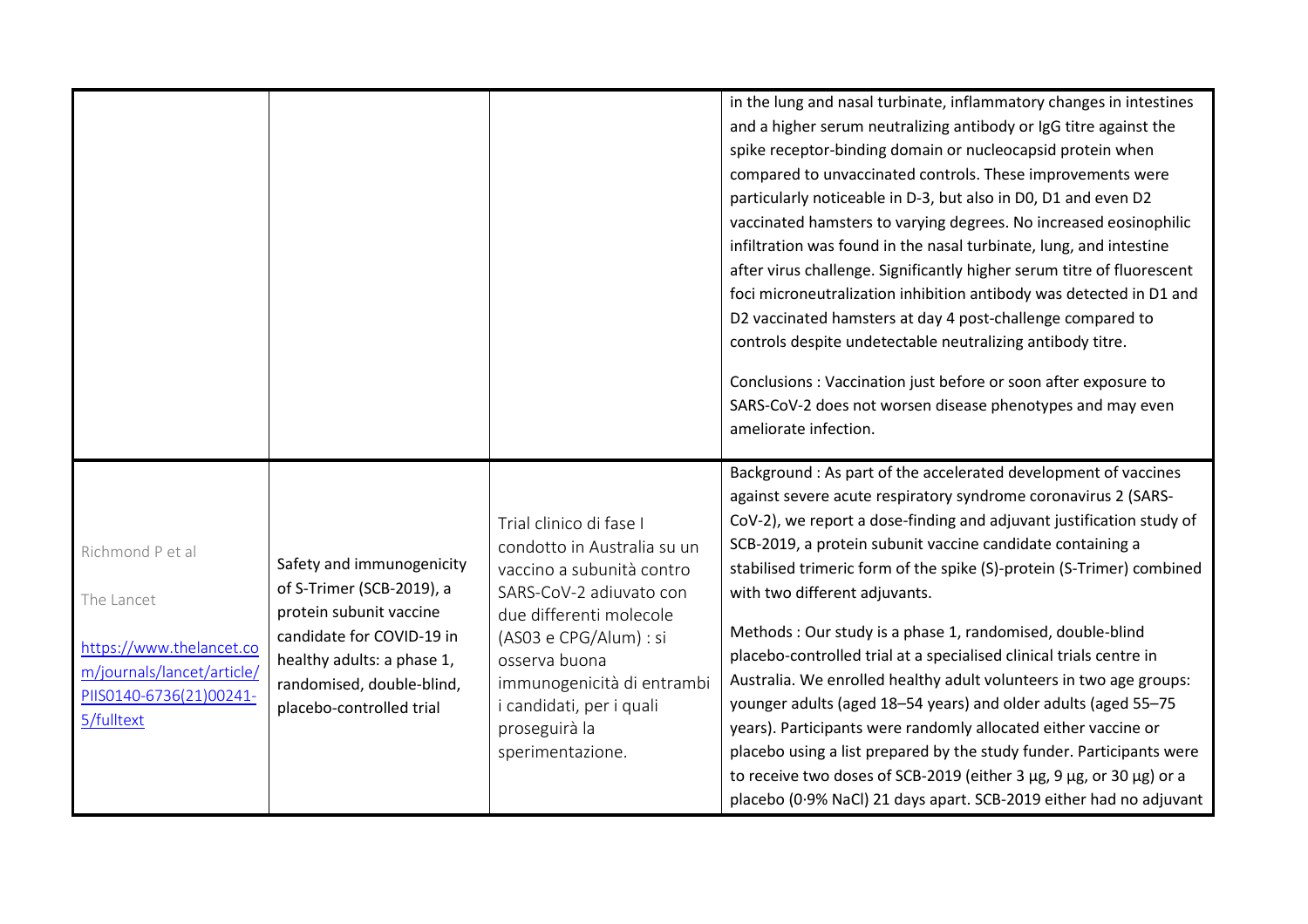(S-Trimer protein alone) or was adjuvanted with AS03 or CpG/Alum. The assigned treatment was administered in opaque syringes to maintain masking of assignments. Reactogenicity was assessed for 7 days after each vaccination. Humoral responses were measured as SCB-2019 binding IgG antibodies and ACE2-competitive blocking IgG antibodies by ELISA and as neutralising antibodies by wild-type SARS-CoV-2 microneutralisation assay. Cellular responses to pooled S-protein peptides were measured by flow-cytometric intracellular cytokine staining. This trial is registered with ClinicalTrials.gov, NCT04405908; this is an interim analysis and the study is continuing.

Findings : Between June 19 and Sept 23, 2020, 151 volunteers were enrolled; three people withdrew, two for personal reasons and one with an unrelated serious adverse event (pituitary adenoma). 148 participants had at least 4 weeks of follow-up after dose two and were included in this analysis (database lock, Oct 23, 2020). Vaccination was well tolerated, with two grade 3 solicited adverse events (pain in 9 μg AS03-adjuvanted and 9 μg CpG/Alumadjuvanted groups). Most local adverse events were mild injectionsite pain, and local events were more frequent with SCB-2019 formulations containing AS03 adjuvant (44–69%) than with those containing CpG/Alum adjuvant (6–44%) or no adjuvant (3–13%). Systemic adverse events were more frequent in younger adults (38%) than in older adults (17%) after the first dose but increased to similar levels in both age groups after the second dose (30% in older and 34% in younger adults). SCB-2019 with no adjuvant elicited minimal immune responses (three seroconversions by day 50), but SCB-2019 with fixed doses of either AS03 or CpG/Alum adjuvants induced high titres and seroconversion rates of binding and neutralising antibodies in both younger and older adults (anti-SCB-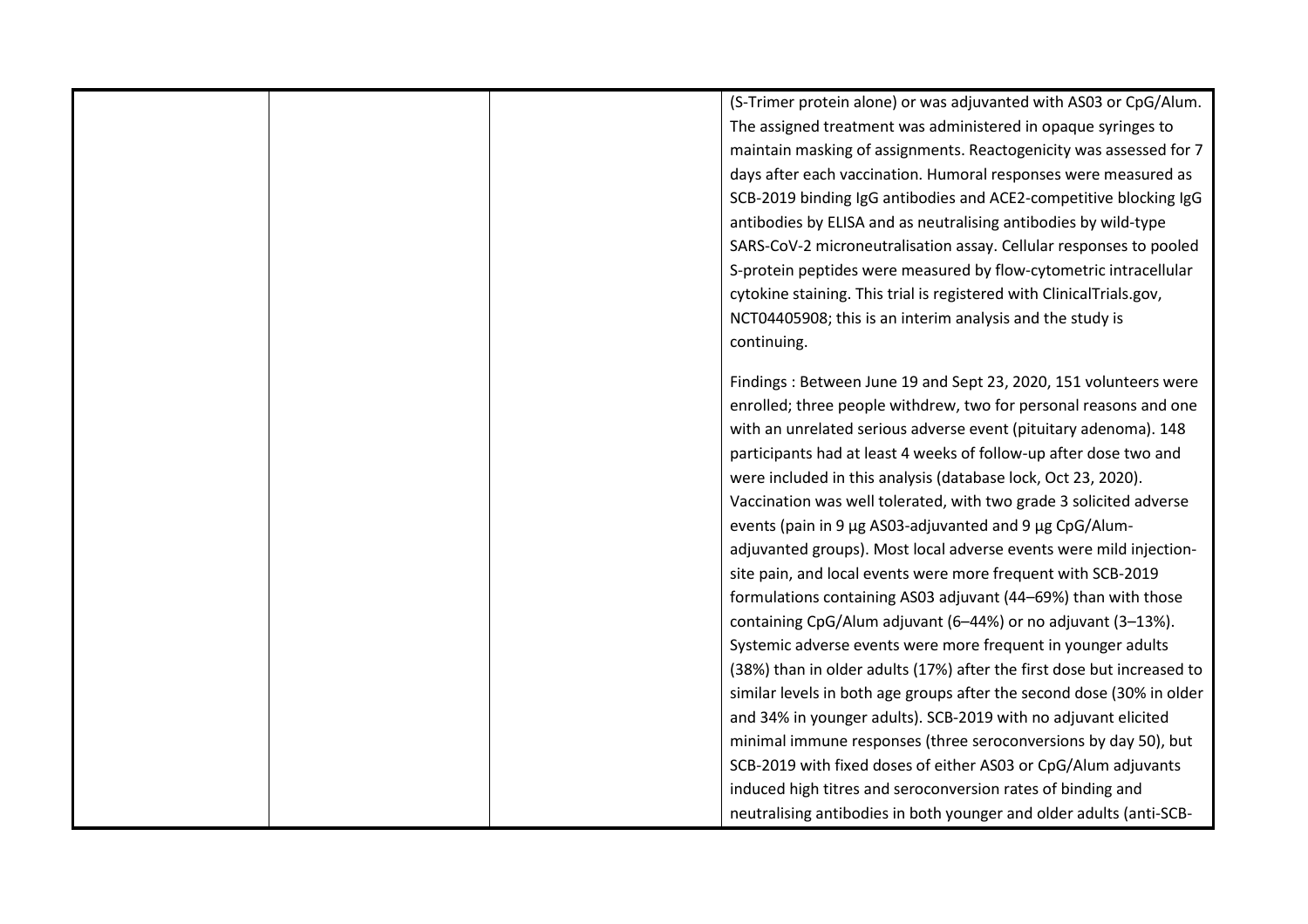2019 IgG antibody geometric mean titres at day 36 were 1567–4452 with AS03 and 174–2440 with CpG/Alum). Titres in all AS03 dose groups and the CpG/Alum 30 μg group were higher than were those recorded in a panel of convalescent serum samples from patients with COVID-19. Both adjuvanted SCB-2019 formulations elicited Thelper-1-biased CD4+ T-cell responses. Interpretation : The SCB-2019 vaccine, comprising S-Trimer protein formulated with either AS03 or CpG/Alum adjuvants, elicited robust humoral and cellular immune responses against SARS-CoV-2, with high viral neutralising activity. Both adjuvanted vaccine formulations were well tolerated and are suitable for further clinical development. Funding : Clover Biopharmaceuticals and the Coalition for Epidemic Preparedness Innovations. Younger adult (aged 18-54 years Older adult (aged 55-75 years)  $10^{4}$ <br> $\frac{1}{2}$  SCB-2019 (non non-adjuvanted<br> $10^{4}$ <br> $\frac{1}{2}$  SCB-2019 + CpG/Alum i alge a dige a dige a dige a dige a dige a dige a dige a dige a dige a dige a dige a dige a SCB-2019  $3<sub>143</sub>$  $9 \mu g$ 30 µg 3 µg 9 µg 30 µg 3 µg  $9<sub>pg</sub>$ 30 µg  $3 \mu g$  $9<sub>pg</sub>$  $30 \mu g$  $g\mu$ g  $9 \mu n$ 30 up Figure 5: Wild-type SARS-CoV-2 neutralisation titres .<br>Thres are shown in the different study groups and human consolescent serom samples from patients with COVID-19 measured by microneutralisation based on cytopathic effect (MN<sub>m</sub>). Bars show GMT<br>per group with 95% Cls at d hic effect (MN, ). Bars show GMT tre, D=day. HCS=human ivalescent serum samples. NIBSC=National Institute for Biological Standards and Control. SARS-CoV-2=severe acute respiratory syndr  $rac{1}{2}$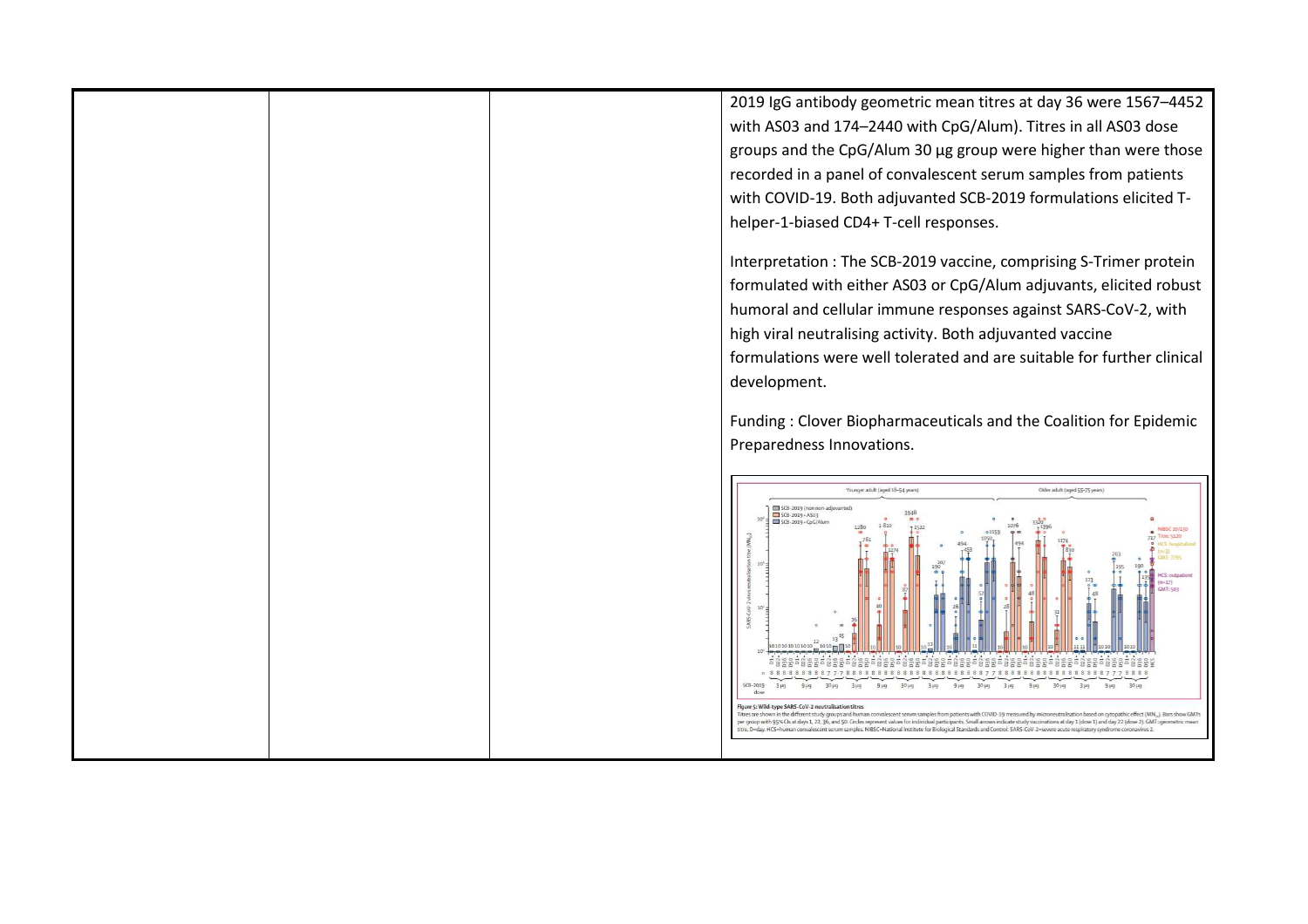| Chamorro-de-Vega E et al<br>Expert review of Clinical<br>Pharmacology<br>https://www.tandfonline.<br>com/doi/full/10.1080/17<br>512433.2021.1875819 | Clinical course of severe<br>patients with COVID-19<br>treated with tocilizumab:<br>report from a cohort study in<br>Spain | Studio di coorte<br>retrospettivo sulle<br>caratteristiche di 162<br>pazienti ricoverati per<br>COVID-19 in Spagna e<br>trattati con tocilizumab:<br>elevata mortalità, maggiore<br>nel gruppo sottoposto a<br>ventilazione meccanica, ed<br>elevata incidenza di infezioni<br>batteriche. | Background: We report the long-term outcomes, changes in<br>laboratory parameters, the incidence of secondary nosocomial<br>infections and treatment cost of a Spanish cohort of patients with<br>severe COVID-19 that received tocilizumab (TCZ).<br>Methods: Retrospective cohort of PCR confirmed adult patients<br>who received TCZ from March 1 to 24, 2020 in a tertiary hospital<br>was analyzed. Patients were followed up until 10 May 2020.<br>Results: We included 162 patients (median age 64 years; 70.4%<br>male). At time of TCZ administration, 48.1% of patients were on<br>invasive mechanical ventilation (IMV). Over a median follow-up of<br>53 days, 46.9% of patients were discharge in good conditions and<br>19.8% were still hospitalized. The overall mortality was 33.3%, being<br>higher in patients on IMV than those who did not (46.2% vs 26.7%,<br>P < 0.001). A significant improvement in the lymphocyte count, C-<br>reactive protein, lactate dehydrogenase, and D-dimer was<br>observed. Overall, 43.2% patients presented nosocomial infections,<br>causing death in 8%. Infections were more prevalent in ICU units<br>(63.0% vs 17.1%, P < 0.001). The total cost of TCZ was €371,784. |
|-----------------------------------------------------------------------------------------------------------------------------------------------------|----------------------------------------------------------------------------------------------------------------------------|--------------------------------------------------------------------------------------------------------------------------------------------------------------------------------------------------------------------------------------------------------------------------------------------|---------------------------------------------------------------------------------------------------------------------------------------------------------------------------------------------------------------------------------------------------------------------------------------------------------------------------------------------------------------------------------------------------------------------------------------------------------------------------------------------------------------------------------------------------------------------------------------------------------------------------------------------------------------------------------------------------------------------------------------------------------------------------------------------------------------------------------------------------------------------------------------------------------------------------------------------------------------------------------------------------------------------------------------------------------------------------------------------------------------------------------------------------------------------------------------------------------------------------------|
|                                                                                                                                                     |                                                                                                                            |                                                                                                                                                                                                                                                                                            |                                                                                                                                                                                                                                                                                                                                                                                                                                                                                                                                                                                                                                                                                                                                                                                                                                                                                                                                                                                                                                                                                                                                                                                                                                 |
|                                                                                                                                                     |                                                                                                                            |                                                                                                                                                                                                                                                                                            |                                                                                                                                                                                                                                                                                                                                                                                                                                                                                                                                                                                                                                                                                                                                                                                                                                                                                                                                                                                                                                                                                                                                                                                                                                 |
|                                                                                                                                                     |                                                                                                                            |                                                                                                                                                                                                                                                                                            | Conclusions: Among the patients who used TCZ, one third died,<br>regardless the improvement in some inflammatory biomarkers. The<br>incidence of secondary nosocomial infections was high.                                                                                                                                                                                                                                                                                                                                                                                                                                                                                                                                                                                                                                                                                                                                                                                                                                                                                                                                                                                                                                      |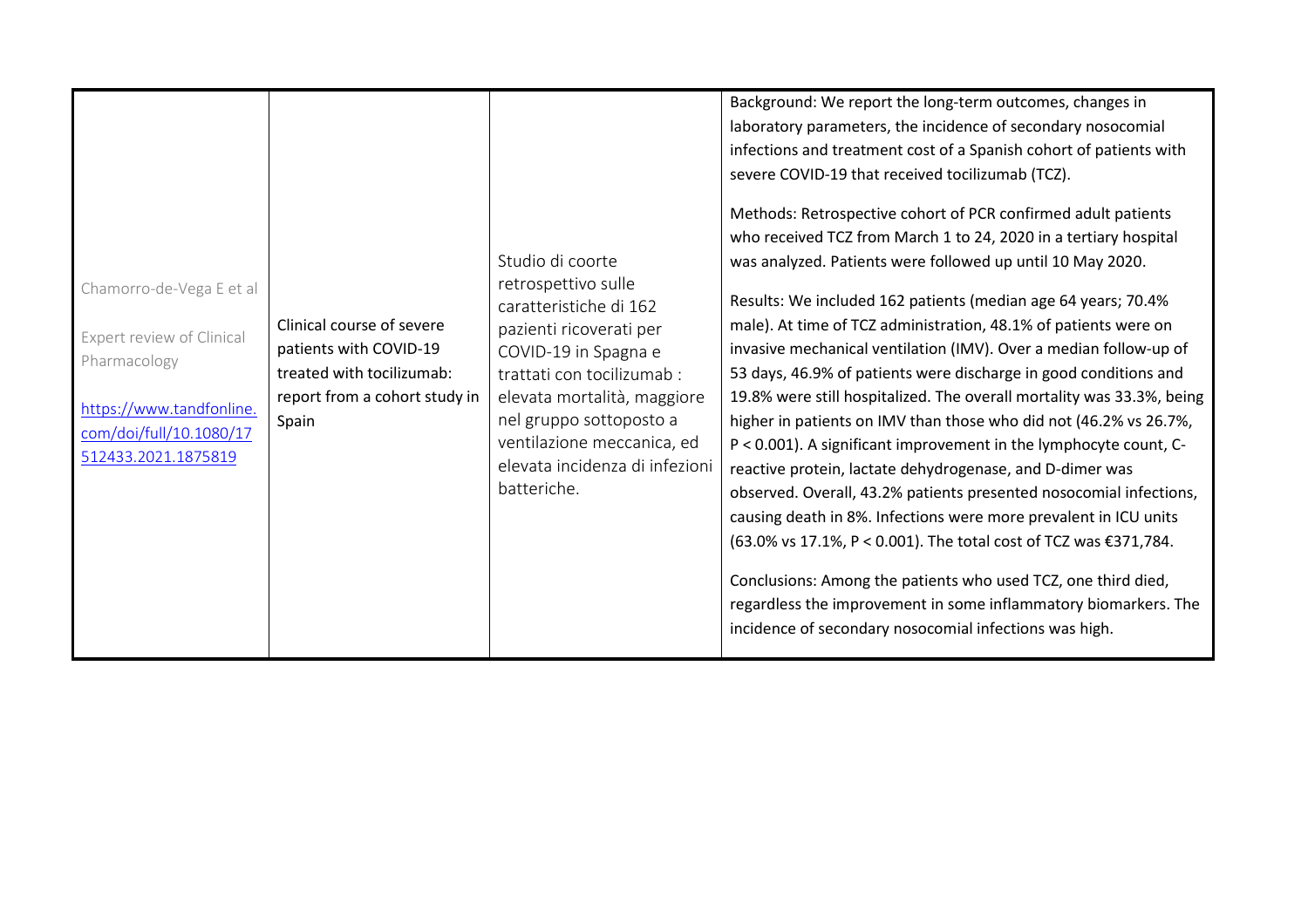|                                                                                                                                                                          |                                                                                           |                                                                                                                                                                                                                                                                                                                                                                                                                     | b)<br>a)<br>lumber at ris<br>$MV = NO$<br>re probability of death in the total population (1A) and in patients who received                                                                                                                                                                                     |
|--------------------------------------------------------------------------------------------------------------------------------------------------------------------------|-------------------------------------------------------------------------------------------|---------------------------------------------------------------------------------------------------------------------------------------------------------------------------------------------------------------------------------------------------------------------------------------------------------------------------------------------------------------------------------------------------------------------|-----------------------------------------------------------------------------------------------------------------------------------------------------------------------------------------------------------------------------------------------------------------------------------------------------------------|
| Richier Q et al<br>Clinical Infectious<br><b>Diseases</b><br>https://academic.oup.co<br>m/cid/advance-<br>article/doi/10.1093/cid/ci<br>ab081/6124471?searchre<br>sult=1 | Tocilizumab in COVID-19:<br>Give it time!                                                 | Commento a una review e<br>metanalisi sulla terapia con<br>tocilizumab pubblicata su<br>CID alcuni mesi fa<br>(https://academic.oup.com/<br>cid/advance-<br>article/doi/10.1093/cid/ciaa<br>1445/5910379) che<br>concludeva per una<br>riduzione della mortalità e<br>un NNT (number needed to<br>treat) di 11 nei pazienti con<br>COVID-19. Secondo gli<br>autori, il farmaco merita di<br>essere ancora studiato. | TCZ is not a magic bullet but in our case, where antiviral drugs<br>seems to have little or no effect, it is important to let time to TCZ,<br>which is, as Huang et al. recalls, well tolerated.                                                                                                                |
| Plotkin SA et al<br>CID<br>https://academic.oup.co<br>m/cid/advance-<br>article/doi/10.1093/cid/ci<br>ab068/6121304                                                      | Accelerate COVID-19 Vaccine<br>Rollout by Delaying the<br>Second Dose of mRNA<br>Vaccines | Discussione sull'opportunità<br>di rimandare la seconda<br>dose dei vaccini contro<br>SARS-CoV-2 negli USA<br>(come avviene già in UK e<br>Israele) al fine di<br>somministrare la prima dose<br>a un maggiore numero di                                                                                                                                                                                            | We urge consideration of interim use of single doses in the United<br>States in order to extend vaccination to as many people as possible.<br>Based on immunologic principles, sensitization with single doses<br>would still allow boosting with a second dose several months later,<br>when supplies improve. |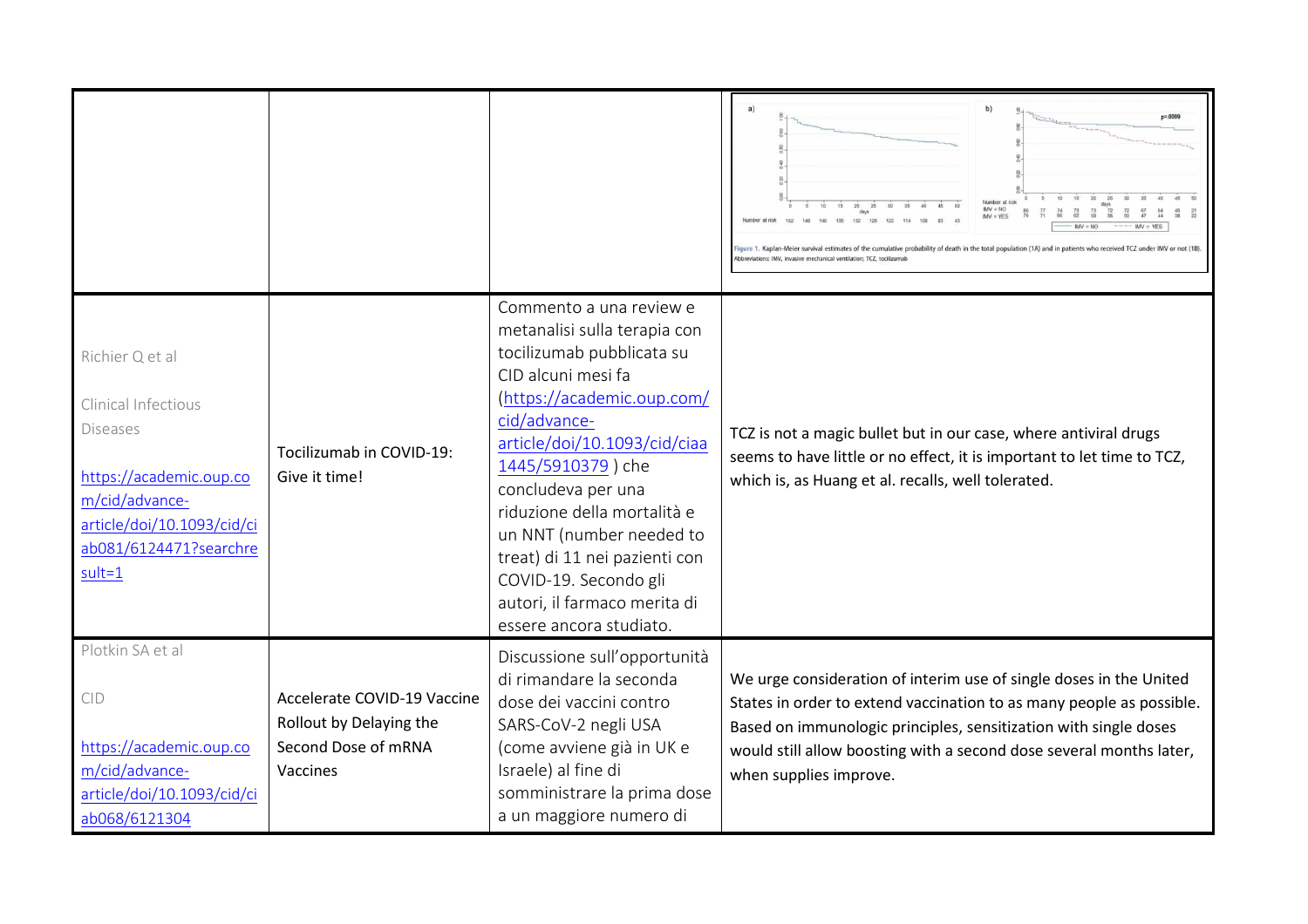|                                                                                                                            |                                                                                                                                                              | persone. Gli autori di questa<br>Letter sono favorevoli,<br>ritenendo che più persone<br>sarebbero protette per un<br>numero sufficiente di mesi e                                                                                                                                                                                                                                                                                                                    |                                                                                                                                                                                                                                                                                                                                                                                                                                                                                                                                                                                                                                                                                                                                                                                                                                                                                                                                                                                                                       |
|----------------------------------------------------------------------------------------------------------------------------|--------------------------------------------------------------------------------------------------------------------------------------------------------------|-----------------------------------------------------------------------------------------------------------------------------------------------------------------------------------------------------------------------------------------------------------------------------------------------------------------------------------------------------------------------------------------------------------------------------------------------------------------------|-----------------------------------------------------------------------------------------------------------------------------------------------------------------------------------------------------------------------------------------------------------------------------------------------------------------------------------------------------------------------------------------------------------------------------------------------------------------------------------------------------------------------------------------------------------------------------------------------------------------------------------------------------------------------------------------------------------------------------------------------------------------------------------------------------------------------------------------------------------------------------------------------------------------------------------------------------------------------------------------------------------------------|
|                                                                                                                            |                                                                                                                                                              | che il booster sarebbe<br>efficace anche a distanza.<br>Qui la risposta contraria,<br>secondo cui il rischio di<br>selezionare varianti<br>resistenti a vaccino è troppo<br>elevato:<br>https://academic.oup.com/c<br>id/advance-<br>article/doi/10.1093/cid/ciab<br>070/6121510                                                                                                                                                                                      |                                                                                                                                                                                                                                                                                                                                                                                                                                                                                                                                                                                                                                                                                                                                                                                                                                                                                                                                                                                                                       |
| Chodick G et al<br>MedRXiv - not peer<br>reviewed<br>https://www.medrxiv.org<br>/content/10.1101/2021.0<br>1.27.21250612v1 | The effectiveness of the first<br>dose of BNT162 b 2 vaccine<br>in reducing SARS-CoV-2<br>infection 13-24 days after<br>immunization: real-world<br>evidence | Studio di coorte<br>retrospettivo su 351.897<br>persone sottoposte alla<br>prima dose di vaccino<br>BNT162b2 (Pfizer) contro<br>SARS-CoV-2 in Israele : nei<br>giorni da 13 a 24 dopo la<br>prima dose, si ha una<br>riduzione del 51.4% del<br>rischio relativo di infezione<br>rispetto ai giorni 1-12,<br>confermando il dato del trial<br>di fase III. Si tratta in ogni<br>caso di un follow up<br>brevissimo (gli ultimi vaccini<br>in questo studio sono stati | Background BNT162b2 vaccines showed high efficacy against<br>COVID-19 in a randomized controlled phase-III trial. A vaccine<br>effectiveness evaluation in real life settings is urgently needed,<br>especially given the global disease surge. Hence, we assessed the<br>short-term effectiveness of the first dose of BNT162b2-vaccine<br>against SARS-CoV-2 infection. Given the BNT162b2 Phase-III results,<br>we hypothesized that the cumulative incidence of SARS-CoV-2<br>infection among vaccinees will decline after 12 days following<br>immunization compared to the incidence during the preceding days.<br>Methods We conducted a retrospective cohort study using data<br>from 2.6 million-member state-mandated health provider in Israel.<br>Study population consisted of all members aged 16 or above years<br>who were vaccinated with BNT162b2-vaccine between<br>December/19/2020 and January/15/2021. We collected information<br>regarding medical history and positive SARS-CoV-2 polymerase |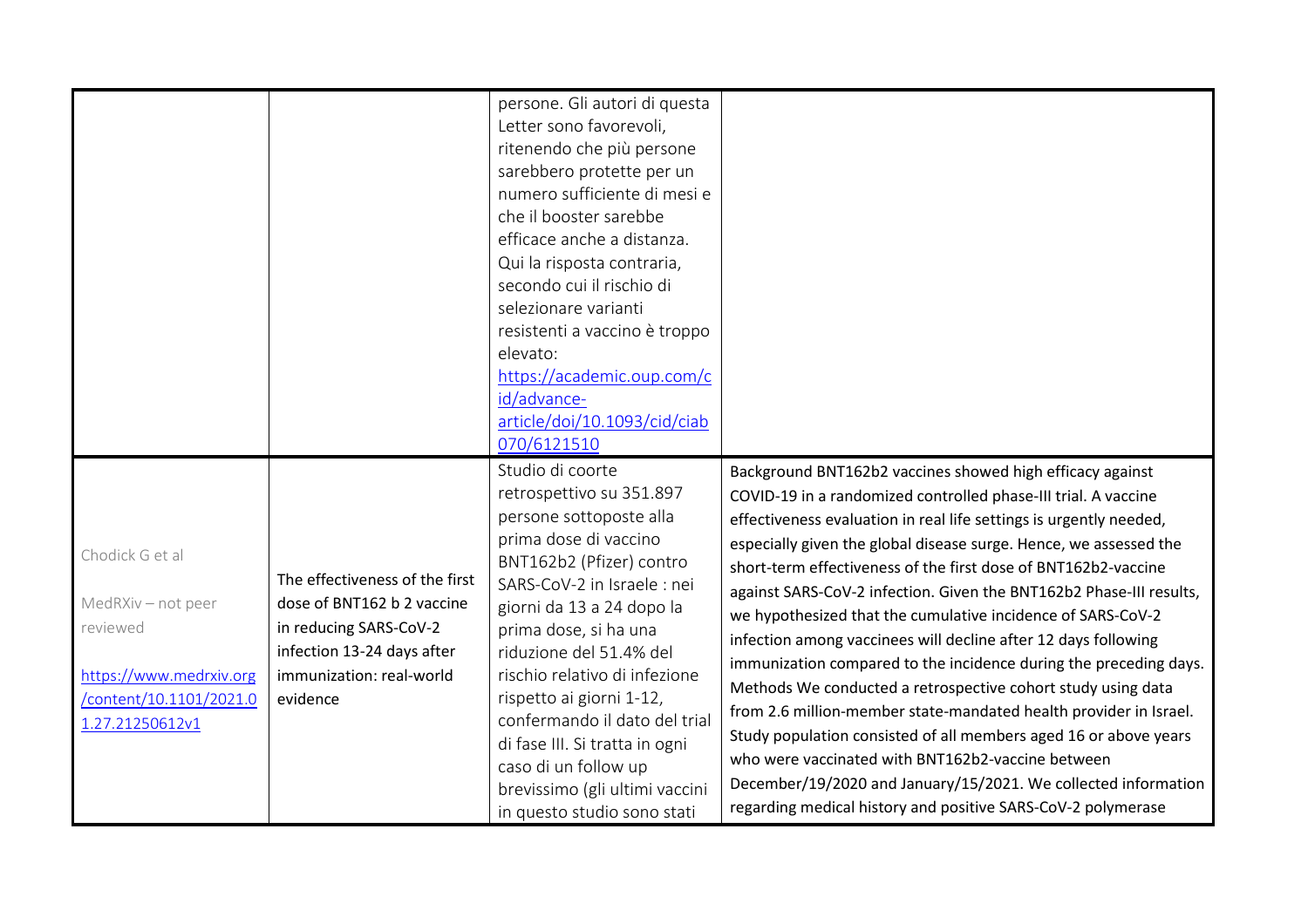| somministrati meno di due<br>settimane fa), per cui non si<br>possono trarre conclusioni<br>sulla protezione a più lungo<br>termine. In questo studio la<br>definizione di caso si basa<br>sul tampone positivo e non<br>sulla necessaria presenza di<br>sintomi, a differenza del<br>trial di fase III. | chain reaction test from days after first dose to January/17/2021.<br>Daily and cumulative infection rates in days 13-24 were compared<br>to days 1-12 after first dose using Kaplan-Meier survival analysis and<br>generalized linear models. Findings Data of 503,875 individuals<br>(mean age 59.7 years SD=14.7, 47.8% males) were analyzed, of<br>whom 351,897 had 13-24 days of follow-up. The cumulative<br>incidence of SARS-CoV-2 infection was 0.57% (n=2484) during days<br>1-12 and 0.27% (n=614) in days 13-24. A 51.4% relative risk<br>reduction (RRR) was calculated in weighted-average daily incidence<br>of SARS-CoV-2 infection from 43.41-per-100,000(SE=12.07) in days<br>1-12 to 21.08-per-100,000(SE=6.16) in days 13-24 following<br>immunization. The decrement in incidence was evident from day 18<br>after first dose. Similar RRRs were calculated in individuals aged 60<br>or above (44.5%), younger individuals (50.2%), females (50.0%) and<br>males (52.1%). Findings were similar in sub-populations and<br>patients with various comorbidities. Conclusions We demonstrated<br>an effectiveness of 51% of BNT162b2 vaccine against SARS-CoV-2<br>infection 13-24 days after immunization with the first dose.<br>Immunization with the second dose should be continued to attain<br>the anticipated protection. |
|----------------------------------------------------------------------------------------------------------------------------------------------------------------------------------------------------------------------------------------------------------------------------------------------------------|------------------------------------------------------------------------------------------------------------------------------------------------------------------------------------------------------------------------------------------------------------------------------------------------------------------------------------------------------------------------------------------------------------------------------------------------------------------------------------------------------------------------------------------------------------------------------------------------------------------------------------------------------------------------------------------------------------------------------------------------------------------------------------------------------------------------------------------------------------------------------------------------------------------------------------------------------------------------------------------------------------------------------------------------------------------------------------------------------------------------------------------------------------------------------------------------------------------------------------------------------------------------------------------------------------------------------------------------------|
|----------------------------------------------------------------------------------------------------------------------------------------------------------------------------------------------------------------------------------------------------------------------------------------------------------|------------------------------------------------------------------------------------------------------------------------------------------------------------------------------------------------------------------------------------------------------------------------------------------------------------------------------------------------------------------------------------------------------------------------------------------------------------------------------------------------------------------------------------------------------------------------------------------------------------------------------------------------------------------------------------------------------------------------------------------------------------------------------------------------------------------------------------------------------------------------------------------------------------------------------------------------------------------------------------------------------------------------------------------------------------------------------------------------------------------------------------------------------------------------------------------------------------------------------------------------------------------------------------------------------------------------------------------------------|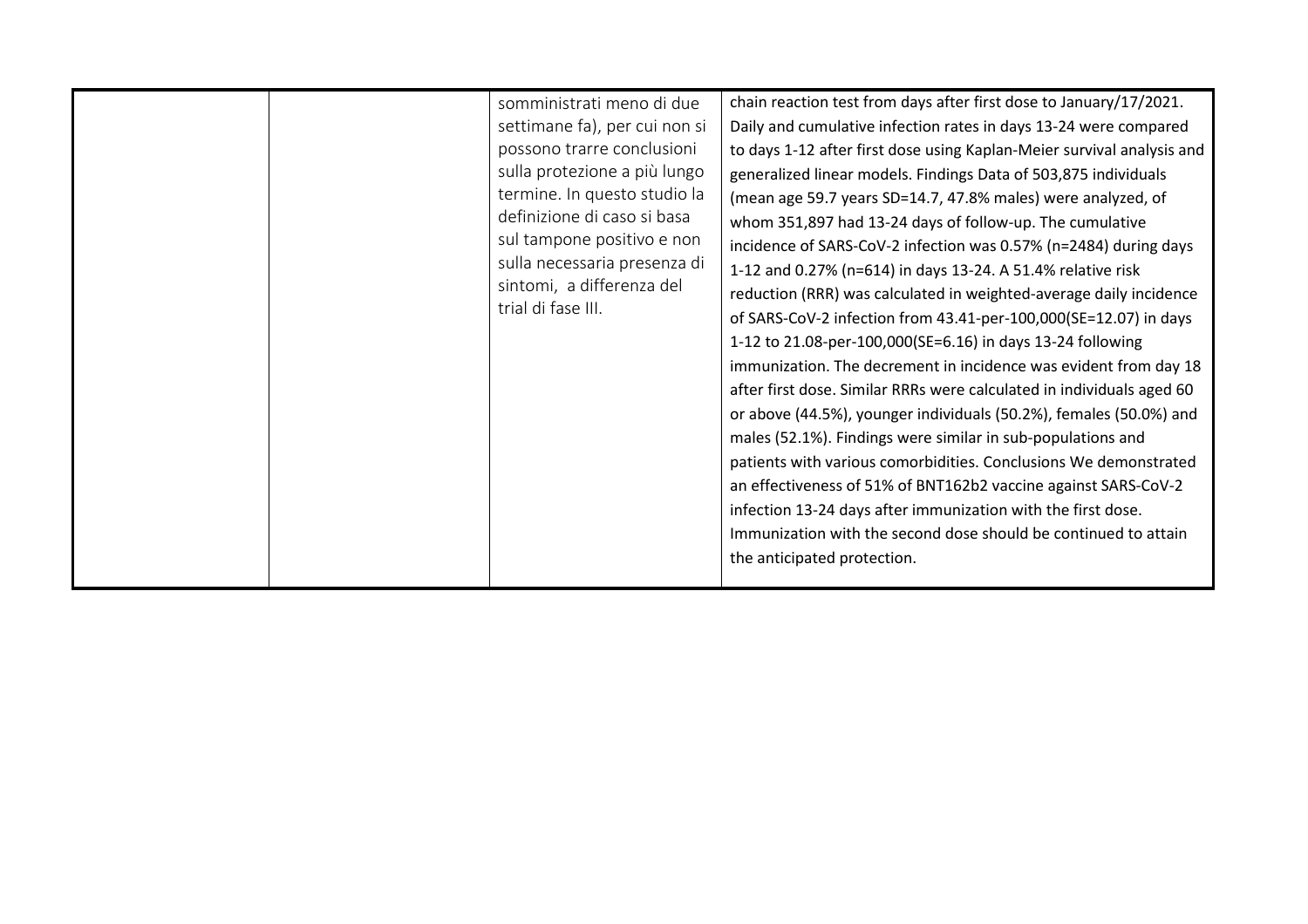|                                                                                                           |                                                                                                                               |                                                                                                                                                                                                                                                                                                                                             | Legend to Figure 2: Cumulative incidence of SARS-CoV-2 infection by days since index date in the period of 1 to<br>12 days after first dose and 13 to 24 days after first dose.<br>Strata $+$ 1-12 days $+$ 13-24 days<br>0.0100<br>(9/6)<br>0.0075<br>e9<br>incide<br>0.0050<br>p < 0.000<br>Cumula<br>0.0025<br>11<br>Number at risk<br>$\begin{array}{ll} \frac{18}{10} & 1.12 \text{ days} \\ \frac{1}{20} & 13.24 \text{ days} \end{array}$<br>503875 503875 493750 486145 469061 451585 443407 436824 430586 427625<br>351897 351897 315835 281199 262767 246581 208035 170799 135246<br>Time (days)                                                                                                                                                                                                                                                                                                                                                                                                                                                                                                                                                                                 |
|-----------------------------------------------------------------------------------------------------------|-------------------------------------------------------------------------------------------------------------------------------|---------------------------------------------------------------------------------------------------------------------------------------------------------------------------------------------------------------------------------------------------------------------------------------------------------------------------------------------|--------------------------------------------------------------------------------------------------------------------------------------------------------------------------------------------------------------------------------------------------------------------------------------------------------------------------------------------------------------------------------------------------------------------------------------------------------------------------------------------------------------------------------------------------------------------------------------------------------------------------------------------------------------------------------------------------------------------------------------------------------------------------------------------------------------------------------------------------------------------------------------------------------------------------------------------------------------------------------------------------------------------------------------------------------------------------------------------------------------------------------------------------------------------------------------------|
| Middleton P et al<br>Scientific Reports<br>https://do <i.org 10.1038="" <br="">s41598-021-81930-0</i.org> | Characteristics and<br>outcomes of clinically<br>diagnosed RT-PCR swab<br>negative COVID-19: a<br>retrospective cohort study. | Studio retrospettivo su 94<br>pazienti che hanno ricevuto<br>diagnosi clinica di COVID-19<br>a tampone negativo : a<br>confronto con un gruppo di<br>controllo a tampone<br>positivo, i « negativi » hanno<br>un decorso più lieve,<br>tuttavia și tratta di un<br>gruppo di pazienti che<br>presenta difficoltà di<br>diagnosi e gestione. | Patients with strong clinical features of COVID-19 with negative real<br>time polymerase chain reaction (RT-PCR) SARS-CoV-2 testing are not<br>currently included in official statistics. The scale, characteristics and<br>clinical relevance of this group are not well described. We<br>performed a retrospective cohort study in two large London<br>hospitals to characterize the demographic, clinical, and<br>hospitalization outcome characteristics of swab-negative clinical<br>COVID-19 patients. We found 1 in 5 patients with a negative swab<br>and clinical suspicion of COVID-19 received a clinical diagnosis of<br>COVID-19 within clinical documentation, discharge summary or<br>death certificate. We compared this group to a similar swab positive<br>cohort and found similar demographic composition, symptomology<br>and laboratory findings. Swab-negative clinical COVID-19 patients<br>had better outcomes, with shorter length of hospital stay, reduced<br>need for > 60% supplementary oxygen and reduced mortality.<br>Patients with strong clinical features of COVID-19 that are swab-<br>negative are a common clinical challenge. Health systems must |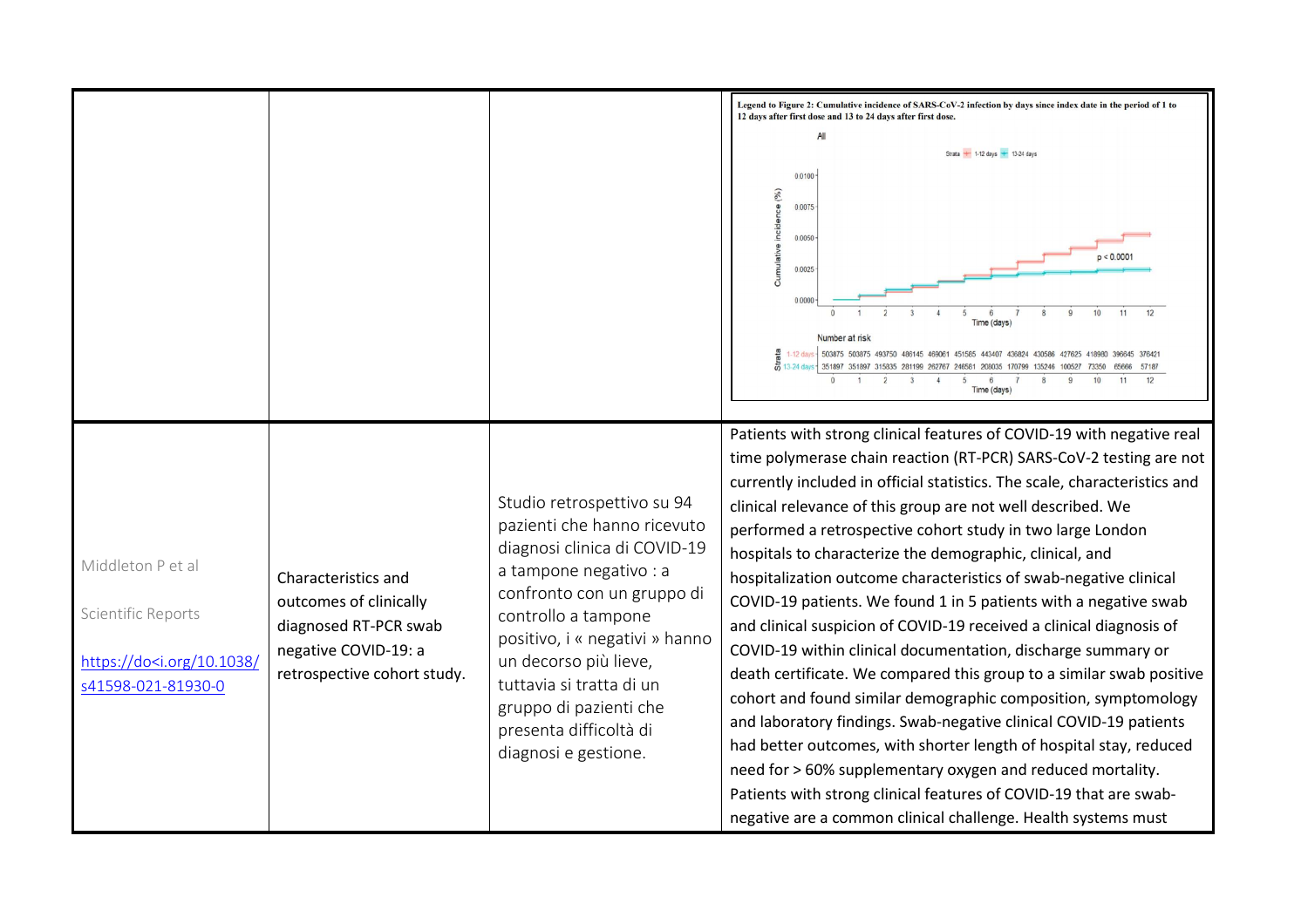recognize and plan for the management of swab-negative patients in their COVID-19 clinical management, infection control policies and epidemiological assessments.

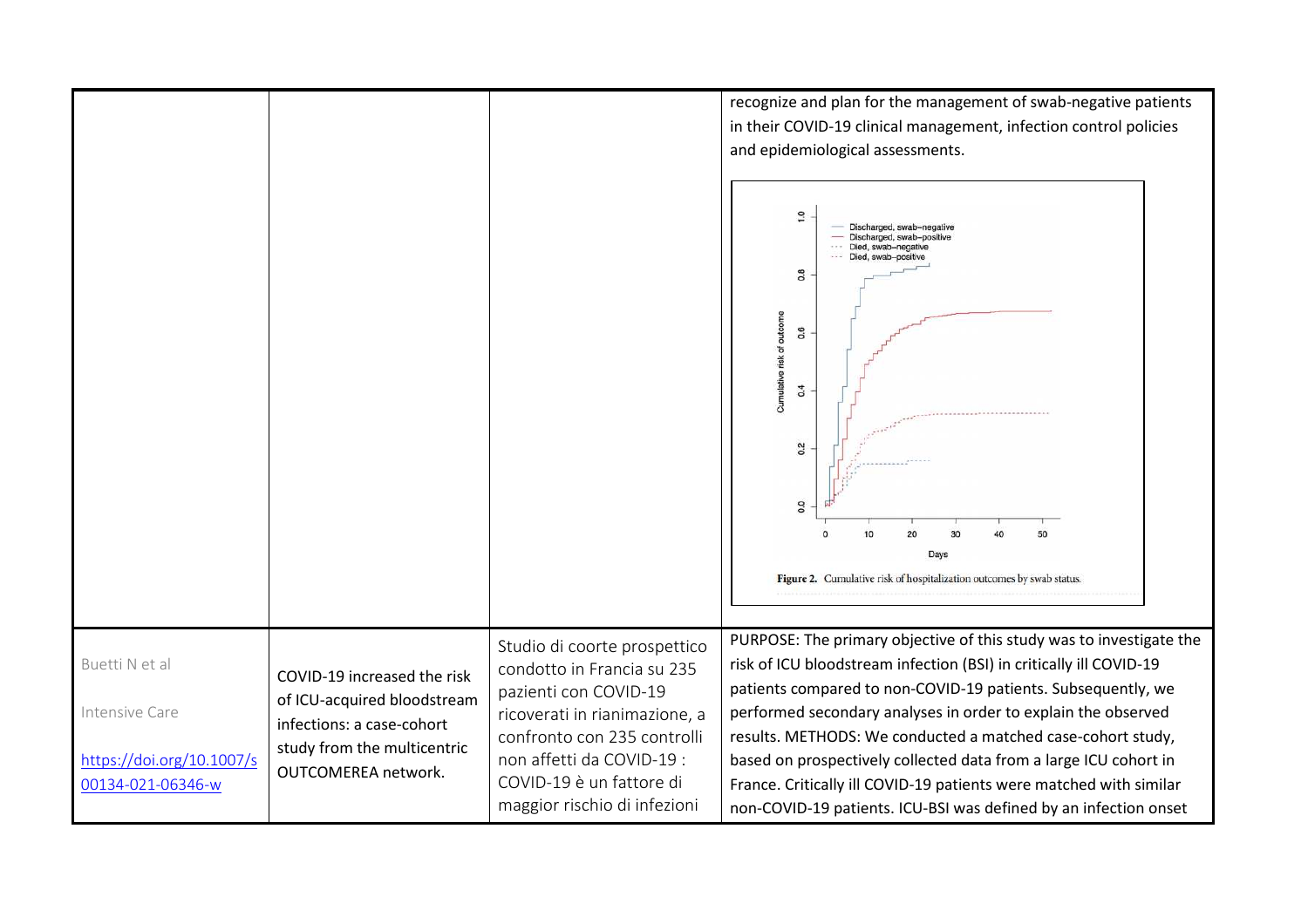|  | del torrente ematico dopo<br>7 giorni di degenza in<br>rianimazione, mentre<br>all'interno della coorte<br>COVID appaiono fattori di<br>rischio le terapie con<br>tocilizumab o anakinra, ma<br>non con corticosteroidi. | occurring > 48 h after ICU admission. We estimated the effect of<br>COVID-19 on the probability to develop an ICU-BSI using<br>proportional subdistribution hazards models. RESULTS: We<br>identified 321 COVID-19 patients and 1029 eligible controls in 6<br>ICUs. Finally, 235 COVID-19 patients were matched with 235 non-<br>COVID-19 patients. We observed 43 ICU-BSIs, 35 (14.9%) in the<br>COVID-19 group and 8 (3.4%) in the non-COVID-19 group ( $p <$ /=<br>0.0001), respectively. ICU-BSIs of COVID-19 patients were more<br>frequently of unknown source (47.4%). COVID-19 patients had an<br>increased probability to develop ICU-BSI, especially after 7 days of<br>ICU admission. Using proportional subdistribution hazards models,<br>COVID-19 increased the daily risk to develop ICU-BSI (sHR 4.50, 95%<br>CI 1.82-11.16, p = 0.0012). Among COVID-19 patients (n = 235), a<br>significantly increased risk for ICU-BSI was detected in patients who<br>received tocilizumab or anakinra (sHR 3.20, 95% CI 1.31-7.81, p =<br>0.011) but not corticosteroids. CONCLUSIONS: Using prospectively<br>collected multicentric data, we showed that the ICU-BSI risk was<br>higher for COVID-19 than non-COVID-19 critically ill patients after<br>seven days of ICU stay. Clinicians should be particularly careful on<br>late ICU-BSIs in COVID-19 patients. Tocilizumab or anakinra may<br>increase the ICU-BSI risk. |
|--|--------------------------------------------------------------------------------------------------------------------------------------------------------------------------------------------------------------------------|---------------------------------------------------------------------------------------------------------------------------------------------------------------------------------------------------------------------------------------------------------------------------------------------------------------------------------------------------------------------------------------------------------------------------------------------------------------------------------------------------------------------------------------------------------------------------------------------------------------------------------------------------------------------------------------------------------------------------------------------------------------------------------------------------------------------------------------------------------------------------------------------------------------------------------------------------------------------------------------------------------------------------------------------------------------------------------------------------------------------------------------------------------------------------------------------------------------------------------------------------------------------------------------------------------------------------------------------------------------------------------------------------------------------------------------|
|--|--------------------------------------------------------------------------------------------------------------------------------------------------------------------------------------------------------------------------|---------------------------------------------------------------------------------------------------------------------------------------------------------------------------------------------------------------------------------------------------------------------------------------------------------------------------------------------------------------------------------------------------------------------------------------------------------------------------------------------------------------------------------------------------------------------------------------------------------------------------------------------------------------------------------------------------------------------------------------------------------------------------------------------------------------------------------------------------------------------------------------------------------------------------------------------------------------------------------------------------------------------------------------------------------------------------------------------------------------------------------------------------------------------------------------------------------------------------------------------------------------------------------------------------------------------------------------------------------------------------------------------------------------------------------------|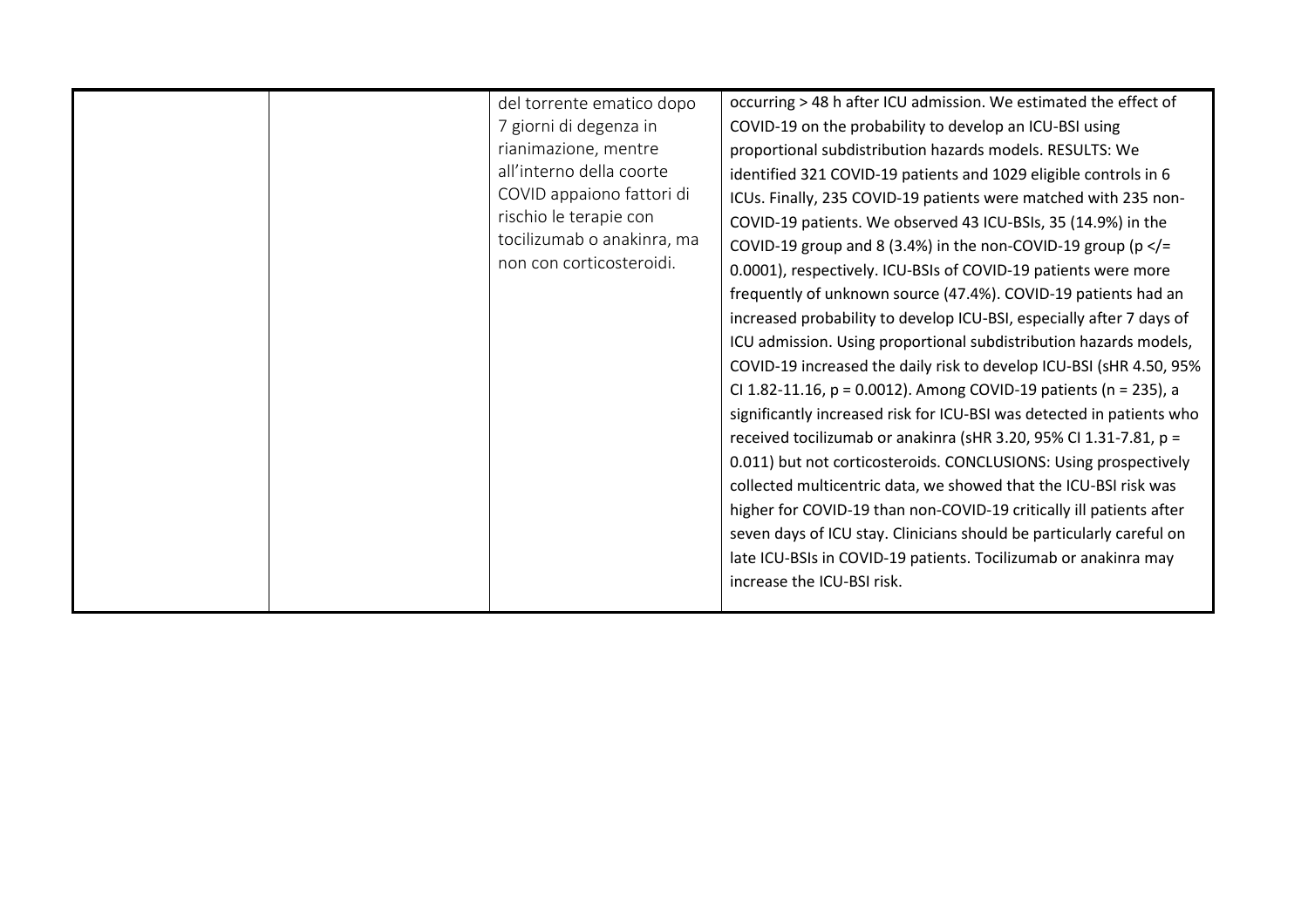|                                                                                                |                                                                                                                                                        |                                                                                                                                                                                                                                                                                                         | $\frac{0}{1}$<br>non-COVID-19 patients<br>COVID-19 patients<br>0.9<br>Proportion of patients without BSI<br>$0.\overline{8}$<br>0.7<br>$0.\overline{6}$<br>0.5<br>Logrank p=0.02<br>0.4<br>20<br>30<br>40<br>50<br>10<br>60<br>Time (days)<br>Fig. 2 Kaplan-Meier with the time to bloodstream infection in COVID-19 and non-COVID-19 patients. BSI bloodstream infection, TO is the day of<br>ICU admission                                                                                                                                                                                                                                                                                                                                                                                                                                                                                                                                                                                                                         |
|------------------------------------------------------------------------------------------------|--------------------------------------------------------------------------------------------------------------------------------------------------------|---------------------------------------------------------------------------------------------------------------------------------------------------------------------------------------------------------------------------------------------------------------------------------------------------------|--------------------------------------------------------------------------------------------------------------------------------------------------------------------------------------------------------------------------------------------------------------------------------------------------------------------------------------------------------------------------------------------------------------------------------------------------------------------------------------------------------------------------------------------------------------------------------------------------------------------------------------------------------------------------------------------------------------------------------------------------------------------------------------------------------------------------------------------------------------------------------------------------------------------------------------------------------------------------------------------------------------------------------------|
| Llitjos JF et al<br>Annals of Intensive Care<br>https://doi.org/10.1186/s<br>13613-021-00812-w | Increased susceptibility to<br>intensive care unit-acquired<br>pneumonia in severe COVID-<br>19 patients: a multicentre<br>retrospective cohort study. | Studio di coorte<br>multicentrico che confronta<br>176 pazienti ricoverati in<br>rianimazione per COVID-19<br>con due coorti storiche di<br>pazienti critici in merito allo<br>sviluppo di polmonite<br>nosocomiale : COVID-19 è<br>un fattore di rischio<br>indipendente per polmonite<br>nosocomiale. | BACKGROUND: The aim of this study is to determine whether<br>severe COVID-19 patients harbour a higher risk of ICU-acquired<br>pneumonia. METHODS: This retrospective multicentre cohort study<br>comprised all consecutive patients admitted to seven ICUs for<br>severe COVID-19 pneumonia during the first COVID-19 surge in<br>France. Inclusion criteria were laboratory-confirmed SARS-CoV-2<br>infection and requirement for invasive mechanical ventilation for 48<br>h or more. Control groups were two historical cohorts of<br>mechanically ventilated patients admitted to the ICU for bacterial or<br>non-SARS-CoV-2 viral pneumonia. The outcome of interest was the<br>development of ICU-acquired pneumonia. The determinants of ICU-<br>acquired pneumonia were investigated in a multivariate competing<br>risk analysis. RESULT: One hundred and seventy-six patients with<br>severe SARS-CoV-2 pneumonia admitted to the ICU between March<br>1st and 30th June of 2020 were included into the study. Historical |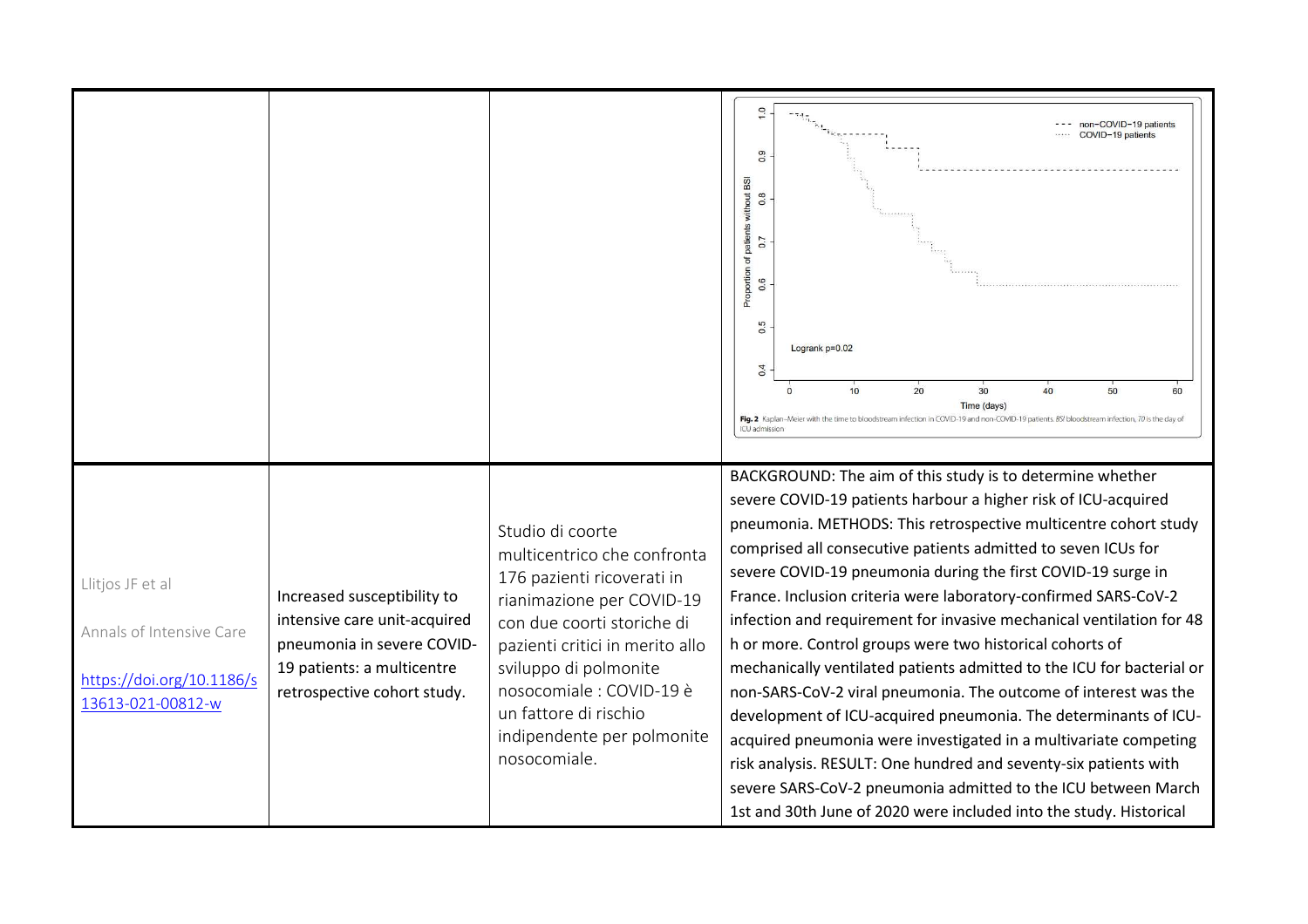control groups comprised 435 patients with bacterial pneumonia and 48 ones with viral pneumonia. ICU-acquired pneumonia occurred in 52% of COVID-19 patients, whereas in 26% and 23% of patients with bacterial or viral pneumonia, respectively (p < 0.001). Times from initiation of mechanical ventilation to ICU-acquired pneumonia were similar across the three groups. In multivariate analysis, the risk of ICU-acquired pneumonia remained independently associated with underlying COVID-19 (SHR = 2.18; 95 CI 1.2-3.98, p = 0.011). CONCLUSION: COVID-19 appears an independent risk factor of ICU-acquired pneumonia in mechanically ventilated patients with pneumonia. Whether this is driven by immunomodulatory properties by the SARS-CoV-2 or this is related to particular processes of care remains to be investigated.